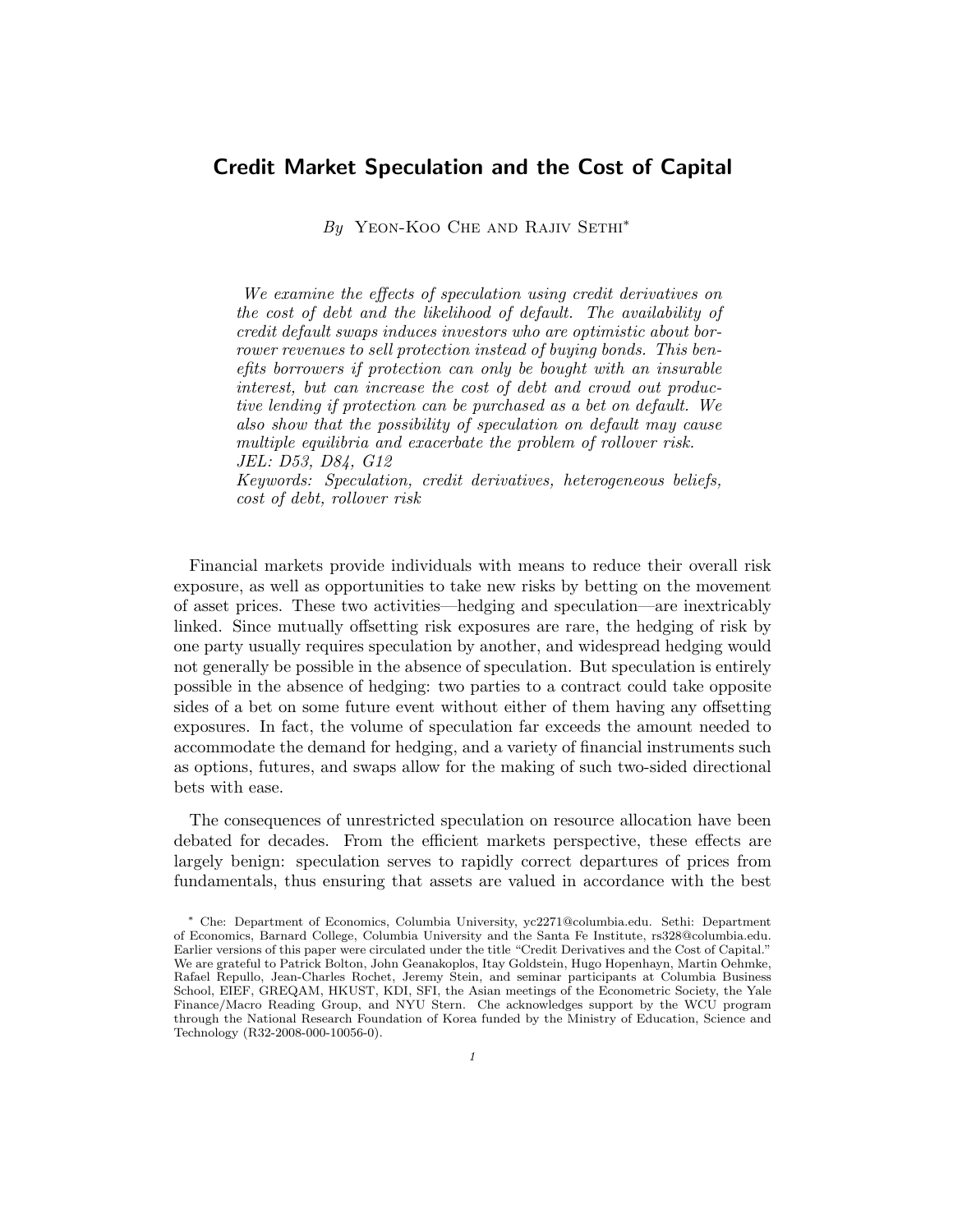available information about future cash flows (Friedman 1953, Fama 1965). But it has also been argued, for instance by Keynes (1936) and Tobin (1984), that excessive speculation can result in price distortions and real resource costs.

In this paper we examine the effects of speculation in credit markets on the terms of lending and the likelihood of default. The focus is on a particular class of credit derivatives, credit default swaps (CDS). These are contracts in which one party sells protection to another against a failure (by a third party) to make contractual debt repayments; they are said to be naked if the protection buyer does not also hold the underlying security. Naked credit default swaps are therefore two-sided directional bets with payoffs that net to zero: one party is betting on default while the other is betting against, and there is no requirement that either has an insurable interest or hedging motive. The notional value of such contracts on US corporate debt prior to the financial crisis of 2007-08 was estimated to be about ten times as great as that of the underlying bonds (Brunnermeier, 2009). Even with the netting out of multilateral positions, there is little doubt that much of this volume was speculative.<sup>1</sup>

In May 2010, Germany became the first major economy to prohibit such contracts outright when it announced a unilateral ban on naked credit default swaps on eurozone debt, and the European parliament has now followed suit. Although it is widely accepted that any such restrictions will have major economic repercussions, there is no consensus on whether these effects will be positive or negative on balance. Some have argued that naked credit default swaps should be banned outright on the grounds that they increase volatility, and make default more likely to occur (Buiter, 2009; Portes, 2010). Others have countered that they result in more complete markets, better aggregation of information and beliefs, and increased bond market liquidity, making it easier for debt to be issued by distressed borrowers (Stulz, 2010; Jarrow 2011).

One argument for the benefits of credit derivatives to borrowers stems from the observation that they facilitate the separation of funding from exposure to credit risk. This allows borrowers to raise funds even from those who are relatively pessimistic about their ability to repay, since this group of investors can shed credit risk by purchasing protection. Meanwhile, those who are most optimistic about future borrower revenues can sell protection, and thereby expose themselves to credit risk on a scale that would not be possible without derivatives. These effects should shift the terms of financing in favor of borrowers while broadening the

<sup>&</sup>lt;sup>1</sup>Vause (2010) estimates that the elimination of offsetting positions is largely responsible for the decline in the notional amount of outstanding credit default swaps from a peak of \$60 trillion in late 2007 to about \$30 trillion in early 2010, but even this latter amount is consistent with significant speculative interest. Zuckerman (2010) and Lewis (2010) document some spectacular examples of directional bets using naked purchases of protection on securitized mortgage debt. Sheila Bair, former Chair of the FDIC, likens such contracts to "a game of fantasy football" with the magnitude of speculative trading amounting to "many multiples of the size of the underlying mortgage market" (Bair, 2012).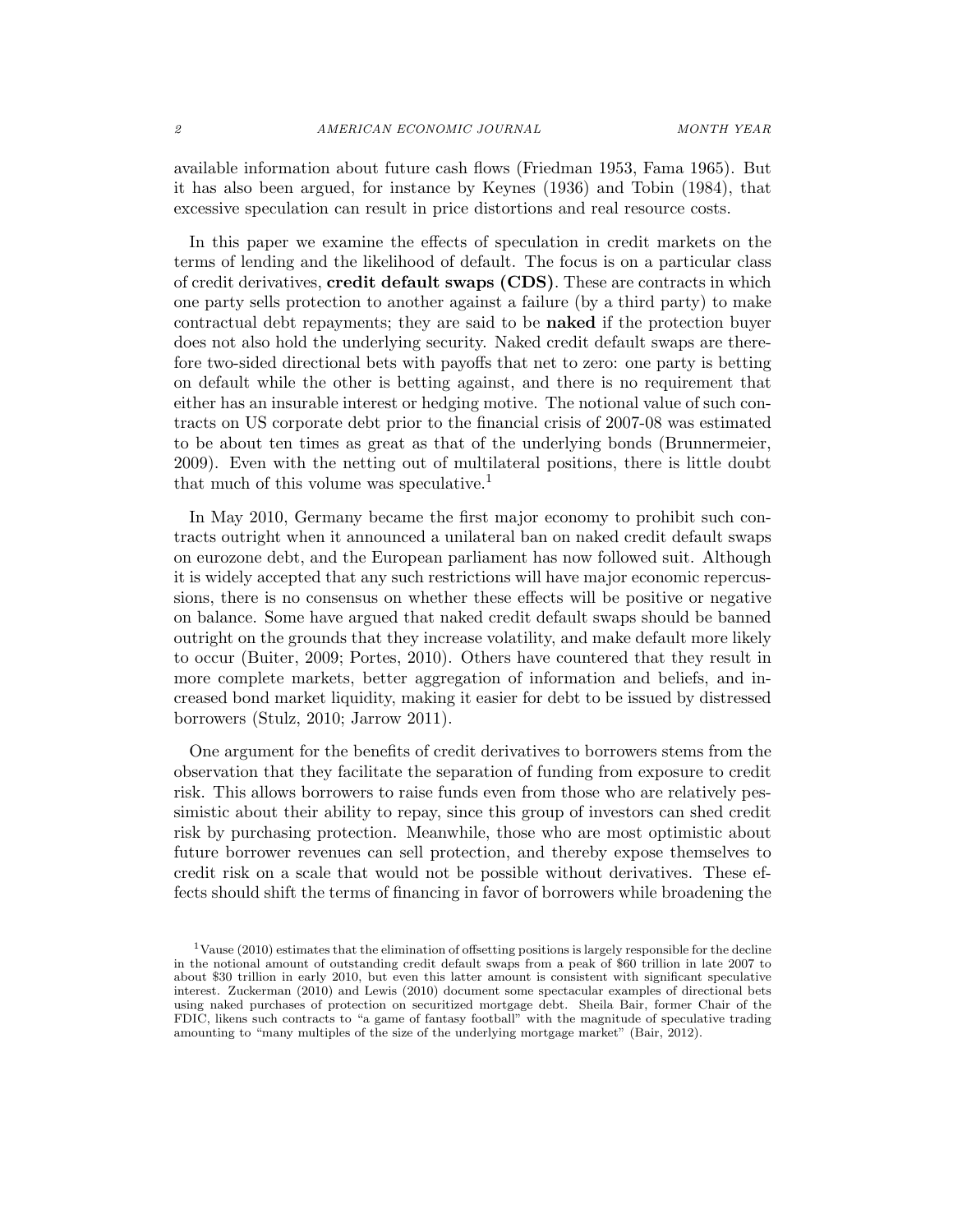range of assets available to investors.<sup>2</sup> But when protection can be purchased by investors who do not hold the underlying bonds, those who are most pessimistic about future borrower revenues can also exploit the implicit leverage that derivatives provide. This can shift interest rates in a manner that is damaging to issuers of debt.<sup>3</sup>

Our main purpose in this paper is to explore the impact of credit derivatives on interest rates, debt capacity, the likelihood of default, and rollover risk. We begin with a simple model in which a borrower seeks to meet a fixed funding requirement by selling bonds to a group of investors with heterogeneous beliefs concerning the debtor's future income. This belief heterogeneity is not simply due to differences of information applied to a common prior, but rather to fundamental differences in the interpretation of common information.<sup>4</sup> Within this framework, we consider four regimes. The benchmark case is that in which no credit derivatives exist. This is compared with a **covered CDS** regime in which bondholders can hedge their risk by purchasing protection against default, but investors cannot purchase protection if they do not also hold the underlying bonds. This is the regime that would presumably result in the sovereign debt market from the ban envisaged by the EU. The third regime, naked CDS, allows for unrestricted contracts, including naked credit default swaps. Finally, we consider a regime in which bonds may be sold short, but credit derivatives are not present. The terms of lending and the likelihood of default are compared across these four scenarios.

We show that the presence of credit derivatives is beneficial to borrowers if protection may be purchased only by those with an insurable interest. That is, the maximum amount that can be funded is greater, and the terms of lending more favorable to the borrower, relative to the case in which no credit derivatives exist. This is because some of the most optimistic investors switch from buying bonds to selling protection, thereby increasing the scale of their exposure to credit risk. Since each unit of protection sold corresponds to a unit of bonds purchased by some other investor, each dollar of collateral set aside by protection sellers corresponds to more than a dollar's worth of expenditure on bonds. In fact, the effects on interest rates and debt capacity of covered credit default swaps are precisely the same as those of collateralized lending, where optimists borrow from

<sup>4</sup>This appears to be a natural assumption in any analysis of speculation, since a zero sum directional bet requires that the parties to the contract *agree to disagree* in the sense of Aumann (1976).

<sup>2</sup>Geithner (2007) makes this point as follows: "For borrowers, credit market innovation offers the prospect of increased credit supply; better pricing; and a relaxation of financial constraints. For investors, new credit instruments bring the prospect of broader risk and return opportunities; the ability to diversify portfolios; and increased flexibility. And for lenders, innovations can help free up funding and capital for other uses; they can help improve credit risk and asset/liability management; and they can improve the return on capital and provide new and cheaper funding sources." Along similar lines, Jarrow (2011) argues that "trading of CDS increases the welfare of the traders in financial markets via the optimal allocation of risks, thereby lowering debt costs... which in turn increases aggregate investment."

<sup>3</sup>See, especially, Geanakoplos (2010) on this point: "CDS are, despite their names, not insurance at all, but a vehicle for pessimists to leverage their views. Conventional leverage allows optimists to push the price of assets unduly high; CDS allows pessimists to push asset prices unduly low."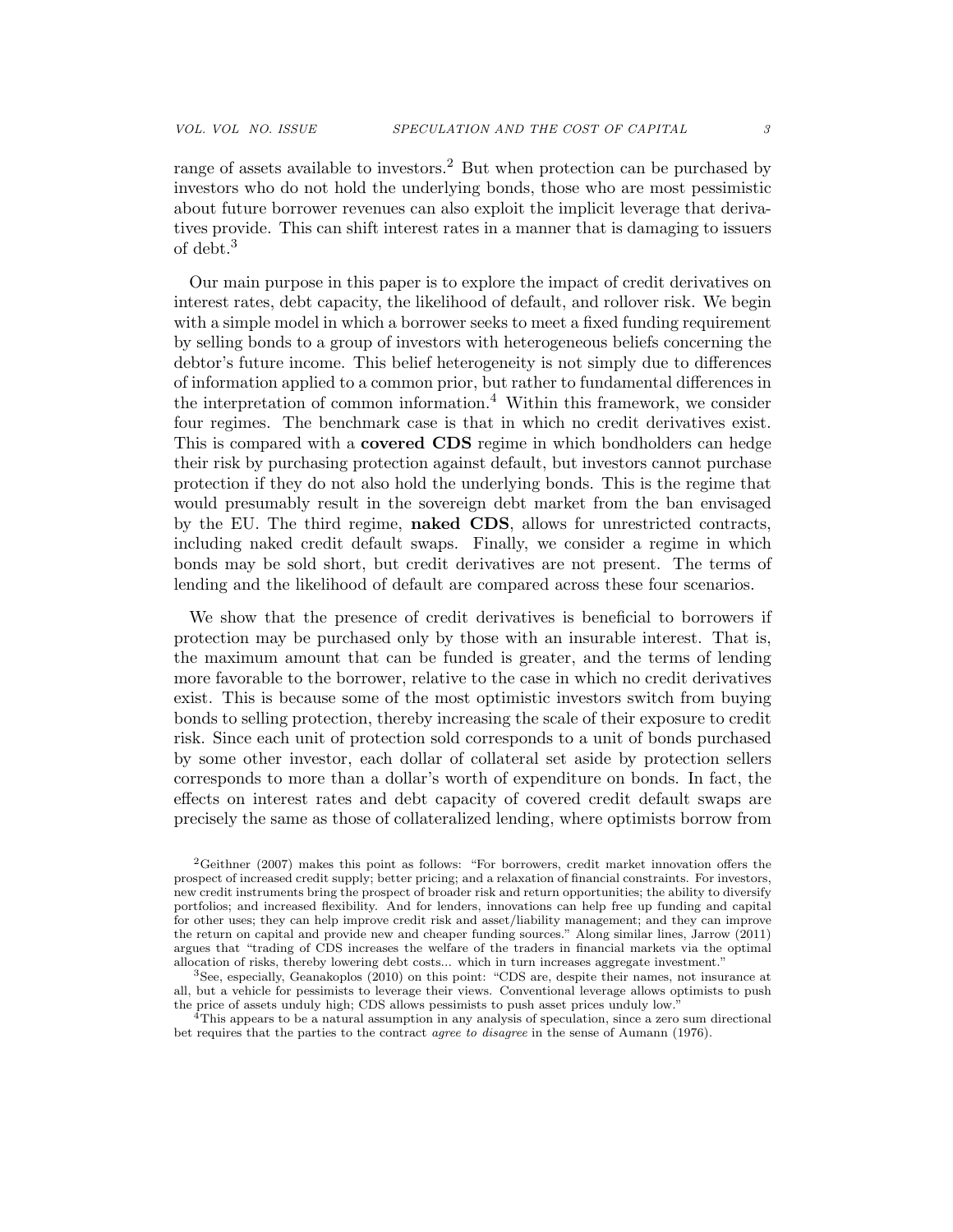pessimists to take leveraged positions in bonds, subject to margin requirements that ensure full repayment. This leveraging effect results in a higher bond price and a smaller likelihood of default for any given funding requirement.

When protection can be purchased without an insurable interest, however, the effects of credit derivatives on the terms of lending are more ambiguous. Relative to the case where protection can be purchased only with an insurable interest, borrowers face an increased cost of debt. But relative to the case of no credit derivatives, allowing for naked credit default swaps can be beneficial to borrowers under some circumstances and harmful in others. The ambiguity arises because of two countervailing effects. On the one hand, such contracts allow for the separation of funding from credit risk exposure, which is beneficial to borrowers. On the other hand, the availability of these contracts diverts the capital of optimists away from bond purchases and towards collateral to support speculative positions against pessimists, who purchase naked protection only to bet on default (rather than to insure bonds against default). We show that the former effect dominates, so borrowers benefit, if beliefs about the worst case outcome for borrower revenues are sufficiently optimistic; otherwise the latter effect dominates and borrowers are made worse off by the existence of credit derivatives.

This suggests that under crisis conditions, when beliefs about borrower revenues decline sharply, firms with traded credit derivatives will be hurt more than those that are insulated from such effects.<sup>5</sup> However, we also show that more routine changes in investor sentiment that do not affect worst-case losses and collateral requirements can have a very different effect. In this case, allowing for unrestricted speculation can dampen volatility in the cost of debt relative to the benchmark case without credit derivatives. Hence the set of available contracts affects volatility in the cost of debt in subtle ways, depending on details of the changes in belief distributions.

Credit derivatives are used to speculate on default as a simpler alternative to the shorting of bonds. We show that these two activities have qualitatively similar but quantitatively different effects. Allowing for short sales results in a lower bond price relative to the case in which neither short sales nor credit derivatives are permitted, but as long as the worst-case outcome for bondholders is nonzero recovery, short sales result in more depressed bond prices than would arise under unrestricted trading of credit derivatives. The reason for this is the following: betting on default via short sales forces pessimists to take a negative position on both the safe and the risky components of the cash flow promised by the bond, while credit derivatives allow for the shorting of just the risky component. As a result, bond issuers are damaged less by credit derivatives than by short sales.

Since credit derivatives affect the cost of financing, they can also affect the

 $5$ This finding is consistent with evidence presented in Shim and Zhu (2010), which we discuss below.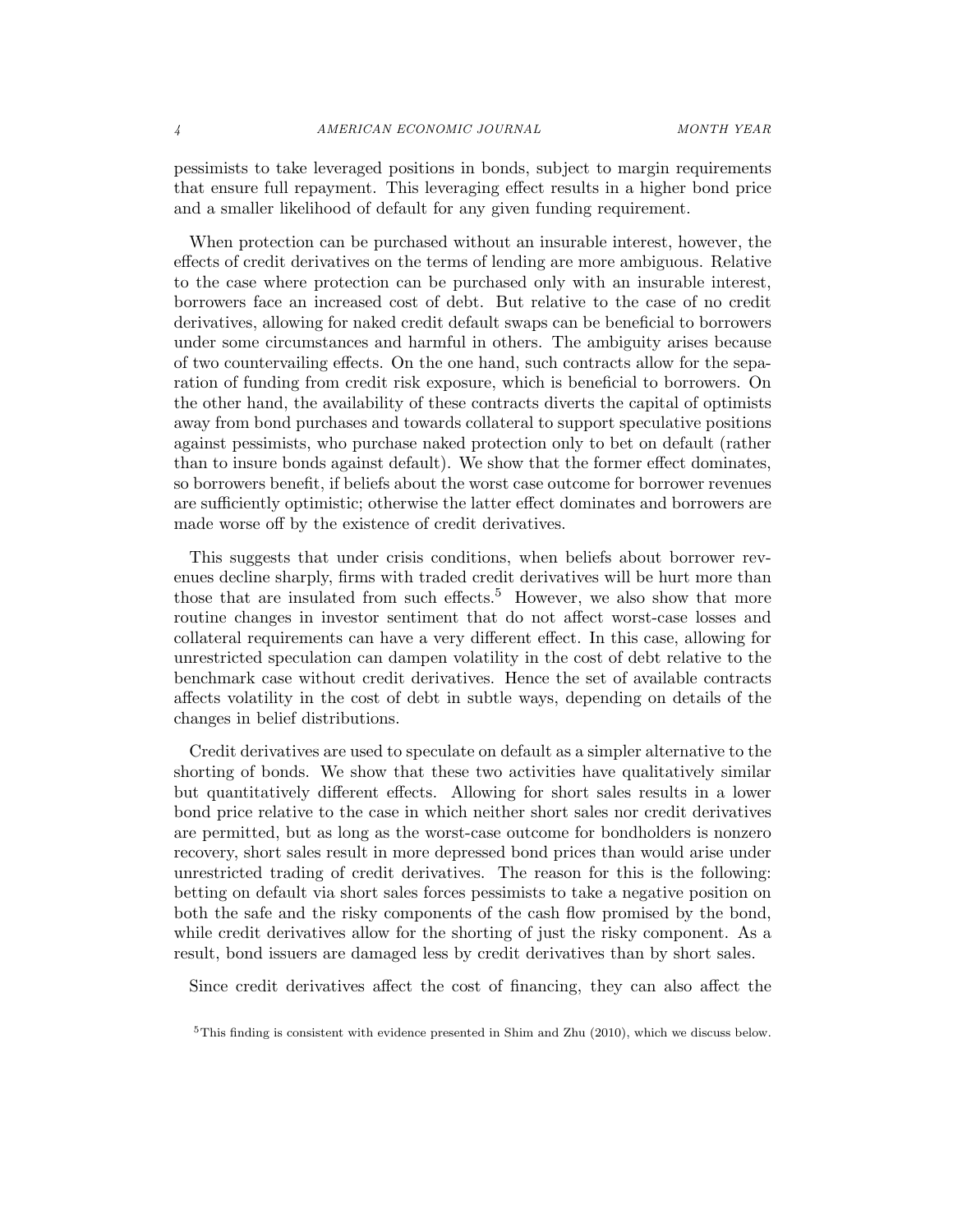ability of borrowers to roll over debt. To explore this possibility, we extend the model to allow for a mismatch between the maturity of debt and the life of the borrower. This raises the possibility that a borrower who is unable to meet contractual obligations because of a revenue shortfall can roll over the residual debt, thereby deferring payment into the future. Multiple equilibria arise naturally in this setting. If investors are confident that debt can be rolled over in the future, they accept lower rates of interest on current lending, which in turn implies reduced future obligations and allows the debt to be rolled over if necessary. But if investors suspect that refinancing may not be possible, they demand greater interest rates on current debt, resulting in larger future obligations and an inability to refinance if the revenue shortfall is large. This, in turn, validates their demand for a higher risk premium.

As in the baseline model, we compare the case of no credit derivatives with that in which naked protection can be purchased, and uncover two effects. First, the equilibrium in which investors are pessimistic about the ability of the borrower to roll over debt involves higher interest rates when credit derivatives are in use than when they are not. That is, the terms of financing are worse (from the perspective of the borrower) conditional on the selection of the pessimistic equilibrium. Second, the pessimistic equilibrium exists for a larger range of initial borrowing requirements when credit derivatives exist than when they do not. In other words, there is a range of initial borrowing requirements such that fears about the ability of the borrower to repay debt can be self-fulfilling if and only if naked credit default swaps are permitted. Hence borrowers who would remain solvent in the absence of credit derivatives may be forced into liquidation when the use of such contracts is unrestricted.<sup>6</sup>

The rest of the paper is organized as follows. Section I discusses empirical evidence and related literature. Section II sets up a model, beginning with the benchmark case of no credit derivatives (II.A), then proceeding to consider the effect of CDS under different regulatory regimes (II.B–II.C), and finally comparing these with short sales (II.D). Section III extends the model to consider rollover risk and self-fulfilling crises, and Section IV concludes.

#### I. Empirical Evidence and Related Literature

The empirical evidence on the effects of derivatives on credit supply and the terms of lending is broadly consistent with the model presented here. The most

 $6W$ e do not consider here the possibility that asset prices may be used to infer the beliefs of potentially informed speculators about the distribution of future borrower revenues, resulting in bear raids of a different kind as speculators enter short positions that lead to the abandonment of projects and loss of firm value (Goldstein and Guembel, 2008). Such feedback effects between prices and realized returns can make market manipulation using credit derivatives potentially profitable. But, as we show here, even in the absence of manipulation a maturity mismatch between loans and revenues can result in increased rollover risk when credit derivatives are unrestricted.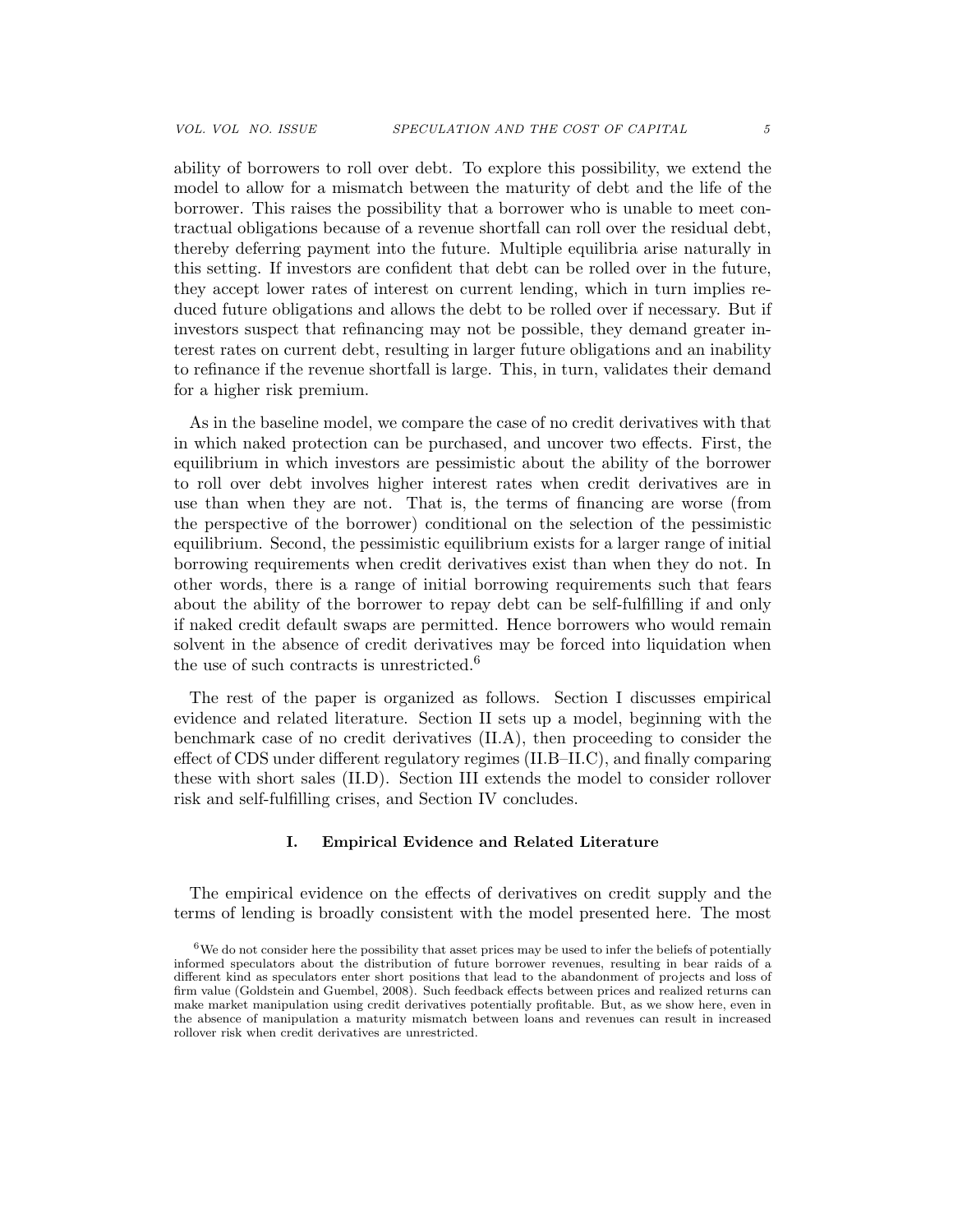comprehensive study of which we are aware is by Ashcraft and Santos (2009), who explore the effects on the cost of debt for borrowers by comparing firms with and without active credit derivative markets. They report that contrary to the conventional wisdom on the topic, the onset of trading in credit derivatives provides no benefit to the average firm in terms of lower bond spreads or lower rates on bank loans. In fact, for relatively risky and informationally opaque firms, they find a significant and robust negative effect. The authors interpret these findings in terms of reduced incentives for ex-post monitoring by lenders once credit risk has been shed, which would apply even if protection purchases were made only by those with exposure to default risk. Our interpretation is different, and relies crucially on the distinction between covered and naked credit default swaps: the presence of the latter raises the cost of debt for distressed firms relative to the benchmark case of no credit derivatives.

Shim and Zhu (2010) conduct a similar exercise using data on a sample of Asian firms and find that under normal credit market conditions, those with traded credit default swaps experience a lower cost of borrowing on new bond issues.<sup>7</sup> This effect is reversed, however, under the stressed credit market conditions following the failure of Lehman in September 2008. They argue that under normal credit market conditions borrowers benefit from the enhanced information flows and more efficient allocation of risk-bearing that credit derivatives facilitate, along lines suggested by Duffie (2008). The reversal of this effect under stressed conditions can be accounted for by our finding that credit derivatives result in more punitive terms for the borrower when investors are especially pessimistic, even as they benefit borrowers when investors are sufficiently optimistic. Furthermore, our finding that pessimistic equilibria exist for a broader range of funding requirements in the presence of unrestricted credit derivatives than in their absence also suggests that firms with traded credit derivatives could experience particularly adverse shifts in the terms of financing under stressed market conditions.

Bruneau et al. (2012) have recently argued that an abrupt and self-fulfilling change in expectations of default was a key factor in accounting for the sharp rise in interest rates paid by the countries of the eurozone periphery. They argue that the relationship between fundamentals and credit spreads was subject to a structural break around March 2010, indicative of a switch to a different equilibrium with greater pessimism about default. They also maintain that the coordinated change of expectations was facilitated by the sovereign CDS market. It is possible that the CDS market not only served to coordinate expectations, but also to alter the set of equilibria itself, affecting both the degree of multiplicity and the cost of debt, in keeping with the model developed here.

Our paper is related to a number of prior theoretical contributions. To begin

<sup>7</sup>Along similar lines, Hirtle (2009) finds that the possibility of hedging by banks results in lower spreads and longer maturities for loans to firms with traded credit derivatives in the US market.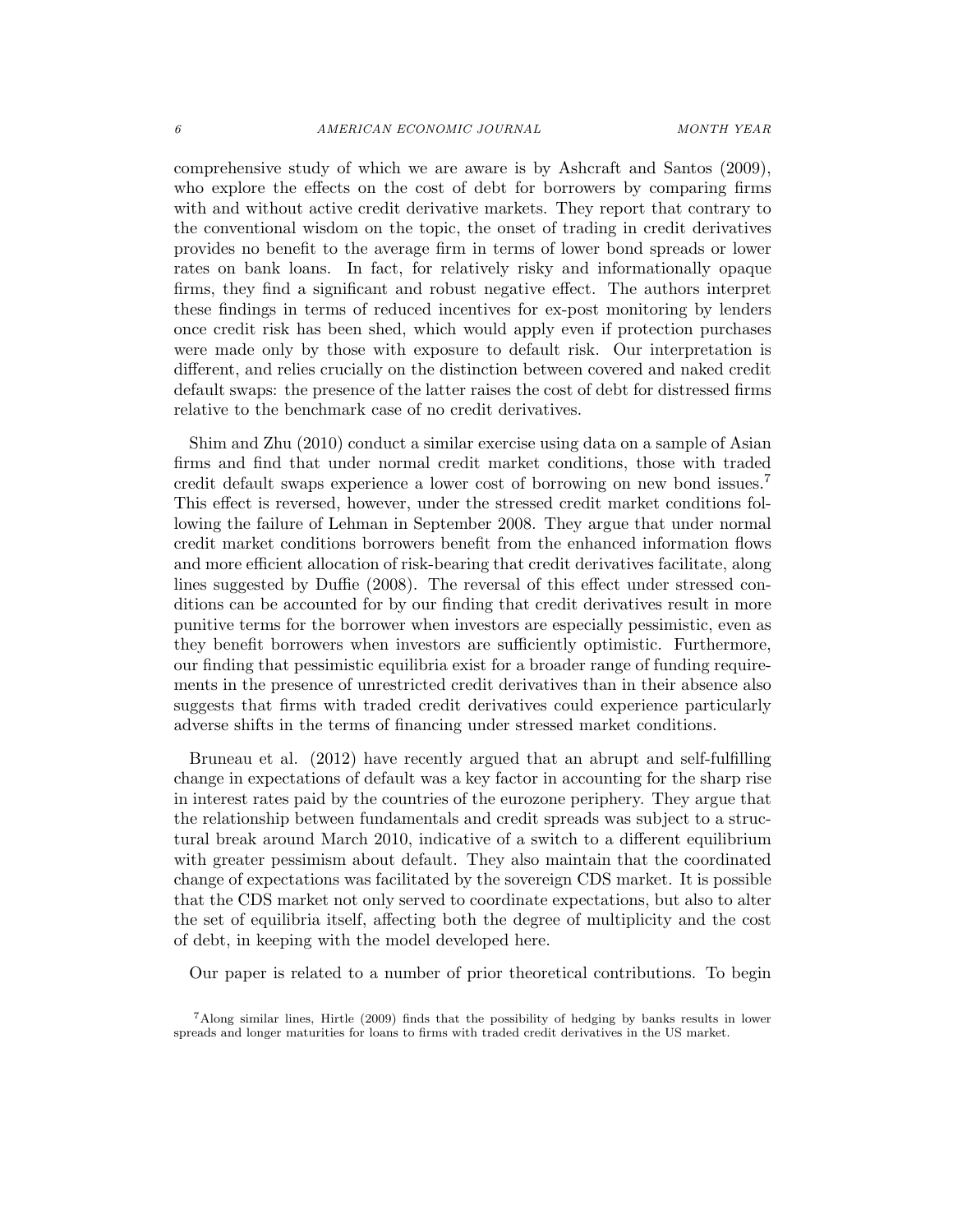with, we join a growing literature that assumes heterogenous priors in the analysis of financial markets (see Miller 1977, Harrison and Kreps 1978, Scheinkman and Xiong 2003, Hong et al. 2006, and Geanakoplos 2010 for example).<sup>8</sup> Heterogeneous priors provide a simple way of explaining equilibrium speculation, which is difficult to account for under standard common prior assumptions (Milgrom and Stokey, 1982). However, our goal here is not to explain speculation, but to examine its implications for the terms of lending and the likelihood of default. The mechanism by which this occurs is the collateral requirement: speculation affects prices because it requires traders to set aside cash or other forms of collateral that could otherwise be used to support asset purchases.

The collateral requirement also figures prominently in Geanakoplos (2010), where agents with heterogeneous beliefs enter into debt contracts with each other, allowing the leveraged purchase of an asset in fixed supply. Collateral requirements are endogenously determined and cover the worst-case loss on such loans. Adding credit derivatives to the model completes the market and causes the asset price to decline. We build on this framework but focus instead on the supply of the underlying asset by a third-party borrower and the endogenous likelihood of default under different regulatory regimes. In addition, our exploration of the role of credit derivatives in coordinating expectations on pessimistic outcomes and exacerbating rollover risk is novel. Simsek (2013) also considers the effects of changes in belief distributions on asset prices in the context of heterogeneous priors and collateral constraints, and finds that the asset price effects of disagreement depend on whether belief differences are focused on low states (in which optimists default and the collateral is seized) or on high states (in which no default occurs). He does not consider the effect of credit derivatives under different legal regimes, or their effects on rollover risk.

The literature on multiple equilibria in currency and debt markets is large. For instance, Calvo (1988) and Cole and Kehoe (2000) interpret sovereign debt crises as multiple equilibrium phenomena arising from self-fulfilling pessimism about default risk.<sup>9</sup> In these models, the borrower's decision ex post to default strategically—and inability ex ante to commit not to—is what causes the crisis to arise endogenously. The pessimism in our analysis does not arise from concerns about strategic default, but rather from the impact of an endogenously larger debt burden on the borrower's ability to repay. When asset prices incorporate more pessimistic beliefs, borrowers are forced to issue larger debt obligations to meet any given funding requirement. This makes default more likely and justifies

<sup>&</sup>lt;sup>8</sup>Miller argued that "the very concept of uncertainty implies that reasonable men may differ in their forecasts." Harris and Raviv (1993) and Kandel and Pearson (1995) suggest that divergence of opinions may result from investors having different economic models which lead them to interpret the same event in different ways. The usefulness of belief heterogeneity as a modeling platform has been recognized by Hong and Stein (2007), who point out that such models "uniquely hold the promise of being able to deliver a comprehensive joint account of stock prices and trading volume."

<sup>9</sup>See also Giavaggi and Pagano (1990), Alesina et al. (1990), and Cohen and Portes (2006).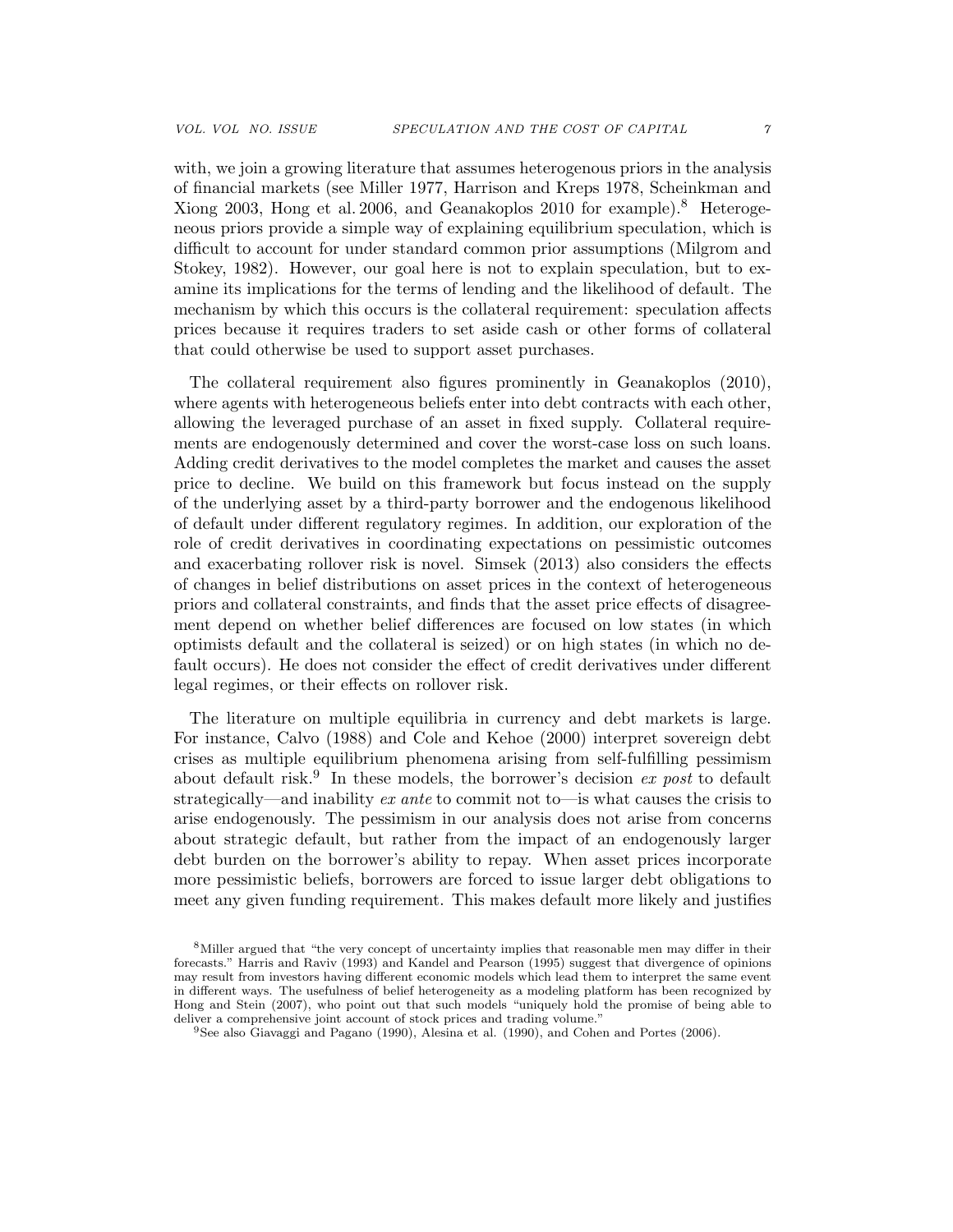the pessimism that prices reflect. Our key concern is with the manner in which speculation affects this feedback loop. While credit derivatives have been implicated in coordinating expectations on pessimistic equilibria in the context of the eurozone periphery (Bruneau et al., 2012), their role in affecting the equilibrium set itself, and hence the possibility and severity of crises, has not been explored to date.

Finally, our research is related to the emerging literature on the corporate finance implications of credit derivatives. Bolton and Oehmke (2011) consider the economic consequences of covered (as opposed to naked) credit default swaps. Bondholders who have purchased protection against default have minimal incentives to work with a distressed borrower to restructure debt. While this has often been cited as a source of inefficiency, Bolton and Oehmke argue that the stronger bargaining position of protected creditors can improve the pledgeability of borrower income, making it easier to raise funds ex ante. Since our focus here is on naked credit default swaps, we disregard the issue of bankruptcy reorganization and the effects on fundamentals of covered protection.

### II. Debt Contracts

Suppose a borrower faces a funding requirement of  $b > 0$ , and finances this by issuing a quantity  $q > 0$  of one-period bonds, each with unit face value. The price of these bonds (to be determined endogenously) is  $p$ . Successful funding enables the borrower to generate income  $y$ , which is a random variable. Creditors are paid in full if this income meets the debt obligation; otherwise they receive a share of the income in proportion to their bond holdings. Since its obligation on the maturity date is q, the debtor will repay  $\min\{y, q\}$  in the aggregate and each bond will accordingly pay  $\min\{y/q, 1\}.$ 

There exists a unit mass of risk-neutral investors, each endowed with a single currency unit.<sup>10</sup> Investors maximize their expected returns, given heterogeneous beliefs about the distribution of y. An agent with belief  $\theta \in [0, 1]$  perceives that the borrower's future revenue y is distributed according to  $G(y|\theta)$  with support  $[\eta, 1]$ , where  $\eta \in [0, 1)$ . We adopt the convention that higher values of  $\theta$  correspond to more optimistic expectations regarding  $y$  in the sense of first-order stochastic dominance. Investor beliefs  $\theta$  are drawn from the interval [0, 1] according to the distribution  $F(\theta)$ . Note that  $\eta$  is the lower bound for the borrower's future income for all belief types — a system-wide perception of the worst-case scenario. This parameter, which we interpret as a measure of overall investor sentiment, is liable to be high during booms and low under stressed conditions.

<sup>&</sup>lt;sup>10</sup>Given risk-neutrality, the assumption that all investors have the same cash endowment is without loss of generality since we allow for an arbitrary belief distribution: an investor with a large endowment can be interpreted as a large number of investors with the same belief.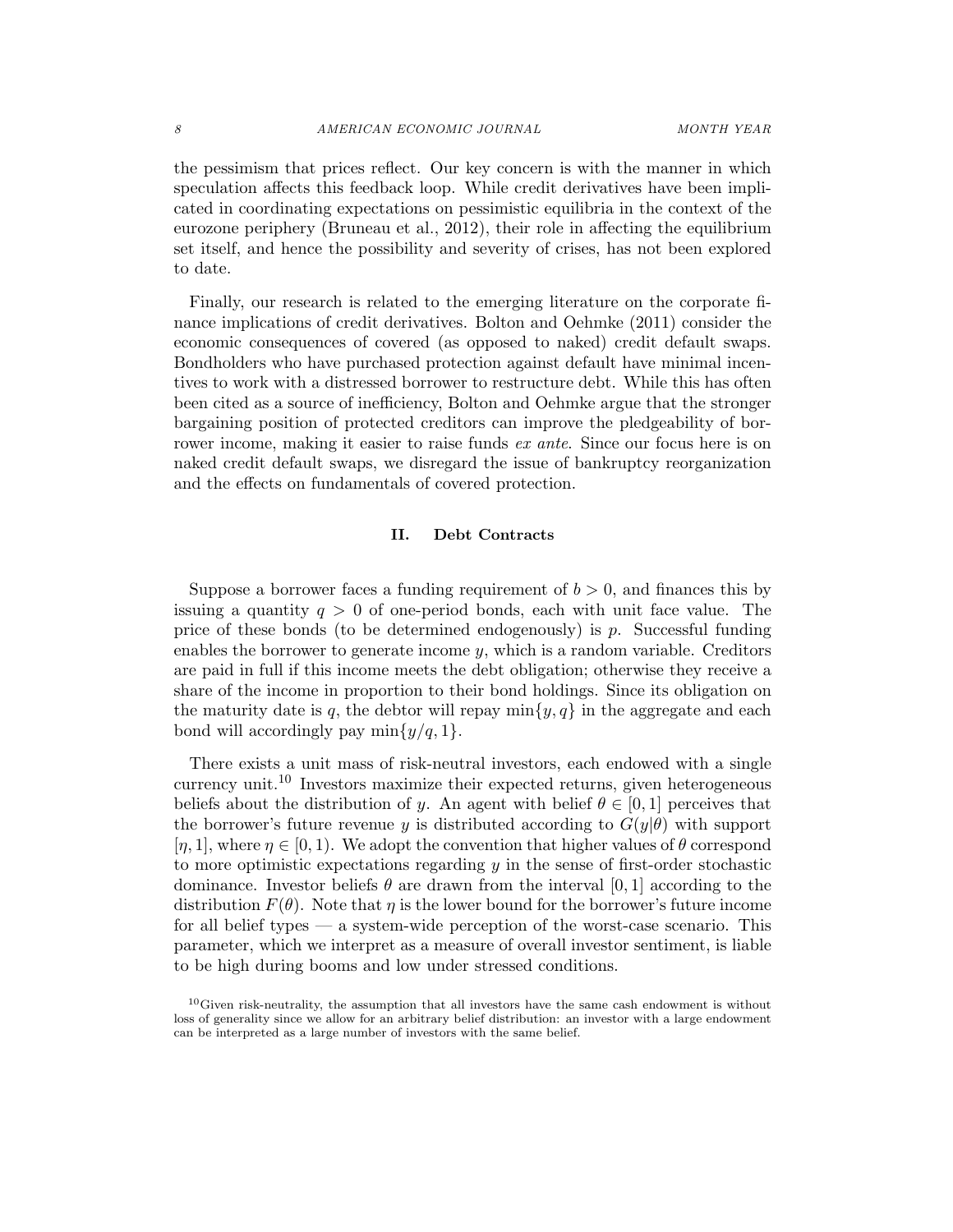We assume throughout that  $b > \eta$ , which ensures that there is some perceived risk of default even if the borrower were able to meet the funding requirement at a zero interest rate.<sup>11</sup> Under this assumption, the worst case payoff per bond from the perspective of the lender when the issue size is  $q \ge b$  is  $\eta/q < 1$ . Let

(1) 
$$
\psi(q;\theta) := \int_{\eta}^{1} \min\left\{\frac{y}{q}, 1\right\} dG(y|\theta)
$$

denote the expected payoff per unit face value, as perceived by a bondholder of type  $\theta$ . Note that  $\psi$  is decreasing in q, increasing in  $\theta$ , and satisfies  $\psi(q;\theta) < 1$ for any  $q > \eta$ . Let

$$
\Psi(\theta) := \psi(1,\theta) = \int_{\eta}^{1} y dG(y|\theta)
$$

denote the expected value of y as perceived by an investor of type  $\theta$ . Clearly,  $\Psi(0) > 0$  and  $\Psi(1) < 1$ . Note also that

(2) 
$$
q\psi(q;\theta) = \int_{\eta}^{1} \min\{y,q\} dG(y|\theta) \le \int_{\eta}^{1} y dG(y|\theta) = \Psi(\theta),
$$

with strict inequality for  $q < 1$  and equality for  $q = 1$ .

Since all investors agree that the borrower's future income is at most equal to 1, this is also the maximum debt obligation that can be undertaken if there is to be any chance of full repayment. Accordingly, we assume  $q \leq 1$ . Obligations exceeding this imply certain default *ex ante*. Although it is conceivable that investors would purchase such bonds at a sufficiently low price, we rule it out on practical grounds.

Let  $\theta_m \in (0,1)$  denote a critical investor type such that

$$
\Psi(\theta_m) = 1 - F(\theta_m).
$$

The left side of the equation is simply the borrower's expected income—and thus the maximum amount that it can promise to repay—as perceived by type  $\theta_m$ . The right side is the total cash endowment of agents who are more optimistic than type  $\theta_m$ . Clearly, this critical value is well-defined, since  $\Psi(\theta_m)$  is increasing in  $\theta_m$ , while  $1 - F(\theta_m)$  is decreasing in  $\theta_m$  and varies from one when  $\theta = 0$  to zero when  $\theta = 1$ . Given investor risk-neutrality,  $\Psi(\theta_m)$  is the maximum amount that the borrower can raise in the benchmark case without credit derivatives.

Finally, consider the payoffs of the borrower, given any arbitrary belief  $\theta_0 \in$ 

<sup>&</sup>lt;sup>11</sup>Were this not the case, then there would always exist an equilibrium with no possibility of default and no trading in credit derivatives.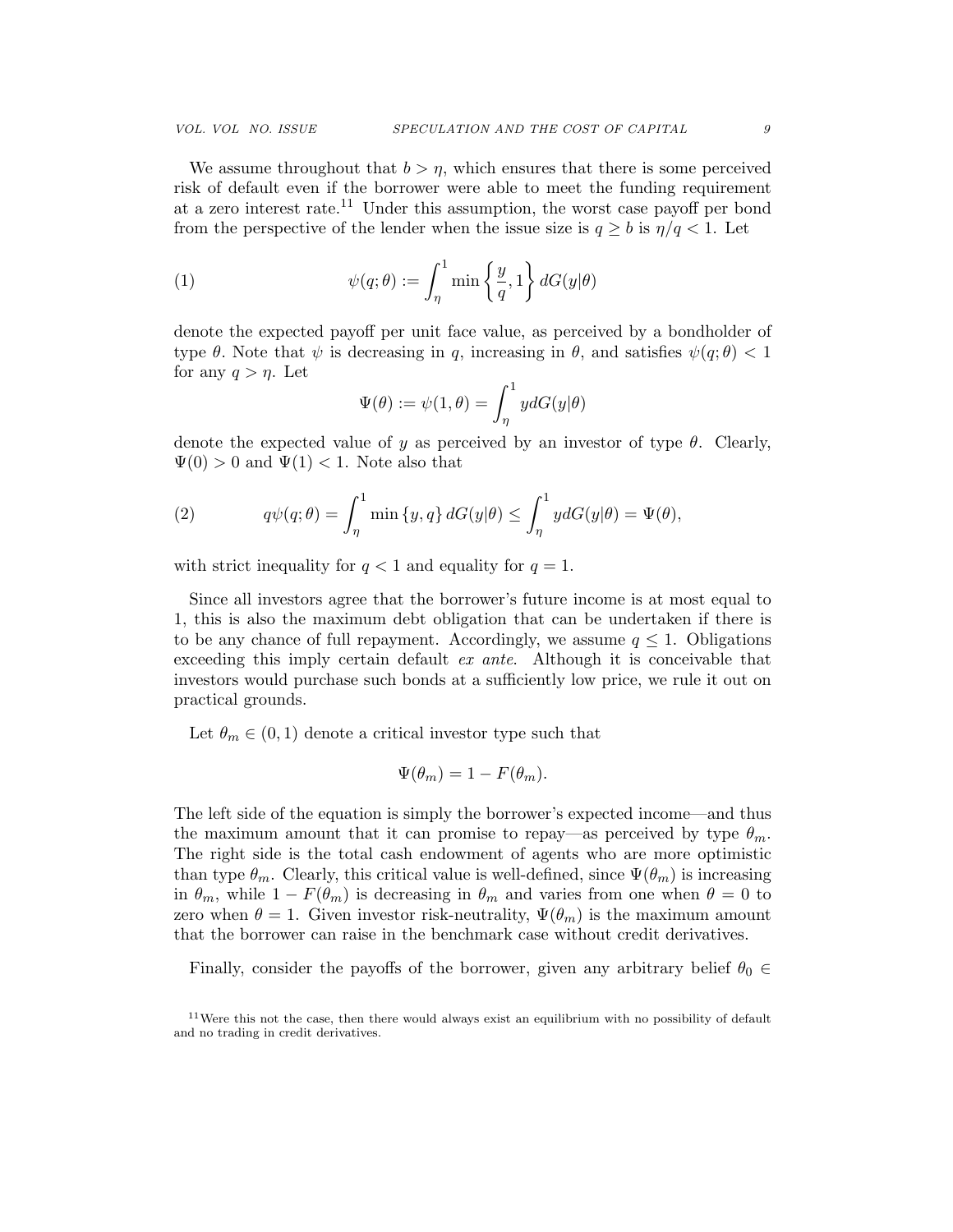[0, 1]. If the funding requirement is met  $(pq \geq b)$ , then the borrower's payoff, given realized income y, is  $y - b - (1 - p)q$  if this magnitude is non-negative and zero otherwise. Hence the expected payoff, given belief  $\theta_0$ , is

(3) 
$$
E\left[\max\{y-b-(1-p)q,0\}\,|\,\theta_0\,\right]
$$

provided that the funding requirement is met. As long as the bond price is nonincreasing in  $q$  (which will be the case throughout our analysis), the borrower will never issue more debt than is necessary to meet the funding requirement, regardless of  $\theta_0$ . This simply reflects the fact that any borrowing in excess of b has no productive use but will be subject to positive interest payments. For reasons discussed below, we assume that if  $pq < b$  then all funds are returned to investors, no bonds are issued, and no income is realized. In this case the borrower's payoff is zero and all investors retain their endowments.

We now examine the manner in which the terms and limits of borrowing are affected by restrictions on the use of credit derivatives.

#### A. Equilibrium without Credit Derivatives

First consider the case in which no credit derivatives are available, so investors must choose between bonds and cash. We consider the properties of an equilibrium in which the borrower is able to raise the needed funds, and then identify conditions under which such an equilibrium exists. We assume that agents can convert a unit of cash into one unit of a divisible consumption good in either period, and choose to maximize their (undiscounted) aggregate consumption.

Consider any equilibrium in which the borrower is able to meet its funding requirement, so that

$$
(4) \t pq \ge b.
$$

is satisfied. Each investor can purchase  $1/p$  units of the bond with her cash endowment. If the investor has belief  $\theta$ , her expected payoff when the bond matures is  $\psi(q;\theta)/p$ . Such an individual will purchase bonds if and only if

$$
\psi(q;\theta) \ge p.
$$

This expected payoff is monotonic in  $\theta$ , implying that each investor adopts a cutoff strategy such that she purchases the bond if and only if  $\theta$  is no less than

(5) 
$$
\hat{\theta}(p,q) := \sup \{ \theta \in [0,1] \, | \, \psi(q;\theta) \leq p \},
$$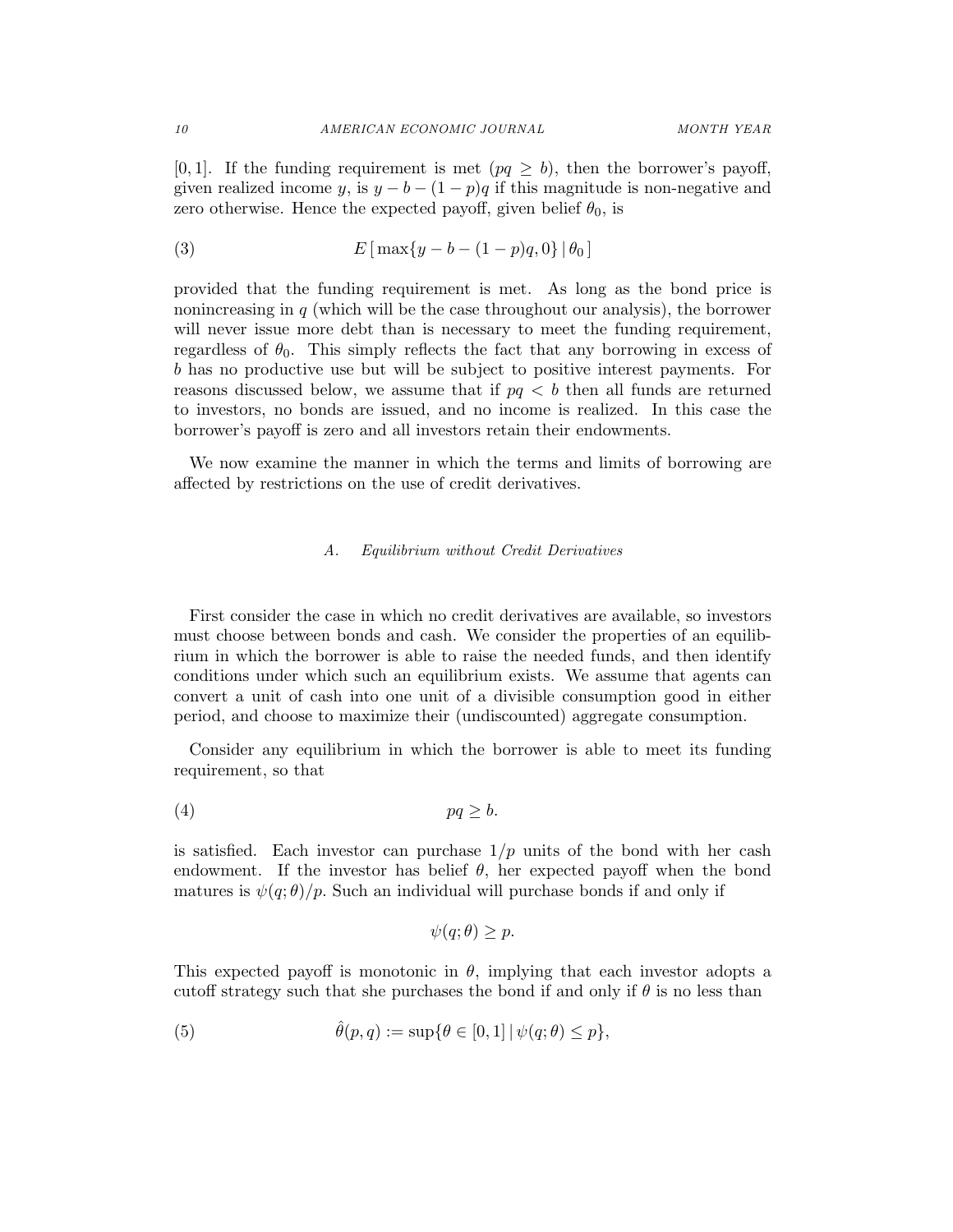with the convention that  $\hat{\theta}(p,q) = 0$  if  $\psi(q;\theta) > p$  for all  $\theta$ . For notational simplicity we suppress the dependence of  $\hat{\theta}$  on  $(p, q)$  where possible.

Whenever  $\hat{\theta} \in (0, 1)$ , we must have

(6) 
$$
\psi(q, \hat{\theta}) = p.
$$

Observe that  $\hat{\theta}$  is continuous and nondecreasing in  $(p, q)$  and that  $\hat{\theta}(1, q) = 1$  and  $\hat{\theta}(0, q) = 0$  for any  $q \in (0, 1)$ . Since q units of bond are sold, the bond market clearing condition is

(7) 
$$
1 - F(\hat{\theta}(p,q)) = pq.
$$

That is, the market clears when the revenue from bond sale (the right side) equals the total cash endowment of those who are more optimistic than the marginal agent (the left side). Since  $\theta$  is nondecreasing in p, the left side of (7) is nonincreasing in  $p$ . The right side is clearly strictly increasing in  $p$ . Furthermore, the left side is continuous, close to one for  $p$  sufficiently close to zero, and close to zero for p sufficiently close to one. Hence, for any  $q > 0$ , there exists a unique price  $\hat{p}(q)$  < 1 that satisfies (7) and therefore clears the bond market. Moreover, since  $\hat{\theta}$  is nondecreasing in  $(p, q)$ , it must be the case that  $\hat{p}(q)$  is decreasing: a larger bond issue results in a lower price per unit. Note also that  $\hat{p}(q)$  is continuous.

Suppose that there exists an issue size q such that  $p(q)q \geq b$ . Then there is clearly an equilibrium in which the borrower meets the funding requirement: we call this a funding equilibrium. There is another equilibrium in which no bonds are sold, supported by an out-of-equilibrium belief that the borrower cannot meet the requirement and therefore earns no income, which validates the decision by investors not to purchase the bond. However, this latter equilibrium is simply an artifact of investor miscoordination, and can be formally eliminated by our assumption that if the borrower is unable to raise b, then it refunds its investors. This ensures that it is a dominant strategy for an investor to purchase at a price that yields a surplus, and allows us to focus on the funding equilibrium (when it exists) as the unique equilibrium in undominated strategies.

Since  $\hat{p}(q) < 1$  and decreasing, it is clear from the objective function (3) that the borrower will select the smallest issue size consistent with a funding equilibrium, assuming that such an equilibrium exists, and will raise exactly b. That is, the borrower chooses

(8) 
$$
q^*(b) = \min\{q \in [0,1] | \hat{p}(q)q \ge b\}.
$$

Let  $p^*(b) := \hat{p}(q^*(b))$  denote the market clearing price corresponding to this optimally chosen issue size, and let  $\theta^*(b) := \hat{\theta}(p^*(b), q^*(b))$  denote the belief of the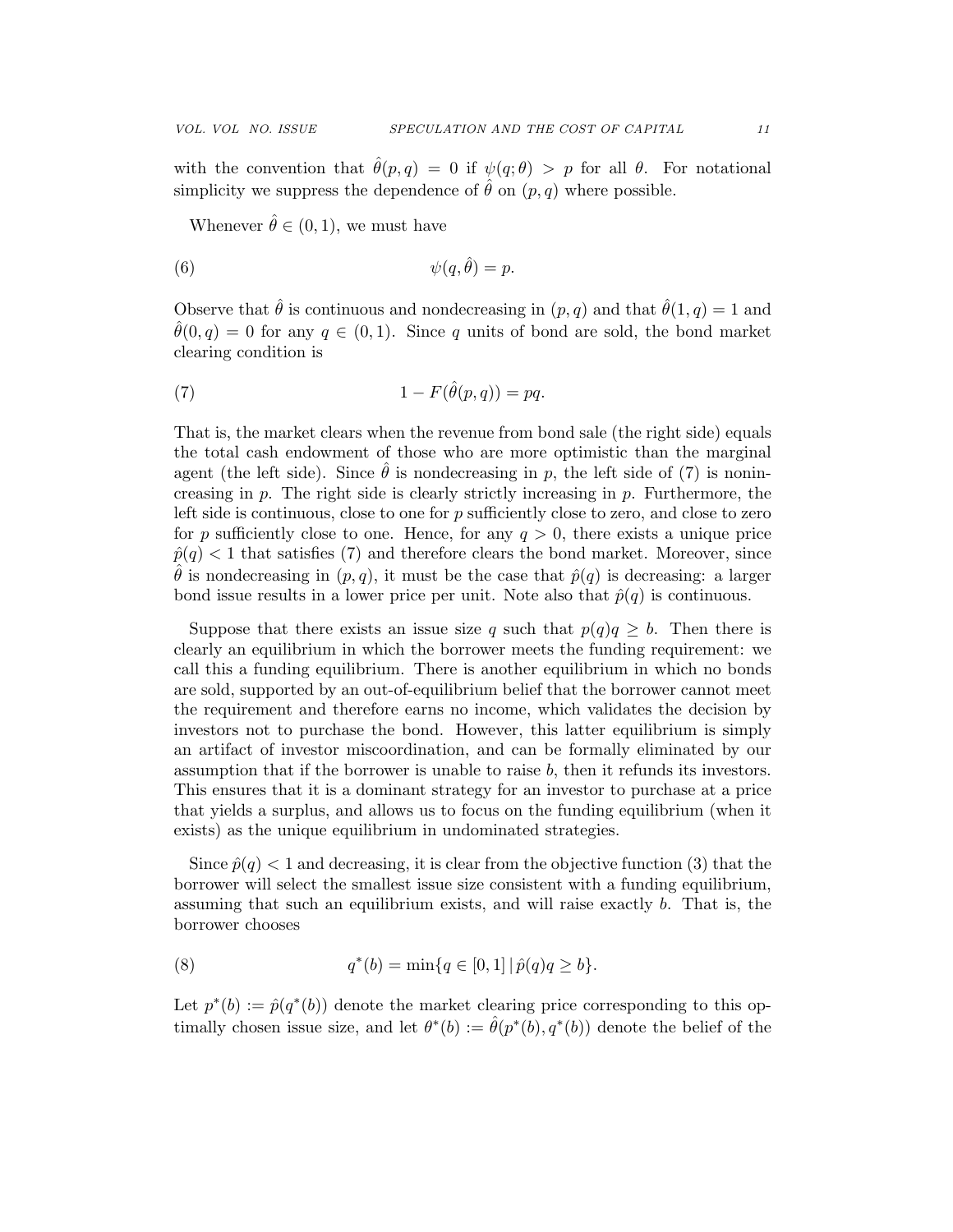marginal investor at this price-quantity pair.

The following result characterizes the feasible range of funding requirements and the equilibrium bond issue size and price as functions of the funding requirement.<sup>12</sup>

PROPOSITION 1: The maximum revenue that can be raised in equilibrium is  $b^* = \Psi(\theta_m)$  at  $q = 1$ . If  $b \leq b^*$ , then there exists a unique equilibrium in which the borrower meets the funding requirement exactly by issuing  $q^*(b)$  bonds, each of which is sold at price  $p^*(b)$ . The equilibrium issue size rises and the price falls as the funding requirement rises within the feasible range.

Now consider the effects of changes in investor beliefs. There are three quite different ways in which such beliefs can become more or less optimistic: changes in the worst-case loss  $\eta$ , shifts in the beliefs  $G(\cdot|\theta)$  of some or all belief types, or changes in the distribution  $F(.)$  of belief types. We say that **investor op**timism increases if  $\eta$  rises, or  $G(\cdot|\theta)$  shifts down for every  $\theta$  or  $F(\cdot)$  shifts down so optimists become more prevalent, in the sense of first order stochastic dominance. Symmetrically, we say that investor optimism declines when the opposite shifts occur. The following result is very intuitive, but we state it here for completeness and future reference.

PROPOSITION 2: Increased investor optimism results in a higher bond price and lower issue size in equilibrium. Reduced investor optimism either causes funding to become impossible in equilibrium, or results in a lower bond price and higher issue size.

### B. Covered Credit Default Swaps

We next consider equilibrium in the market for debt under the assumption that protection against default can be purchased using credit derivatives, but only with a long position in the underlying bonds. Let  $r$  denote the (credit default) swap spread: the amount paid per unit face value to insure bonds for one period. As before, the bond price is  $p$  per unit face value. Now agents have four choices: they can sell protection (using their cash endowment as collateral), they can buy bonds with or without protection, or they can remain in cash. Clearly, an agent can combine choices, but for reasons that will be apparent below, no investor will simultaneously buy and sell protection.<sup>13</sup>

 $12$ All proofs, unless evident from the discussion in the text, are collected in the appendix.

<sup>&</sup>lt;sup>13</sup>We are abstracting here from dealers, who do in fact buy and sell protection in order to profit from the bid-ask spread, and are the main providers of liquidity to the market. While gross positions of dealers can have important effects on counterparty risk and systemic stability, our focus here is on the cost of capital and accordingly on the beliefs of those with net exposures to credit risk.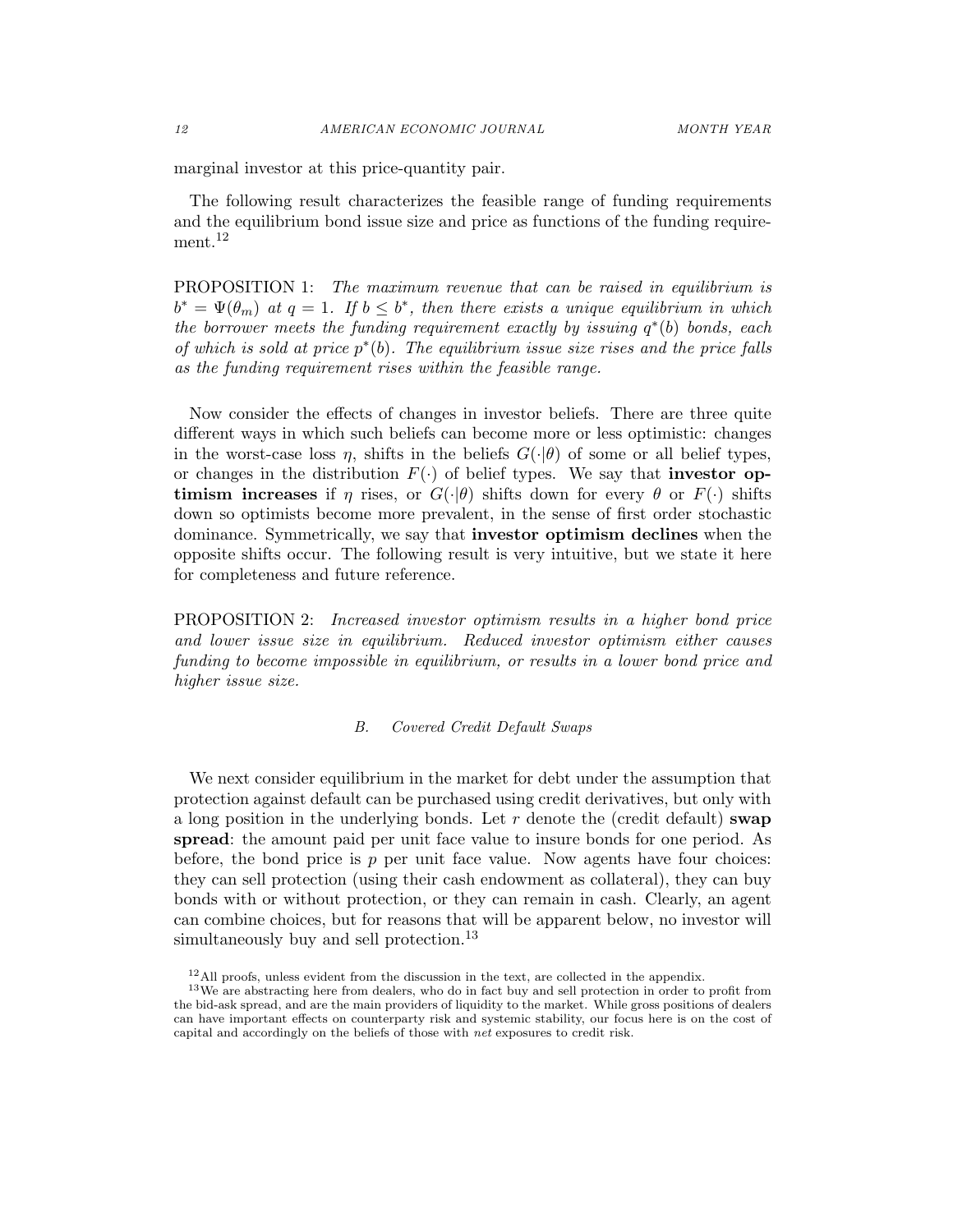Consider an investor who buys  $a \geq 0$  units of the bond and sells x units of protection, where  $x < 0$  entails buying protection. For this to be feasible, three constraints must be satisfied. First, the portfolio must satisfy the budget constraint:

$$
(9) \t pa \le 1 + rx.
$$

Next, since purchases of protection can only be used for hedging in this regime, the agent's purchase of protection cannot exceed her purchase of bonds:

$$
(10) \t\t\t a+x\geq 0.
$$

This holds trivially if  $x > 0$ , since  $a \geq 0$ . Finally, if the agent sells protection  $(x > 0)$  then she is obliged to set aside enough collateral to cover the losses of the protection buyer, which requires a transfer of

$$
\left(1 - \min\left\{\frac{y}{q}, 1\right\}\right)x
$$

when the bonds mature. If  $y \geq q$  then there is no transfer, and in the worst case, if  $y = \eta$ , she pays  $(1 - \eta/q)x$ . The value of her collateral in this worst case scenario is

$$
1+rx -pa + \frac{\eta}{q}a.
$$

We are assuming here that the protection seller is required to hold enough collateral to cover this worst case loss, thus ruling out default by the protection seller. While this assumption is made primarily for simplicity, it can also be derived as an equilibrium phenomenon in a model with multiple feasible margin requirements.<sup>14</sup> Given this assumption, total collateral must be large enough to fully compensate bondholders in the worst case scenario:

$$
\left(1 - \frac{\eta}{q}\right)x \le 1 + rx - pa + \frac{\eta}{q}a,
$$

or

(11) 
$$
\left(1-r-\frac{\eta}{q}\right)x+\left(p-\frac{\eta}{q}\right)a\leq 1.
$$

<sup>14</sup>Geanakoplos (2010) shows that when agents choose from a rich set of loan contracts differing in margin requirements, only the contract which precludes default is selected in equilibrium. In general, default on contracts with financial assets serving as collateral is rare under normal conditions, although it is clear that in the absence of government intervention such defaults would have occurred during the recent financial crisis. We are allowing for default by the bond issuer (which is common, since the bonds are backed by physical assets), but not the swap counterparty. It is important to note that the crowding out effect we identify below is robust to relaxing this no-default constraint, as long as the CDS seller must post collateral at some positive level.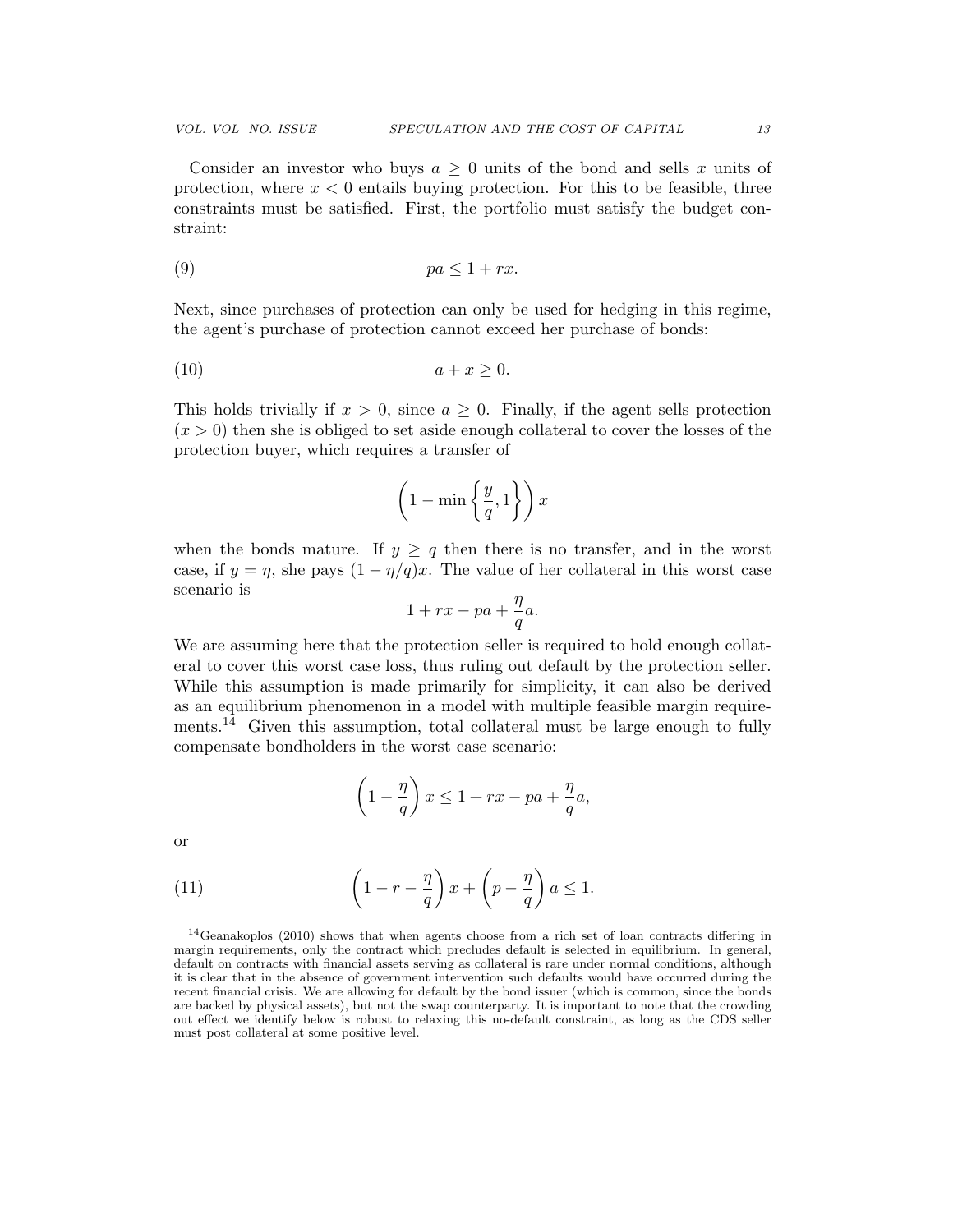If  $x \leq 0$ , this condition is implied by (9). As we show below, the coefficients of a and x will be positive in equilibrium.

The collateral constraint (11) reveals a central tradeoff faced by investors. Any increase in the purchase of bonds necessitates a decline in the sale of protection. This is the case because the value of the bond as collateral is less than its purchase price. Hence an investor's total available collateral falls as bond purchases are scaled up. An investor wishing to increase the sale of protection must therefore cut back on bond purchases in order to set aside more cash collateral.

The three constraints and the set of feasible portfolios is shown in Figure II.B. The budget constraint is the positively sloped line with vertical intercept  $1/p$ . The covering constraint is the negatively sloped line through the origin. And the collateral constraint is the negatively sloped line with intercept  $1/(p - \eta/q)$ . The feasible set is the shaded area defined by the three constraints, together with the requirement that bond purchases must be non-negative.

Given a portfolio  $(a, x)$ , an investor of type  $\theta$  has an expected payoff of

$$
u(a,x|\theta) := 1 + rx - x \int_{\eta}^{1} \left(1 - \min\left\{\frac{y}{q}, 1\right\}\right) dG(y|\theta) + a \int_{\eta}^{1} \min\left\{\frac{y}{q}, 1\right\} dG(y|\theta) - pa
$$
  
= 1 +  $(\psi(q;\theta) - 1 + r)x + (\psi(q;\theta) - p)a$ .

The problem facing an agent of type  $\theta$  is therefore given by

$$
\max_{(a,x)\in\mathbb{R}_+\times\mathbb{R}} u(a,x\,|\,\theta)
$$

subject to the three constraints  $(9)$ ,  $(10)$ , and  $(11)$ , where the prices p and r are exogenously given from the perspective of any investor. Equilibrium prices must satisfy the following.

LEMMA 1: In any funding equilibrium,  $p + r = 1$ .

The proof of this claim is relegated to the appendix, and relies on the following reasoning. If  $p + r > 1$ , any investor with a positive investment in bonds could increase her payoff by lowering her bond holdings and increasing the sale (or reducing the purchase) of protection by exactly the same amount without violating any of the three constraints. Since some investors must hold bonds in any funding equilibrium, there can be no such equilibrium with  $p+r > 1$ . And if  $p+r < 1$ , the budget constraint for all investors must be satisfied with equality, otherwise any investor could increase her payoff by increasing her bond holdings and reducing the sale (or increasing the purchase) of protection by exactly the same amount without violating any of the three constraints. As shown in the appendix, this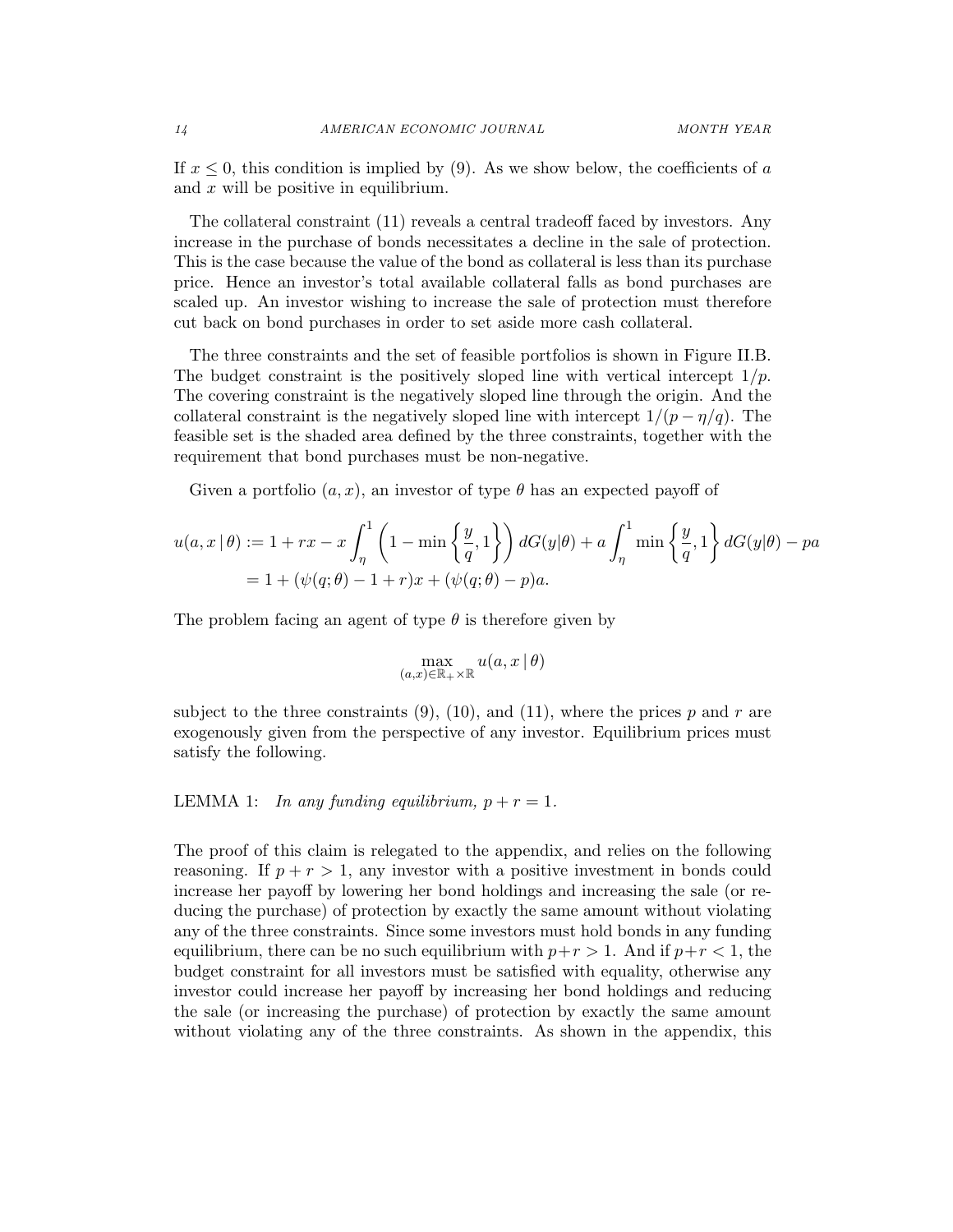

FIGURE 1. THE FEASIBLE SET OF CHOICES FOR AN INVESTOR UNDER COVERED CDS.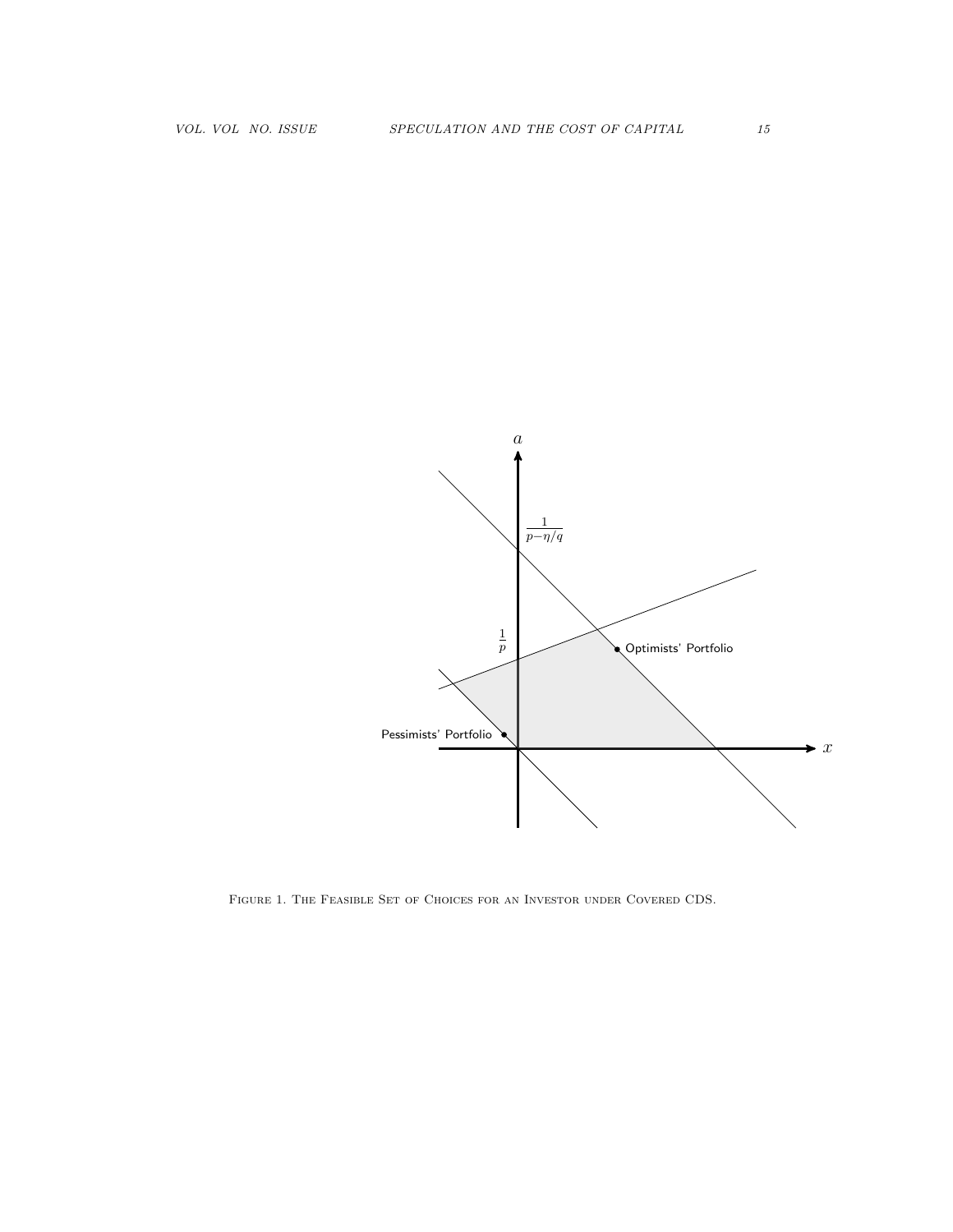in turn implies that either the bond market or the market for credit derivatives must fail to clear. Hence we must have  $p + r = 1$  in any funding equilibrium.

Given  $p + r = 1$ , the payoff for a type  $\theta$  investor may be written as:

(12) 
$$
u(a, x | \theta) = 1 + (\psi(q; \theta) - p)(a + x).
$$

Since  $\psi(q;\theta) - p$  is strictly increasing in  $\theta$ , the equilibrium portfolio  $(a(\theta), x(\theta))$ of a type  $\theta$  agent must have the following threshold structure. Any belief type  $\theta < \theta(p,q)$  chooses  $a(\theta) + x(\theta) = 0$  since this is feasible and minimizes  $a + x$ . (A pessimist's choice is depicted by a point in the bottom constraint line corresponding to (10) in Figure II.B.) Such types may buy the bond with protection, but their incentives for doing so are weak in the sense that they could do just as well by simply holding cash. Belief types satisfying  $\theta > \theta(p,q)$  maximize  $a + x$  to a level that causes the collateral constraint (11) to be binding, so

(13) 
$$
a(\theta) + x(\theta) = \frac{1}{p - \eta/q}.
$$

An optimist's choice is depicted in Figure II.B by the point on the top constraint line corresponding to (11). These investors are optimistic enough to sell protection and/or to buy the bond without protection. They are indifferent between these two choices, but their payoffs are pinned down by substituting (13) into the utility function:

(14) 
$$
u(a,x|\theta) = \frac{\psi(q;\theta) - \eta/q}{p - \eta/q}.
$$

This expression may be interpreted as follows: the payoff equals the risky component of the return promised by the bond (the numerator) multiplied by  $a+x$ , the notional value of bonds purchased or insured. In effect, selling a unit of protection is equivalent to buying only the risky component of the bond return. This allows for the separation of funding from credit risk exposure.

Hence the set of agents can be partitioned into two groups: those who invest safely (in bonds with protection or cash), and those who sell protection and/or buy the bond without protection. The aggregate amount of protection this latter group sells must equal the aggregate quantity of bonds that the former group buys:

$$
\int_0^{\hat{\theta}(p,q)} a(\theta) dF(\theta) = \int_{\hat{\theta}(p,q)}^1 x(\theta) dF(\theta).
$$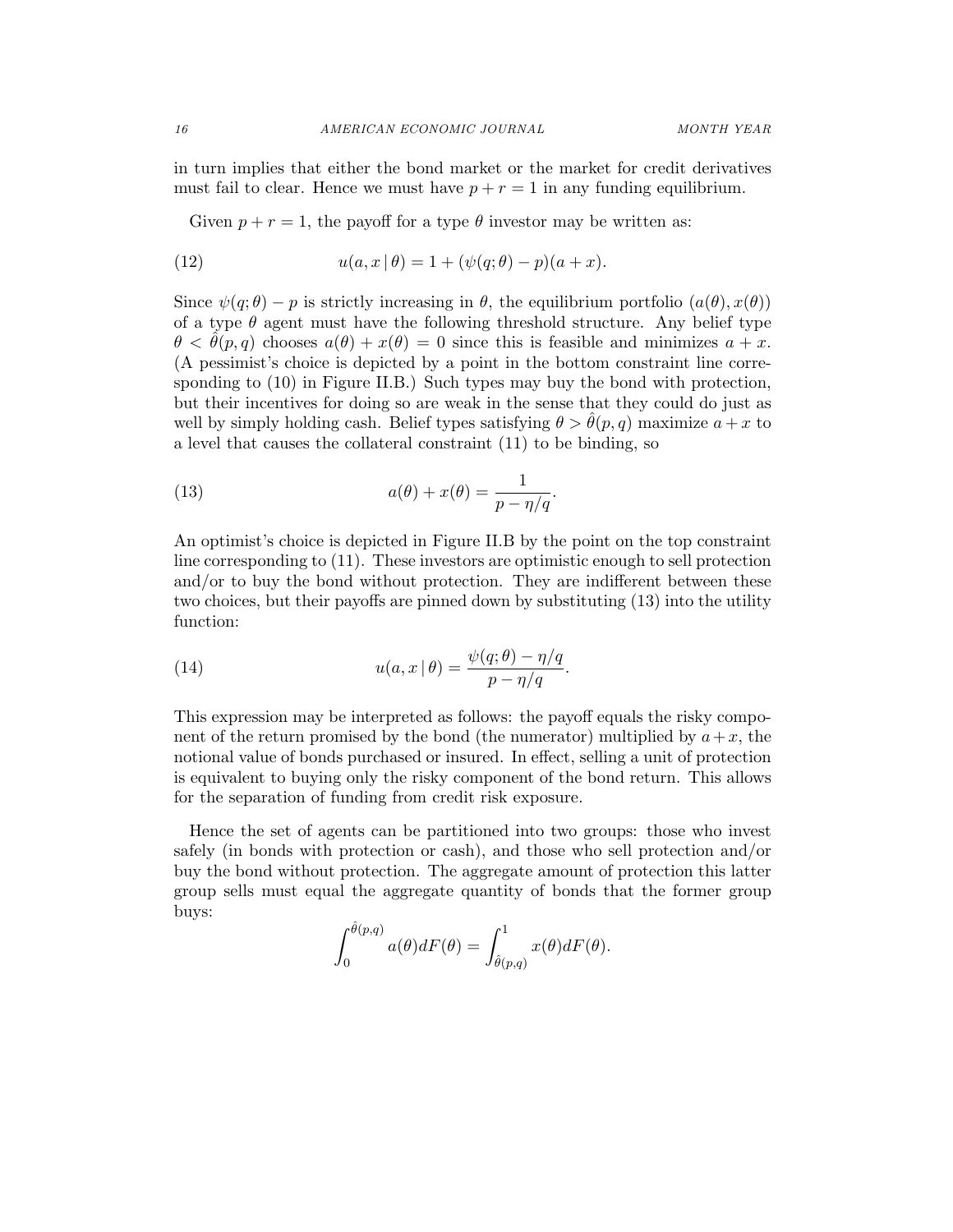Hence, the total purchase of bonds must equal

$$
\int_0^1 a(\theta) dF(\theta) = \int_{\hat{\theta}(p,q)}^1 (a(\theta) + x(\theta)) dF(\theta) = (1 - F(\hat{\theta}(p,q))) \frac{1}{p - \eta/q}.
$$

Since this must equal q for the bond market to clear, the following must hold in equilibrium:

(15) 
$$
1 - F(\hat{\theta}(p,q)) = pq - \eta.
$$

There is a unique market clearing price  $\tilde{p}(q)$  that solves (15), and hence a unique spread  $\tilde{r}(q) = 1 - \tilde{p}(q)$  consistent with equilibrium. Note that  $\tilde{p}(q) > \hat{p}(q)$ . To see this, suppose to the contrary that  $\tilde{p}(q) \leq \hat{p}(q)$ . Then,  $\hat{\theta}(\tilde{p}(q), q) \leq \hat{\theta}(\hat{p}(q), q)$ , so the left side of (15) is weakly greater than that of the corresponding market clearing condition (7). However, the right side of (15) is strictly greater than that of (7), a contradiction. Hence  $\tilde{p}(q) > \hat{p}(q)$ . Note further that the right side of (15) falls with  $\eta$ . This implies that the equilibrium bond price  $\tilde{p}(q)$  increases with  $\eta$ , and thus the equilibrium swap spread  $\tilde{r}(q)$  declines as  $\eta$  rises.

At equilibrium prices, pessimists are indifferent between cash and bonds with protection, while optimists are indifferent between unprotected bonds and sales of protection. Nevertheless, in order for markets to clear, pessimists must purchase the risk-free portion  $\eta$  of the bond. We shall assume that they have the resources to do so; a sufficient condition for this is given below.

As before, the borrower selects the smallest issue size that allows for the funding requirement to be met:

$$
q^{c}(b) := \min\{q \in [0,1] \mid \tilde{p}(q)q \geq b\},\
$$

provided that this set is nonempty. Define  $p^{c}(b) := \tilde{p}(q^{c}(b))$  and note that  $q^{c}(b) <$  $q^*(b)$  for any  $b < b_m$ . In equilibrium, agents with type  $\theta < \theta^c(b) := \hat{\theta}(p^c(b), q^c(b))$ either remain in cash or buy bonds together with protection from those with  $\theta > \theta^c(b)$ . The equilibrium cost of protection is  $r^c(b) := \tilde{r}(q^c(b))$ . The resulting equilibrium always exists, as long as  $F(\theta^c(b)) \geq \eta$ , which allows the pessimists to absorb the risk free portion of the borrower's income; we assume that this condition is satisfied. Since  $\tilde{p}$  is increasing in  $\eta$ ,  $q^c(b)$  is decreasing in  $\eta$ . The equilibrium is thus characterized as follows.

PROPOSITION 3: There exists  $b^c > b^*$  such that for any  $b < b^c$ , there exists a unique equilibrium in which the borrower meets the funding requirement b by issuing  $q<sup>c</sup>(b) < q<sup>*</sup>(b)$  bonds, each of which is sold at price  $p<sup>c</sup>(b) > p<sup>*</sup>(b)$ . The borrower's default probability is lower when bonds can be insured than when they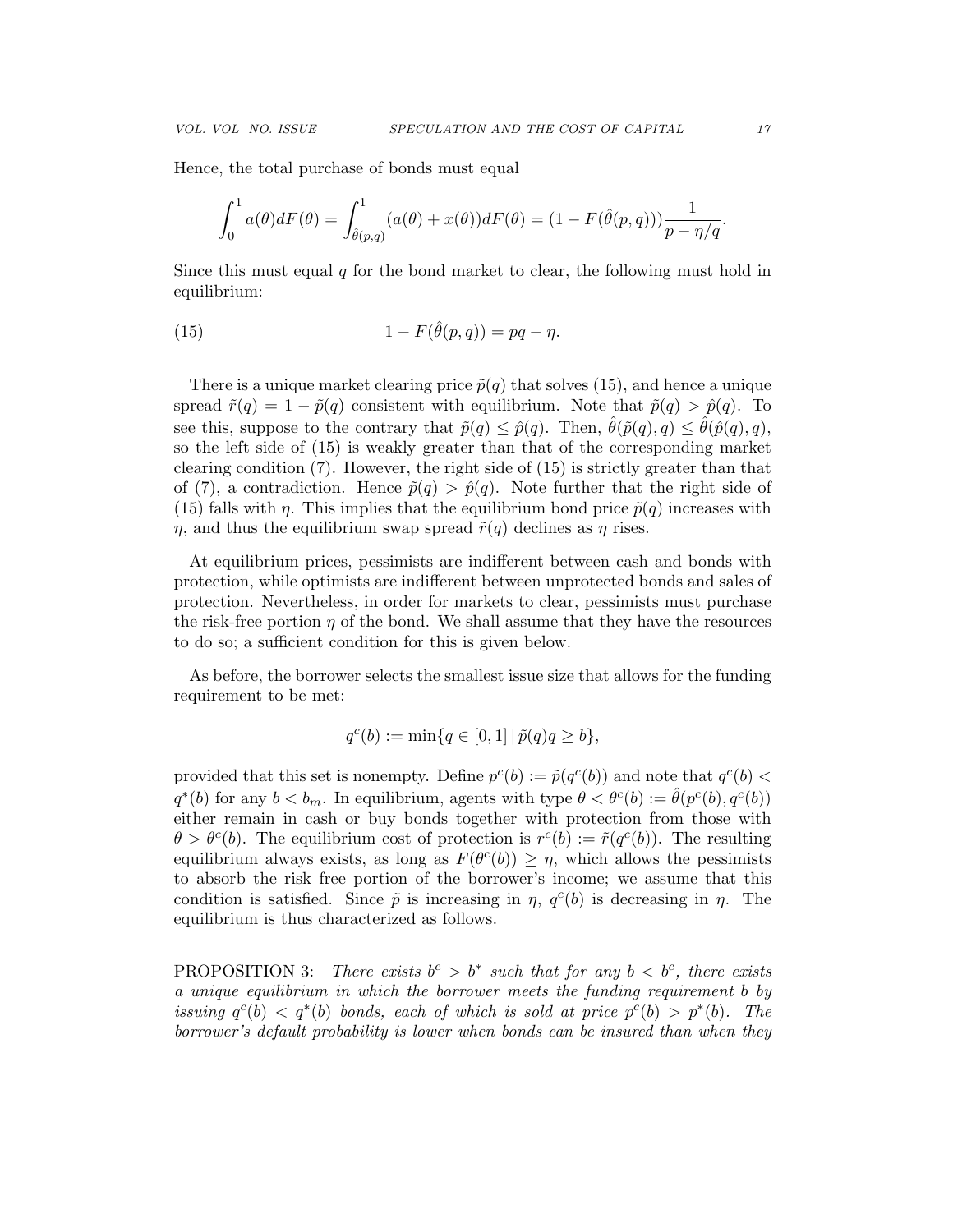cannot. An increase in  $\eta$  causes  $b^c$  and  $p^c(b)$  to rise, while  $q^c(b)$ ,  $r^c(b)$  and the probability of borrower default all decline.

The availability of (covered) credit default swaps therefore benefits the borrower, allowing for more to be raised on better terms. This happens because the credit risk is held by sellers of protection, and the marginal protection seller is more optimistic than the marginal bond buyer in the case of no credit derivatives. In effect, those who are optimistic about the future income of the borrower can hold a larger number of units of credit risk, since some of the more pessimistic investors are financing the safe component of the loan. Credit derivatives allow optimists to leverage without actually borrowing to buy bonds. This leverage effect is amplified when  $\eta$ , the system-wide perception of the worst-case outcome, increases.<sup>15</sup>

It can be shown that the outcome described here is identical to that which would arise if optimists could borrow from pessimists to take leveraged positions in bonds (as in the case of repo contracts), subject to a margin requirement that ensures full repayment even in the worst-case outcome. Specifically, this margin requirement limits an agent's leveraged position to at most  $z$ , where  $z$ is determined by the constraint that the worst case payout from the purchase,  $1 + \eta z/q$  (which is the investor's cash endowment plus the largest possible loan) is no less than the cost  $pz$  of bond purchase. It is easily verified that this implies the same demand for bonds,  $z = 1/(p - \eta/q)$ , that optimists would choose in the covered CDS regime. The same effect could be achieved if the issuer sells bonds of varying seniority, with claims to the first  $\eta$  of income senior to claims to any surplus beyond this amount.<sup>16</sup> In other words, collateralized lending, tranching, and covered credit default swaps are essentially equivalent with respect to both the terms of lending in the aggregate and the credit risk exposure chosen by the different classes of investors.

#### C. Naked Credit Default Swaps

Now suppose that investors may purchase protection without an insurable interest. The problem facing an agent is similar to that studied in the previous section, except that the covering constraint (10) is no longer required. Specifically, an agent with belief  $\theta$  solves

$$
\max_{(a,x)\in\mathbb{R}_+\times\mathbb{R}} u(a,x\,|\,\theta)
$$

<sup>&</sup>lt;sup>15</sup>The benefit to borrowers of a market in covered CDS may be diminished by the so-called empty creditor problem: bondholders who have purchased protection have little incentive to work with distressed borrowers to restructure debt. However, Bolton and Oehmke (2011) show that the stronger ex post bargaining position of such lenders can make it easier to raise funds ex ante.

 $16$ Shen at al. (2013) identify conditions under which such carving out of the safe cash flow component constitutes an optimal contract.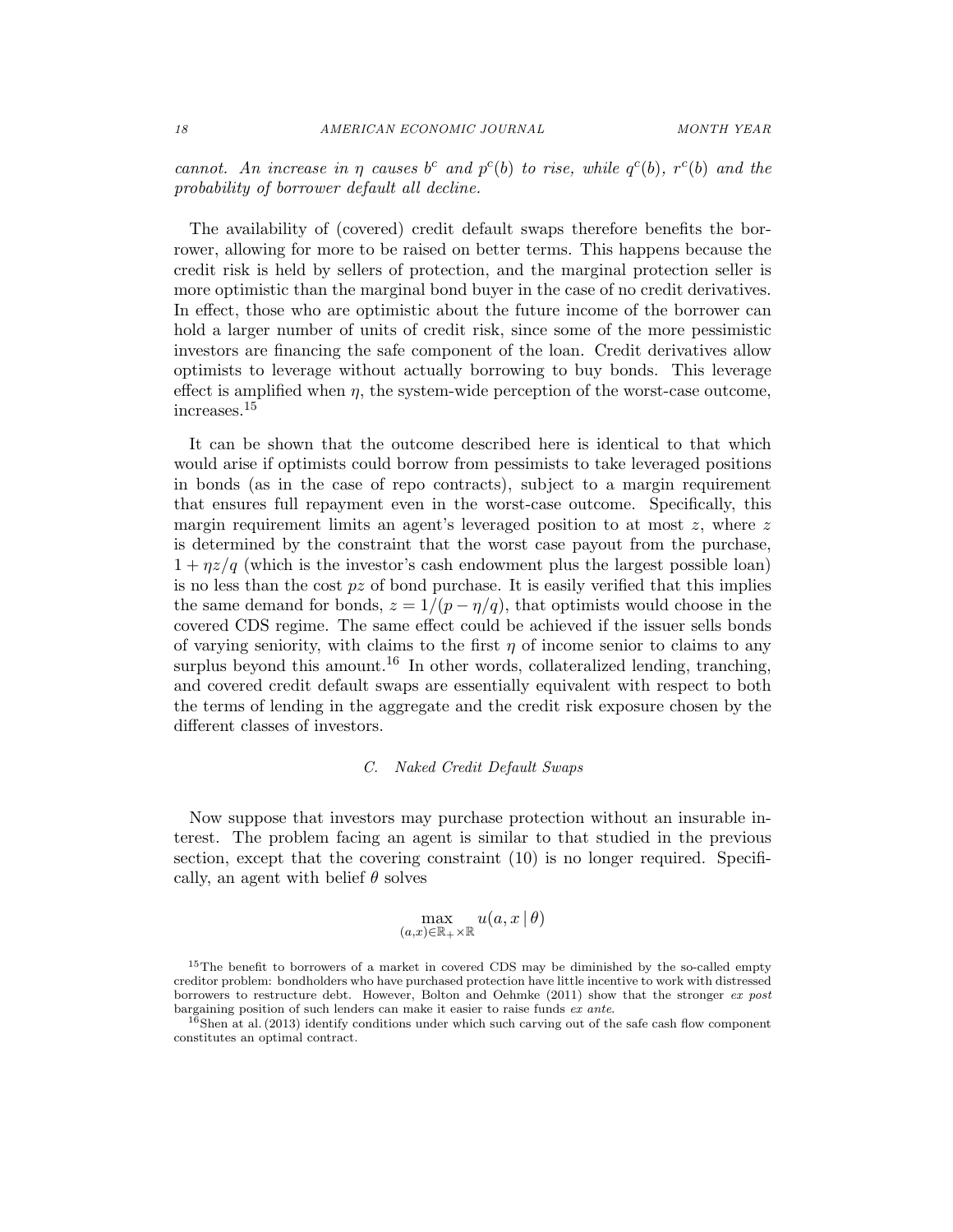subject to  $(9)$  and  $(11)$ .

It is easily verified that Lemma 1 continues to hold in this regime; arbitrage preserves  $p+r=1$  in any funding equilibrium. Given this, the utility for type  $\theta$  is exactly as in (12), and since  $\psi(q;\theta) - p$  is strictly increasing in  $\theta$ , the equilibrium portfolios  $(a(\theta), x(\theta))$  again have a cutoff structure. Investors with beliefs  $\theta$  <  $\hat{\theta}(p,q)$  set  $a(\theta) = 0$  and minimize x to a level that causes the budget constraint (9) to be binding, thus choosing  $(a(\theta), x(\theta)) = (0, -1/r)$ . In contrast with the covered CDS regime, the incentive for pessimists to purchase protection is no longer weak. They buy protection not for hedging exposure to credit risk but rather to actively speculate on default, and use their entire cash endowment to do so. Meanwhile, those with beliefs  $\theta > \theta(p,q)$  set  $a+x$  to the highest level consistent with the collateral constraint (11), so

(16) 
$$
a(\theta) + x(\theta) = \frac{1}{p - \eta/q}.
$$

As in the covered CDS regime, optimists are long credit risk through a combination of bond purchases and protection sales and, as before, are indifferent between these two choices. This does not mean, however, that prices are the same in the two regimes. Since pessimists do not buy any bonds, the entire bond supply must be absorbed by optimists, even as they need to set aside more collateral to meet the increased demand for (naked) protection by pessimists. The set of optimists must therefore be larger, and the marginal belief type accordingly more pessimistic. This in turn means that the bond price must be lower.

This can be seen more formally. Given our characterization of equilibrium choices, the market for protection will clear if and only if

$$
\frac{1}{r}F(\hat{\theta}(p,q)) = \int_{\hat{\theta}(p,q)}^{1} x(\theta) dF(\theta),
$$

and the bond market will clear if and only if

$$
\int_{\hat{\theta}(p,q)}^1 a(\theta) dF(\theta) = q.
$$

Since

$$
\int_{\hat{\theta}(p,q)}^{1} (a(\theta) + x(\theta)) dF(\theta) = (1 - F(\hat{\theta}(p,q))) \frac{1}{p - \eta/q},
$$

these two conditions can be collapsed into:

(17) 
$$
\frac{F(\hat{\theta}(p,q))}{r} = \frac{1 - F(\hat{\theta}(p,q))}{p - \eta/q} - q.
$$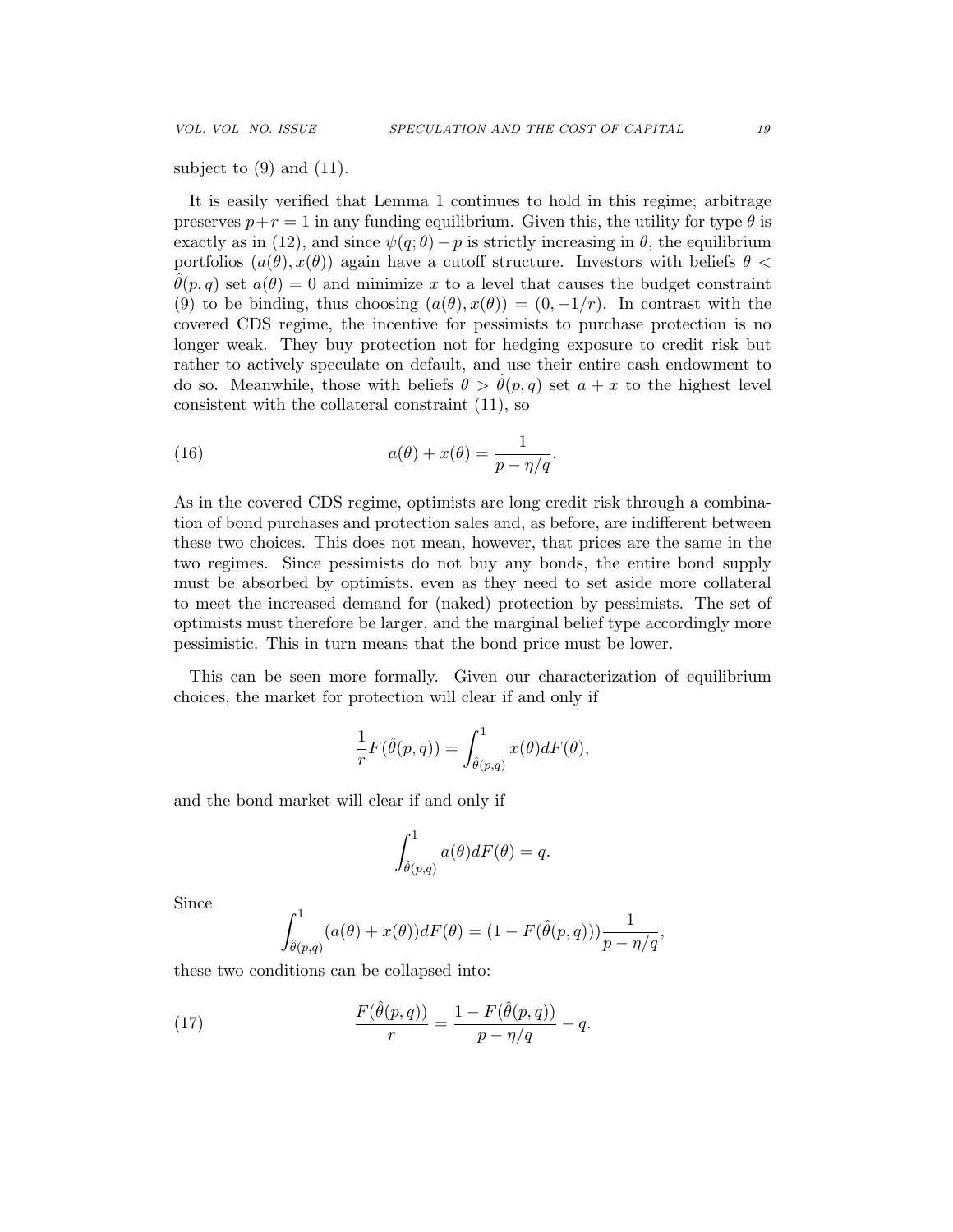Rewriting (17) using  $p + r = 1$ , we get

(18) 
$$
1 - \left(\frac{1 - \eta/q}{1 - p}\right) F(\hat{\theta}(p, q)) = pq - \eta.
$$

For any  $q \in (0, 1]$ , there exists a unique bond price  $\bar{p}(q)$  that satisfies (18), and a corresponding swap spread  $\overline{r}(q) = 1 - \overline{p}(q)$ . As before, the borrower chooses the smallest feasible bond issue:

$$
q^{n}(b) = \min\{q \in [0,1] \mid \overline{p}(q)q \ge b\},\
$$

provided that this set is nonempty (that is, if the funding requirement  $b$  can be met in equilibrium). The associated bond price is  $p^{n}(b) := \overline{p}(q^{n}(b))$ , and the equilibrium swap spread is  $r^n(b) := \overline{r}(q^n(b))$ . In equilibrium, agents of type  $\theta < \theta^n(b) := \hat{\theta}(p^n(b), q^n(b))$  buy naked protection from those with  $\theta > \theta^n(b)$ .

Comparing (18) with (15), the left side of the former is less than that of the latter (since  $pq > \eta$  in equilibrium), while the expressions on the right side are identical. Hence  $\bar{p}(q) < \tilde{p}(q)$ . That is, the equilibrium bond price is lower in the regime with naked protection relative to that with covered protection only, for any given bond issue size.

PROPOSITION 4: The maximum revenue that can be raised in equilibrium with naked credit default swaps is  $b^n = \overline{p}(1)$ . If  $b \leq b^n$ , then there is a unique equilibrium in which the borrower issues  $q^n(b)$  bonds at price  $p^n(b) < p^c(b)$ .

This effect can be seen in Figure II.C, where the dotted lines correspond to the three constraints in the covered CDS regime, and the solid lines to the two constraints in the naked CDS regime, taking account of the changes across regimes in prices, spreads, and portfolio choices. Since the covering constraint is no longer operative (a fact depicted by expansion of the budget set in the lower-left region), pessimists now take a short position, and optimists respond to this demand by issuing additional units of protection. To support this speculative position, they reduce holdings of the bond. This lowers the bond price, inducing less optimistic agents to purchase the bond.<sup>17</sup>

<sup>&</sup>lt;sup>17</sup>Proposition 4 implies that borrowers would unambiguously prefer a regime in which protection can only be purchased with an insurable interest to one with unrestricted credit derivatives. However, for reasons discussed by Stulz (2010), dealers may be unwilling to sell protection at all if they were unable to trade freely on both sides of the market. It is important, therefore, to broaden the notion of insurable interest to include indirect exposures to credit risk via sales of protection. That is, one could permit entities who have sold protection to subsequently hedge their positions by buying protection without holding the underlying bond. The dealer exemption to the European ban on naked CDS does indeed allow for this. In the absence of such an exemption, there may be insufficient liquidity in the market for credit derivatives, with clear repercussions for price discovery. For recent evidence on the detrimental liquidity effects of short sale bans, see Beber and Pagano (2013).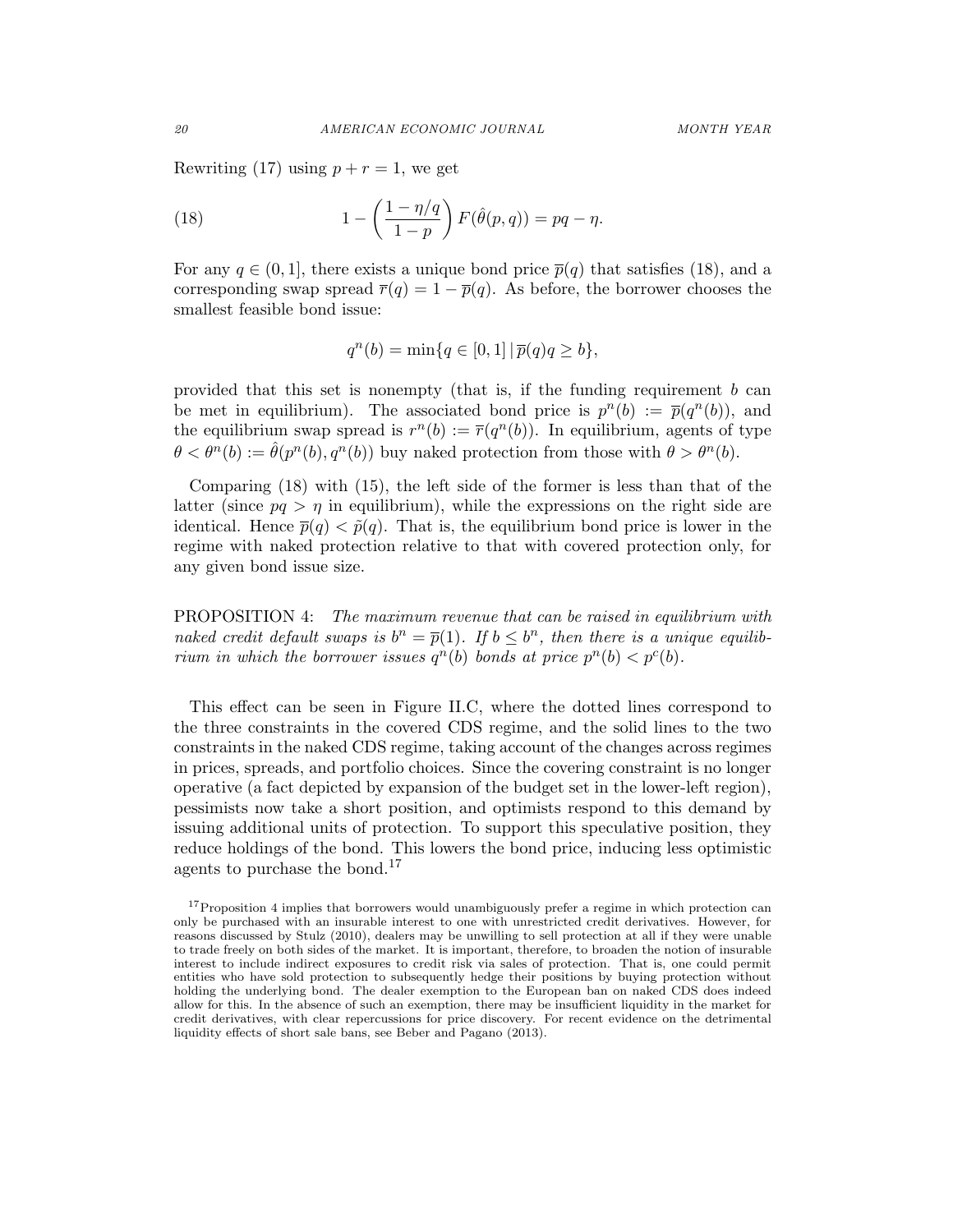

Figure 2. Feasible and Optimal Portfolios under Covered and Naked CDS.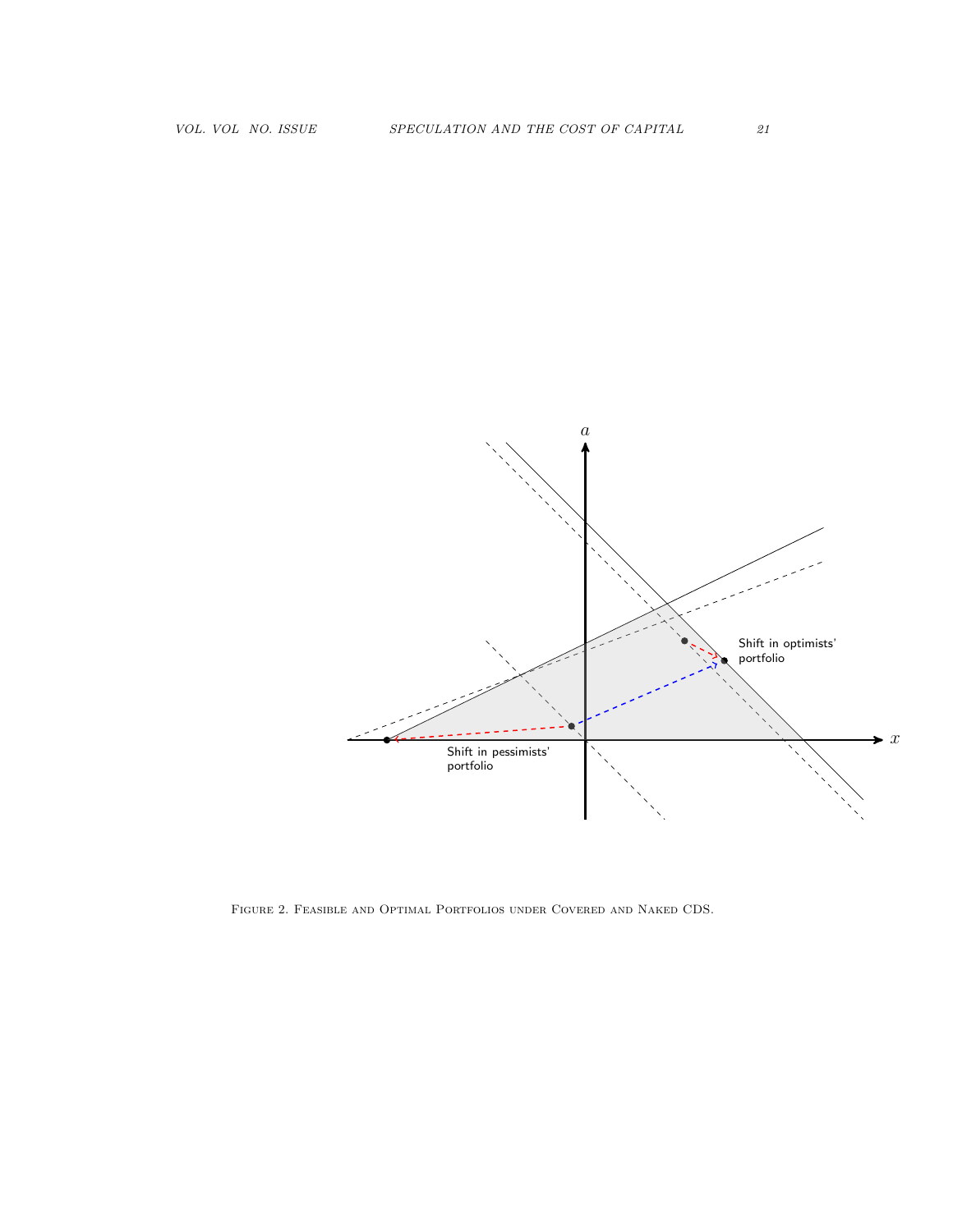While Figure II.C contrasts regimes with covered and naked credit default swaps respectively, it is also important to consider how the regime with unrestricted credit derivatives compares with that in which credit derivatives are entirely absent. Comparing (18) with (7), we see that as  $\eta$  goes to zero, the right sides of the two equations converge, while the left side of the former remains strictly above that of the latter. For  $\eta$  sufficiently small, therefore, the bond price in the naked protection regime is lower than than that in the regime with no credit derivatives. In this case, the presence of naked credit default swaps raises the cost of borrowing:

When  $\eta$  is large, however, this effect is reversed. Define a threshold level of  $\eta$ as follows:

$$
\hat{\eta} := \frac{(1-b)b}{1 + q^*(b) - 2b}.
$$

For values of  $\eta$  above this threshold, the bond price is lower and the issue size larger in the naked CDS regime relative to the baseline with no credit derivatives:

PROPOSITION 5: The naked CDS regime entails a lower bond price and higher issue size relative to the no CDS regime (i.e.,  $p^{n} > p^{*}$  and  $q^{n} < q^{*}$ ) if and only if  $\eta < \hat{\eta}$ .

This result may be interpreted in terms of two competing forces. On the one hand, allowing for naked protection purchases allows pessimists to short and thus to bet on default, which induces optimists to divert resources away from bond purchases to support the sale of protection. This resource-diversion effect raises the cost of debt. But there is also a countervailing effect: optimists can use part of the revenue from sales of protection to invest in bonds, effectively doubling up on credit risk.<sup>18</sup> They can do this if  $\eta$  is large because the bonds themselves can serve as collateral. Even if the worst-case outcome were to materialize, the recovery from the bonds, together with the remaining cash collateral, can allow optimists to meet the obligations arising from protection sales. Since the receipt of the premium relaxes the budget constraint of the optimists, allowing them to buy more bonds, a smaller set of optimists can meet the funding requirement. Hence the marginal bond buyer is more optimistic relative to the case of no credit derivatives. Pessimists indirectly finance the purchase of bonds, and credit derivatives therefore facilitate the separation of funding from credit risk exposure as in the covered CDS regime. This latter effect becomes more pronounced as  $\eta$ increases, since optimists need to set aside less collateral per unit of protection sold. For small  $\eta$ , the resource-diversion effect swamps the separation effect. But for  $\eta$  sufficiently large, the separation effect starts to dominate, and the cost of debt is lower than in the absence of credit derivatives.

<sup>18</sup>As Stulz (2010) notes, this is precisely what AIG did, buying CDOs in addition to selling protection on their default.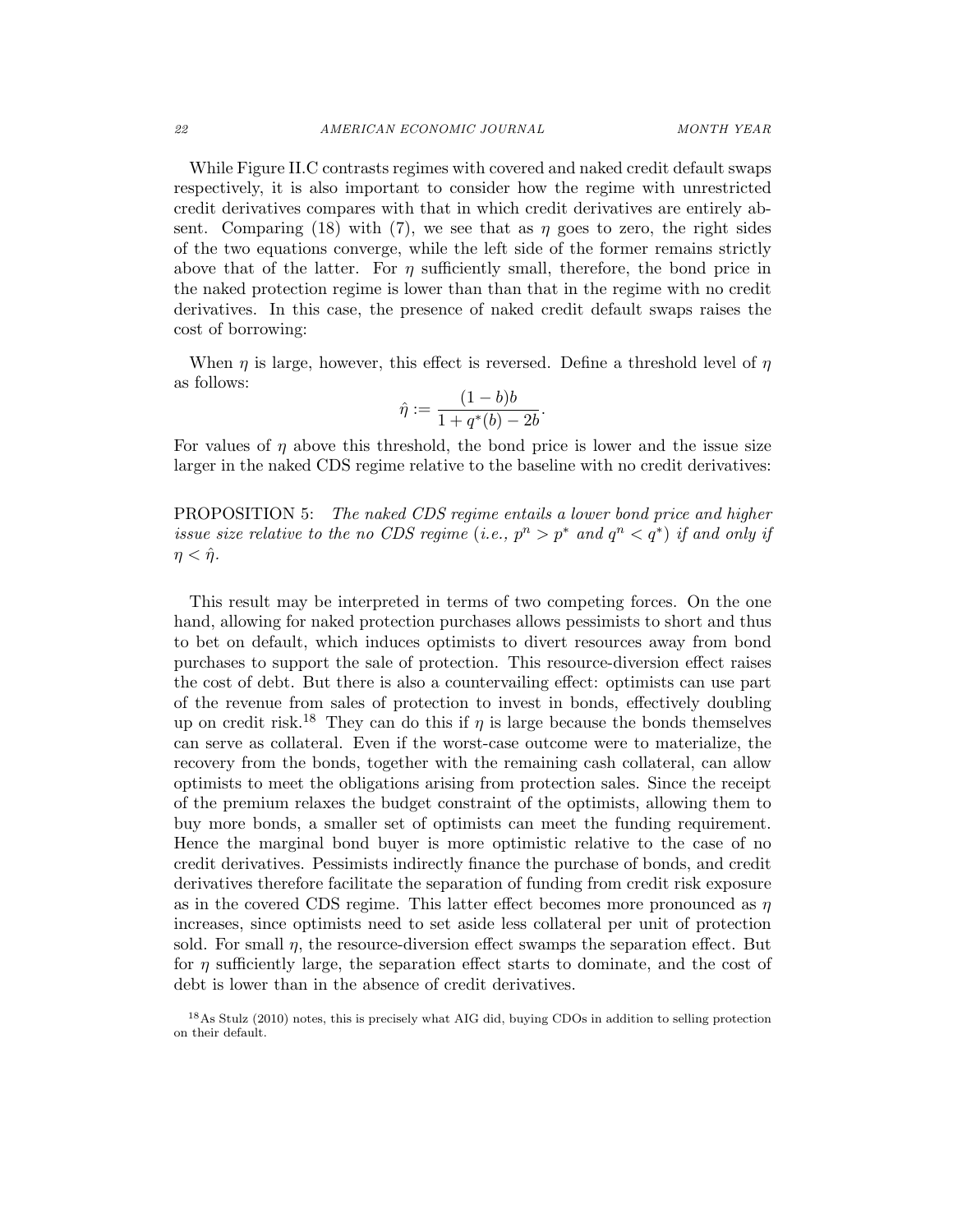As before, the value of  $\eta$  can be interpreted as the system-wide perception of the worst-case scenario. When overall investor sentiment is sufficiently optimistic, so that  $\eta$  is above the threshold  $\hat{\eta}$ , the presence of credit derivatives (even if unrestricted) can lower the cost of debt. On the other hand when investor sentiment is so pessimistic that  $\eta$  lies below that threshold, unrestricted credit derivatives raise the cost of borrowing. The firms with traded credit derivatives could then benefit from naked CDS under normal market conditions but suffer disproportionately (relative to firms without traded credit derivatives) under crisis conditions. This appears consistent with the empirical findings of Shim and Zhu (2010), as discussed above.

A change in investor optimism that takes the form of shifts in either  $G$  or  $F$ , with no change in  $\eta$ , and hence no change in collateral requirements, can have quite different effects. If investor optimism declines through an upward shift in F, or  $G(\cdot|\theta)$  for all  $\theta$ , then  $q^*$  (the equilibrium issue size in the benchmark regime) rises, as noted in Proposition 2. Since  $\hat{\eta}$  is decreasing in  $q^*$ , the threshold value  $\hat{\eta}$  declines. This raises the possibility that  $\eta$  lies below the original threshold but above the new threshold. In this case the cost of debt will be higher in the naked CDS regime relative to the benchmark before the change but not after it. In other words, the decline in investor optimism can have a stronger negative effect on the borrower in the absence of credit derivatives than in their (unrestricted) presence.

These considerations imply that the *volatility* of the cost of debt depends on the set of available contracts, but in subtle ways. If investors become pessimistic in their perception of the worst case scenario, so that the collateral constraint is tightened, borrowers with traded CDS will experience a sharper increase in the cost of debt. However, if increased pessimism takes the form of high income states being perceived as less likely, borrowers with traded CDS can be cushioned from a large change in the cost of debt.<sup>19</sup>

This is a key empirical prediction of our model: there will be systematic differences in the volatility of the cost of debt across borrowers with and without traded CDS. Changes in investor sentiment that are focused on low income states and thus affect collateral requirements will give rise to more volatile costs for borrowers with traded CDS, while more routine changes in sentiment that leave collateral requirements unaffected can have the opposite effect. However, testing these predictions empirically is a challenge both because selection into the group of borrowers with traded CDS is endogenous, and because identifying the precise nature of changes in sentiment is a formidable task.

<sup>19</sup>As noted above, Simsek (2013) also emphasizes the fact the changes in asset prices in response to changing beliefs depend crucially on whether these changes affect high or low income states.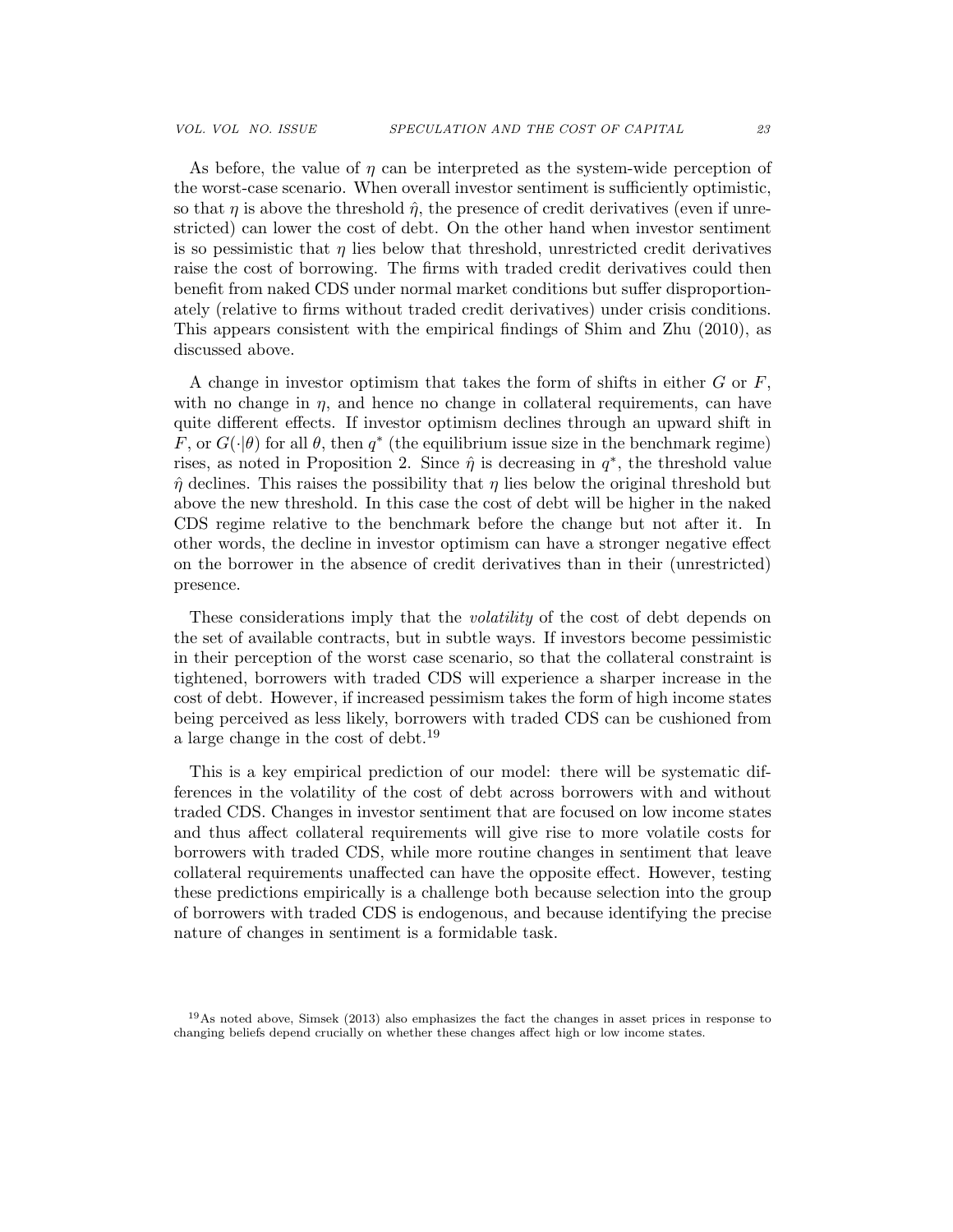#### D. Short Sales

It is often argued that the availability of unrestricted credit derivatives acts as a substitute for short sales in the bond market, since short sales also constitute speculative side bets that enable investors with opposing views to enter positions as counterparties.<sup>20</sup> Speculators wishing to bet on default can do so by selling bonds short rather than buying naked protection. Although the qualitative effects of these two activities are similar, we now show that their quantitative effects are not the same.

In our framework, a short sale contract requires the seller to commit to replicate the payment of the bond on the maturity date, in exchange for a current payment equal to the price of the bond. Suppose that credit derivatives are not present, but that bonds can be sold short by investors using their cash endowment to satisfy margin requirements. In this case there are three options available: buying bonds (from issuers or short sellers), shorting bonds, or remaining in cash. The objective function of an investor of type  $\theta$  is exactly as in (12), except that x is constrained to be zero and  $\alpha$  is allowed to be negative. So an investor maximizes

$$
u(a, 0 | \theta) = 1 + (\psi(q; \theta) - p)a,
$$

subject to the budget constraint  $pa \leq 1$  and a margin requirement that must be met by short sellers. To obtain this latter constraint, note that if  $a < 0$ , the investor's cash position becomes  $1 - ap$ . The worst case outcome for the short seller is that the bond pays its face value in full, in which case she will be required to pay out  $-a$ . Assuming, as before, that collateral requirements are such as to preclude default by the short seller, and taking account of the budget constraint for those who choose  $a > 0$ , investor portfolios must satisfy

$$
-\frac{1}{1-p} \le a \le \frac{1}{p}.
$$

As before, equilibrium has a threshold structure: investors with  $\theta < \hat{\theta}(p,q)$  short bonds to the maximum extent allowed by the margin constraint, while those with  $\theta > \theta(p,q)$  use their entire cash endowment to buy bonds.

For the bond market to clear, the total supply (by the issuer and short sellers)

<sup>20</sup>A traditional short sale requires an investor to borrow (and replace upon demand) the securities that are sold. A naked short sale, in contrast, involves the creation of a synthetic bond that replicates the payments of the underlying security. The buyer pays the sale price of the bond and receives in exchange the promised stream of payments; the seller must post collateral to ensure contract fulfillment. These two alternatives are equivalent in the environment considered here, since margin requirements preclude default and investors do not discount future income.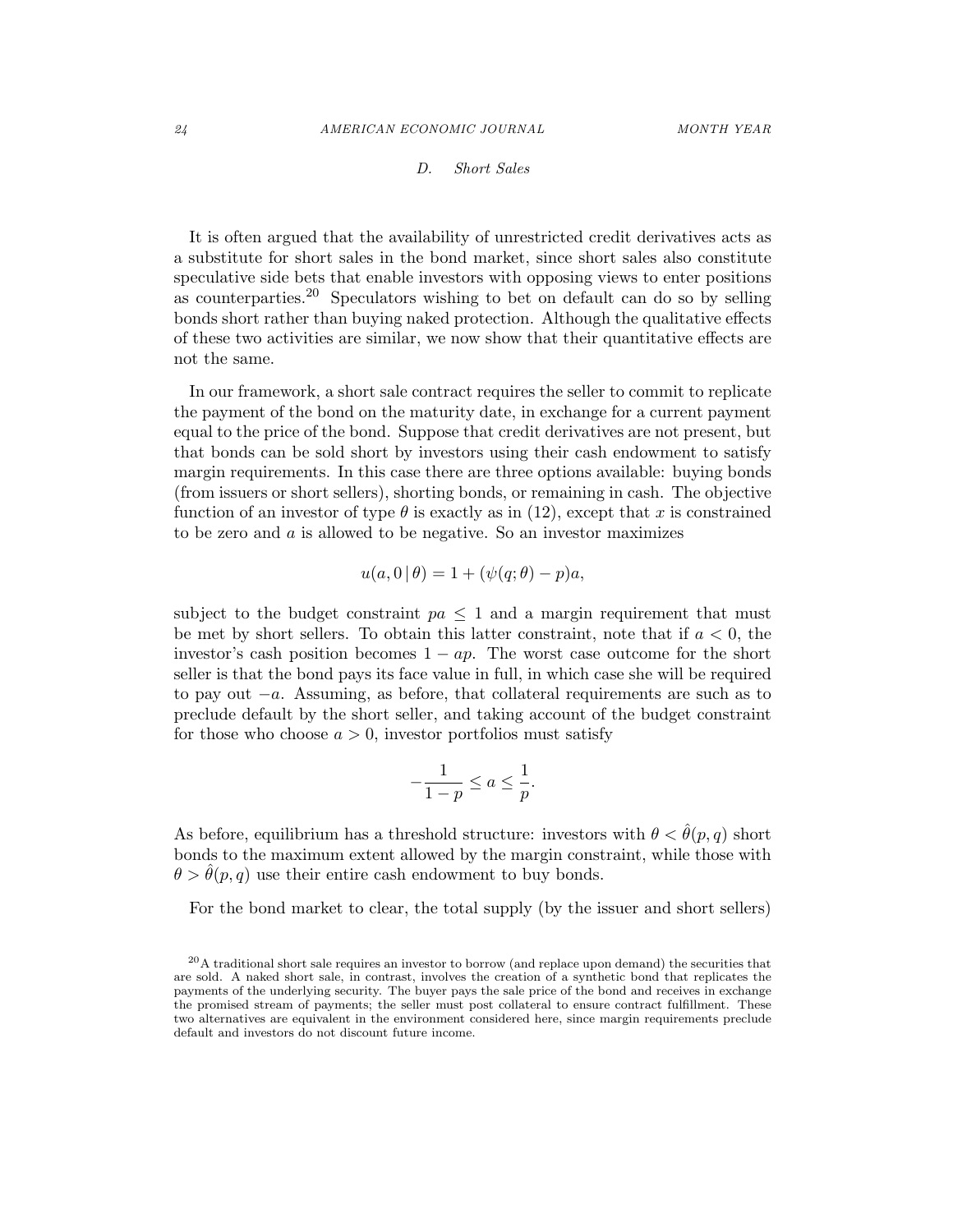must equal the demand from purchasers:

$$
q + \frac{F(\hat{\theta}(p,q))}{1-p} = \frac{1 - F(\hat{\theta}(p,q))}{p},
$$

which simplifies to

(19) 
$$
1 - \left(\frac{1}{1-p}\right) F(\hat{\theta}(p,q)) = pq.
$$

There is a unique market clearing price  $\check{p}(q)$  that solves (19). Given this, the borrower chooses the smallest feasible bond issue:

$$
q^s(b) = \min\{q \in [0,1] \, | \, \check{p}(q)q \ge b\},\
$$

provided that this set is nonempty. The resulting bond price is  $p^{s}(b) := \check{p}(q^{n}(b)).$ In equilibrium, agents of type  $\theta < \theta^s(b) := \hat{\theta}(p^s(b), q^s(b))$  short the bond (i.e., they choose  $a = -1/(1 - p)$ ) while those with  $\theta > \theta^s(b)$  buy the bond from the issuer or from short sellers (i.e., they choose  $a = 1/p$ ).

A comparison of (19) with (7) reveals that  $\tilde{p}(q) < \hat{p}(q)$ , so allowing for short sales results in a lower bond price relative to the benchmark with no credit derivatives. To see this, suppose to the contrary that  $\check{p}(q) \geq \hat{p}(q)$ . Then  $\hat{\theta}(\check{p}(q), q) \geq \hat{\theta}(\hat{p}(q), q)$ . Since  $\tilde{p}(q) < 1$ , this implies that the left side of (19) is strictly greater than that of the corresponding market clearing condition (7), while the right sides of of the two equations are identical, a contradiction. Hence  $\tilde{p}(q) < \hat{p}(q)$ .

How does the price effect of short sales compare with that of naked credit default swaps? A comparison of (19) with (18) reveals that the bond prices in the two regimes are identical if  $\eta = 0$ . If  $\eta > 0$ , however, the cost of debt is greater under short sales than under unrestricted credit derivatives:

PROPOSITION 6:  $p^{s}(b) \leq p^{n}(b)$ , with strict inequality if and only if  $\eta > 0$ .

Hence short sales and naked credit default swaps have similar qualitative effects, but are quantitatively equivalent only in the limiting case of  $\eta = 0$ , when the common investor belief about the worst-case outcome is at its most pessimistic. This is intuitive, because short sales force pessimists to enter a short position even on the safe portion of the bond's cash flow if they want to bet on default. Credit derivatives allow them to short credit risk without simultaneously shorting the safe portion of the cash flow. As long as the worst-case payoff from the bond is non-zero, the former regime results in a more depressed bond price than the latter.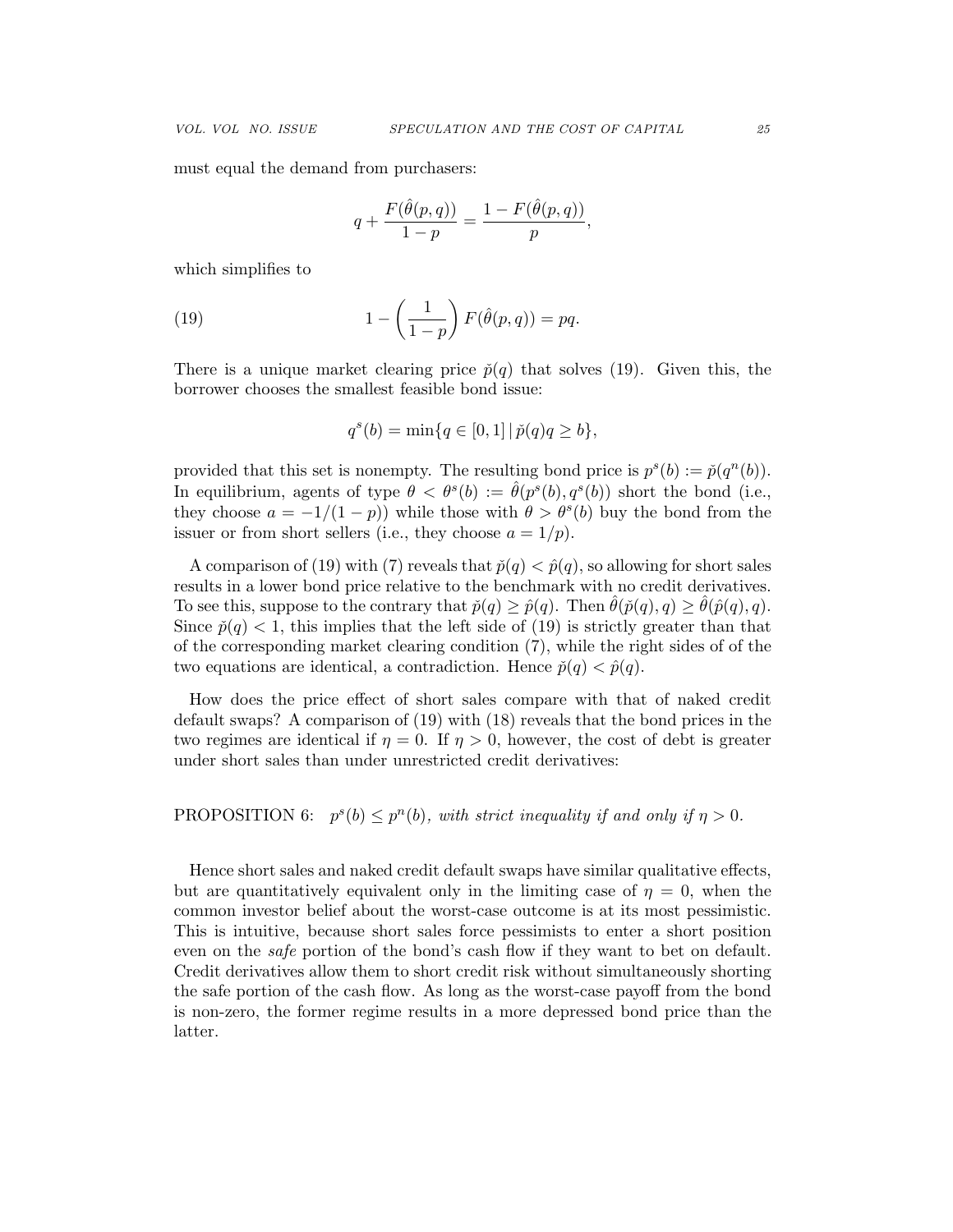#### III. Rollover Risk

The preceding analysis explored the manner in which the magnitude and sign of the effect of credit derivatives on the cost of borrowing depends on the distribution of investor beliefs. In particular, we saw that naked credit default swaps essentially replicate pure short sales when investor beliefs are at their most pessimistic. In this latter case, there is an additional concern that credit derivatives may give rise to self-fulfilling bear-raids. We now consider this possibility explicitly, by extending our baseline model to accommodate a multi-period setting with rollover risk.

One of the key features of debt contracts is that they frequently involve maturity transformation: the term of the loan is too short to enable full repayment without refinancing. In this case the cost of current financing depend on expectations regarding the ability of the borrower to roll over debt when it comes due. Multiple equilibria arise naturally in this setting, and we are interested in the manner in which the use of credit derivatives affects the cost of debt and the set of equilibria.

Consider three periods  $T = 0, 1, 2$ . In period  $T = 0$ , the borrower faces a funding requirement  $b_0 > 0$ , and proposes to finance this by issuing  $q_0$  bonds each with unit face value. The bond price  $p_0$  is determined by a competitive market in period  $T = 0$ . In period  $T = 1$ , the borrower's revenue  $y_1$  is realized. If  $y_1 \geq q_0$ , then all bonds are paid in full and no refinancing is necessary. If  $y_1 < q_0$ , then the borrower must issue a quantity  $q_1$  of bonds with unit face value to cover the shortfall of  $q_0 - y_1$ . As before, a competitive market at period  $T = 1$  sets the price  $p_1$  of the bonds. In period  $T = 2$ , the revenue  $y_2$  is realized, and the bond holders are paid  $\min\{q_1, y_2\}$  in the aggregate.

To focus on the main idea, we make the simplifying assumption that the borrower's ability to repay is binary:  $y_t \in \{0, 1\}$ , for  $t = 1, 2$ . In particular, this means that  $\eta = 0$ ; we are thus focusing on the case of zero recovery as a worst-case outcome. In period  $T = 0$ , a type  $\theta$ -agent believes that  $y_1 = 1$  with probability  $\theta$ . As before,  $\theta$  is drawn from the distribution  $F(\theta)$ . In period  $T = 1$ , there is no belief heterogeneity about the distribution of  $y_2$ ; all investors believe that  $y_2 = 1$  with probability  $\lambda$  (and  $y_2 = 0$  with probability  $1-\lambda$ ). This common belief assumption plays no essential role; its only purpose is to simplify the analysis. In particular, it implies that in period  $T = 1$ , there will be no market for credit derivatives.

We assume, as before, that the borrower cannot take on greater debt obligations than could be honored even in the highest revenue state. That is, we assume  $q_t \leq 1$ , for  $t = 1, 2$ . As we show below, this constraint will not be binding in equilibrium as long as the initial borrowing requirement  $b_0$  is not too large. We also assume that the borrower cannot complete the project if the outstanding debt cannot be rolled over when the low income state is realized at  $T = 1$ . This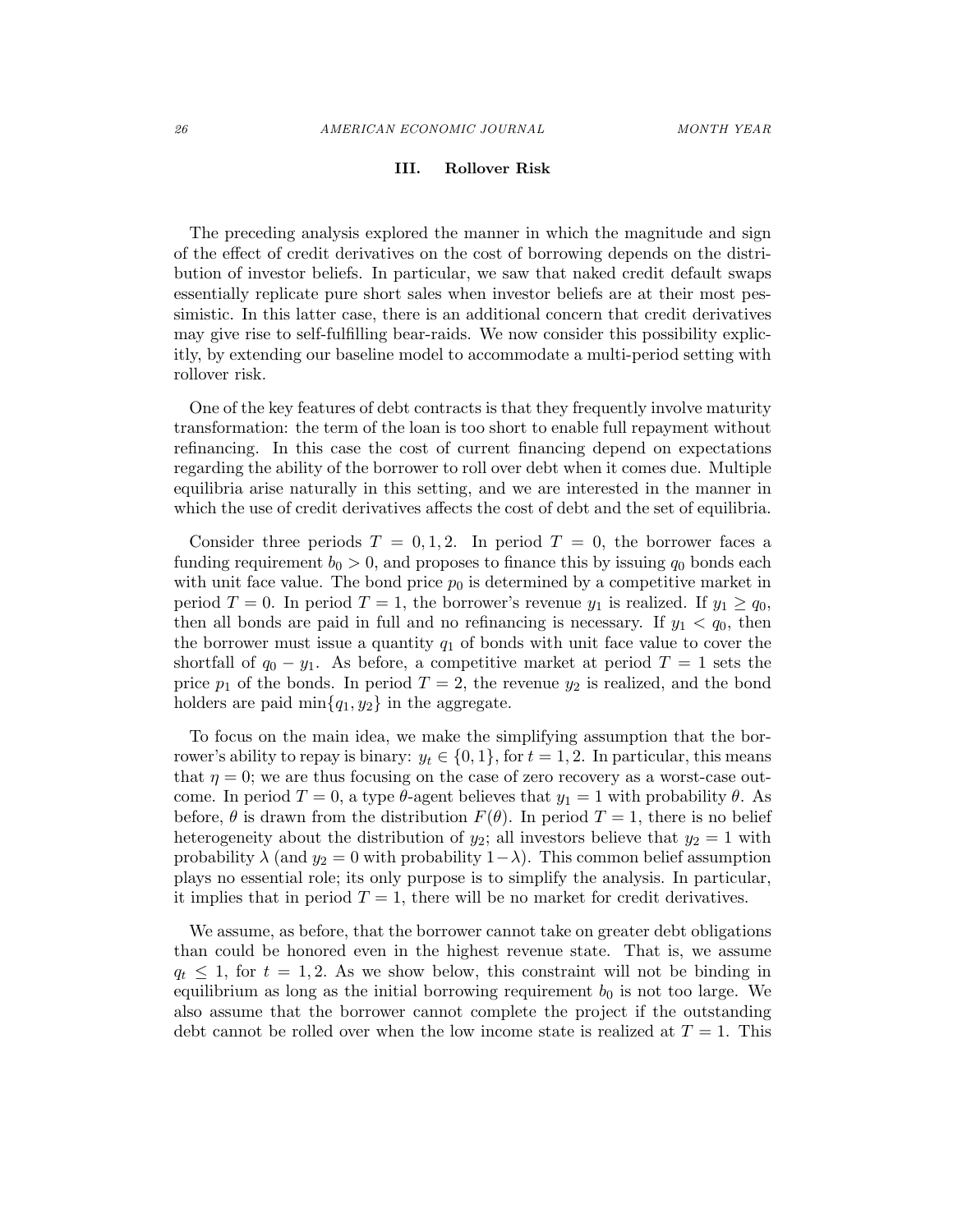rules out a partial rollover of debt, in which earlier investors are not paid in full but the firm is nevertheless able to raise new funds. Such a partial rollover of debt is rare in practice, given that default entails high fixed costs, a loss of reputation, and severely restricted access to capital markets.

Before proceeding, it is important to consider why the borrower finances via a sequence of short-term obligations rather than a long-term bond that matures at  $T = 2$  and therefore avoids rollover risk. There are a number of reasons why firms engage in such maturity transformation, among which is the inability to credibly pledge income that is realized in the interim stage  $T = 1$ . Income earned well in advance of the maturity date is difficult to monitor, and it is easier for the borrower to divert such resources away from creditors without raising suspicion.<sup>21</sup> This inability to pledge near-term income to service long-term debt implies that the terms available for long-term financing are not generally favorable relative to a sequence of shorter maturity debt. For instance, if the borrower can fully divert her income at  $T = 1$  in the presence of a long term contract, the loan is effectively backed only by  $T = 2$  income. Such a contract is dominated by the sequence of short term loans that we consider. $^{22}$ 

We start by characterizing the set of equilibria without credit derivatives, beginning our analysis at period  $T = 1$ . If  $y_1 = 1$  the initial debt is fully repaid. If  $y_1 = 0$ , the borrower owes  $q_0$  and must borrow this amount to avoid default. Suppose this is done by issuing an amount  $q_1$  of new one period bonds, each with unit face value. Recall that there is common belief on the part of investors that each such bond will have an expected payoff of precisely  $\lambda$  at  $T = 2$ . Hence the equilibrium bond price must satisfy  $p_1 = \lambda$ , and the borrower can therefore borrow  $p_1q_1 = \lambda q_1$ . Since  $q_1 \leq 1$ , the debt can be rolled over if and only if  $q_0 \leq \lambda$ . In particular, if  $q_0 > \lambda$ , then no refinancing occurs at all in the low income state  $(i.e., y_1 = 0)$ , and bondholders are paid nothing.

Now consider period  $T = 0$ . If  $b_0 \leq \lambda$ , then there exists a trivial equilibrium in which the borrower issues  $q_0 = b_0$  at a price  $p_0 = 1$ . This bond is risk-free (since the debt is certain to be rolled over if necessary) and all investors are therefore willing to pay the face value for each unit regardless of their beliefs.

If  $b_0 > \lambda$ , then no such equilibrium exists since a debt this large cannot be refinanced if  $y_1 = 0$ . Hence any bonds sold in the initial period will be repaid if and only if  $y_1 = 1$ . If an agent of type  $\theta$  spends her unit cash endowment on purchasing bonds, she will expect to earn  $\theta/p_0$ . Since this strategy is optimal only when this payoff is no less than a dollar, the agent will purchase bonds if and only

 $21$  For instance, such diversions are unlikely to be regarded as fraudulent by a bankruptcy court.

<sup>&</sup>lt;sup>22</sup>More precisely, a long-term bond with unit face value will be paid in full with probability  $\lambda$  and will pay nothing with probability  $1 - \lambda$ . Thus the borrower can finance only  $b \leq \lambda$ , and must issue  $q = b/\lambda$ bonds, each of which will be sold at price  $\lambda$ . As we show below, a sequence of short term loans can allow for better terms of financing for the borrower, and for a larger funding requirement to be met.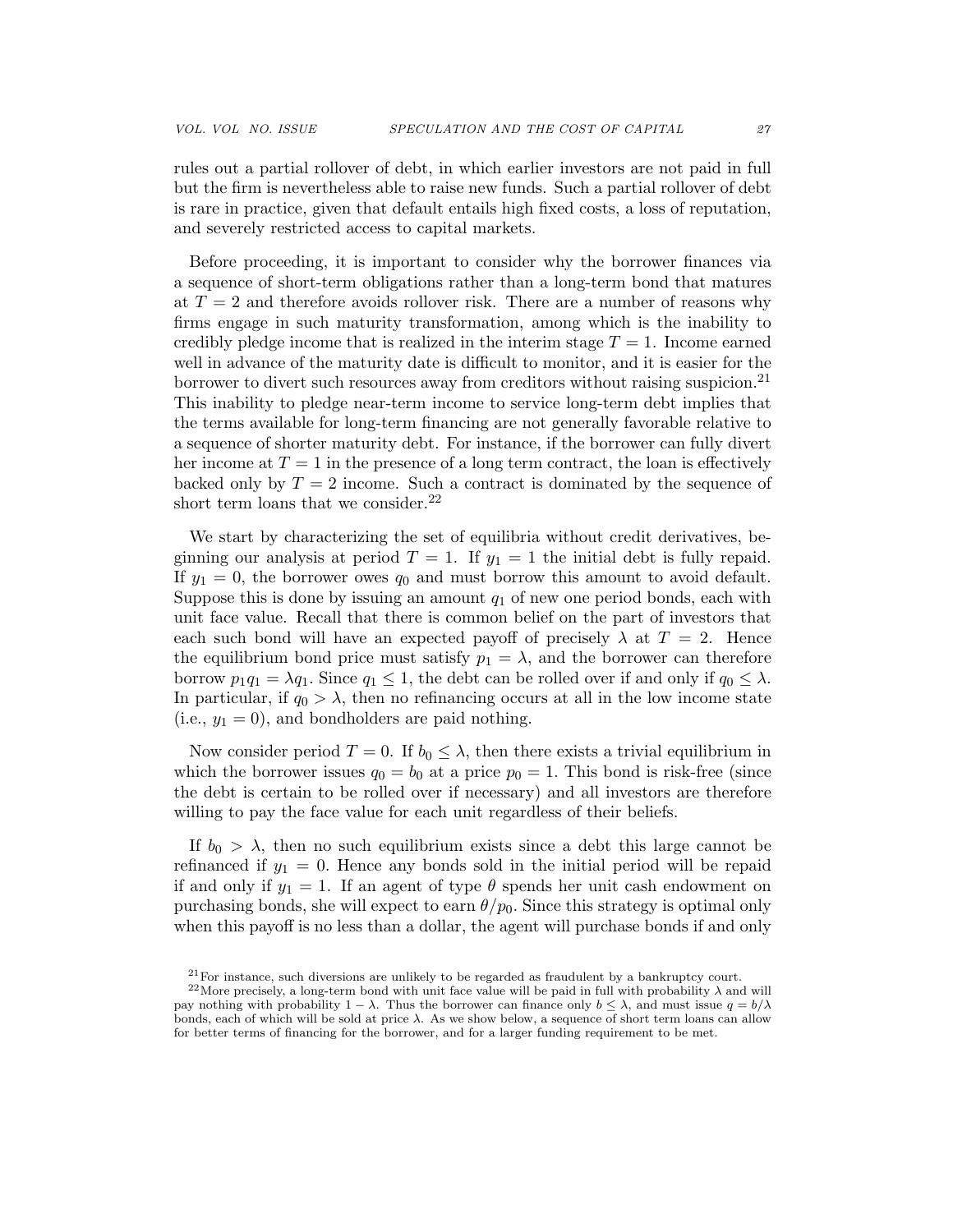if

(20) θ > ˆθ = p0.

Given that the borrower needs to raise  $p_0q_0 = b_0$ , the market clearing condition  $1 - F(\hat{\theta}) = b_0$  may be written

(21) 
$$
1 - F\left(\frac{b_0}{q_0}\right) = b_0.
$$

There is a unique bond issue size that satisfies this, given by

$$
\hat{q}_0(b_0) = \frac{b_0}{F^{-1}(1-b_0)}.
$$

Note that  $\hat{q}_0(b_0) > b_0$ . This means that even when  $b_0 \leq \lambda$  (so an equilibrium with  $q_0 = b_0$  exists), there can be a second equilibrium if  $\hat{q}_0(b_0) > \lambda \ge b_0$  in which investors have pessimistic expectations regarding the borrower's ability to refinance in the low income state. This pessimistic equilibrium has a lower bond price and requires the borrower to incur a larger debt obligation in order to meet its borrowing requirement. Define  $\hat{b}_0 := \hat{q}_0^{-1}(\lambda)$ . That is,  $\hat{b}_0$  is a critical borrowing requirement that satisfies

$$
1 - F\left(\frac{\hat{b}_0}{\lambda}\right) = \hat{b}_0.
$$

Clearly,  $\hat{b}_0 < \lambda$ . The following result identifies a range of values for the initial borrowing requirement such that a multiplicity of equilibria exists.

**PROPOSITION** 7: If  $b_0 > \lambda$ , there exists a unique equilibrium in which the borrower issues  $\hat{q}_0(b_0)$  bonds with unit face value at price  $\hat{p}_0 = b_0/\hat{q}_0(b_0)$ . Default occurs if and only if  $y_1 = 0$ . If  $b_0 < b_0$ , there is a unique equilibrium in which the borrower issues  $q_0 = b_0$  bonds with unit face value and unit price, never defaults on these bonds, and rolls over the debt if  $y_1 = 0$ . If  $b_0 \leq b_0 \leq \lambda$ , then both equilibria exist.

If the initial borrowing requirement is sufficiently low, then investors fully expect that debt will be successfully rolled over in the low income state, and there is a unique equilibrium with zero interest. If the initial borrowing requirement is sufficiently high, there is again a unique equilibrium but one in which default is expected in the low income state, and the interest rate is correspondingly higher. For intermediate values of the initial borrowing requirement, both equilibria can co-exist. If investors believe that the borrower will be unable to roll over debt in the low income state, they will require higher interest rates as compensation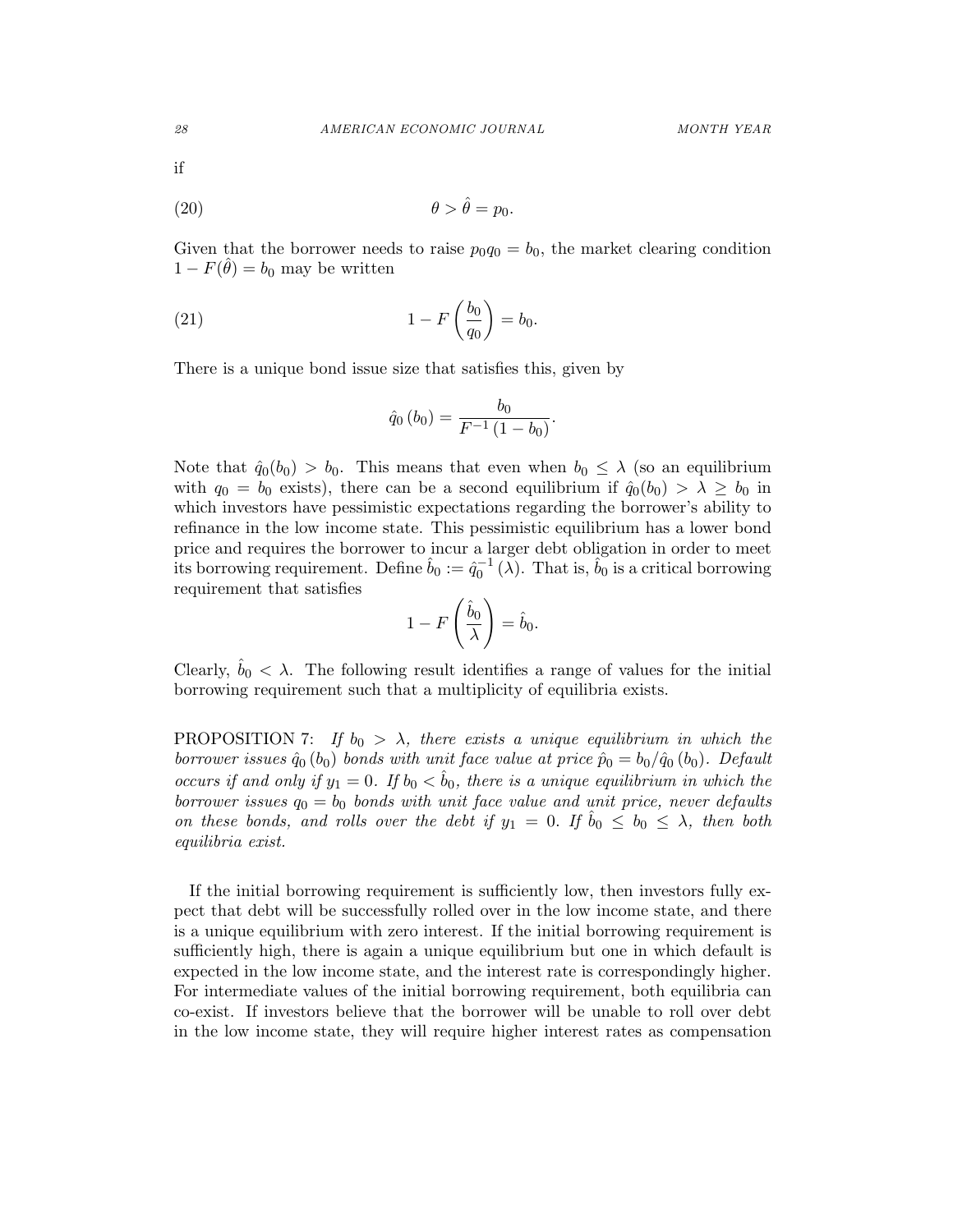for this risk, and the greater debt burden that results will cause these beliefs to be correct. On the other hand, if they expect that refinancing will be available at either state, this too will be self-fulfilling since the debt burden will be correspondingly lower.<sup>23</sup>

Now consider the effects of allowing for naked credit default swaps in this environment. The market for these contracts never materializes in period  $T = 1$ , and the same is true in period  $T = 0$  if investors are confident that the borrower will be able to raise  $b_0$  by issuing  $q_0 \leq \lambda$  bonds. These bonds never default, since the debt can be rolled over even in the low income state, and this is known to all agents. But, as in the case without credit derivatives, there can be another equilibrium in which investors are not confident about the borrower's ability to roll over debt in the low income state.

If default protection can be purchased without holding the underlying bond, then, as in the one period model considered earlier, optimistic agents will sell protection or buy bonds without protection in equilibrium, while pessimistic agents will buy naked credit default swaps. As before, the swap spread and bond price must satisfy  $p_0 + r_0 = 1$ . Our earlier analysis implies that agents with  $\theta > \theta$ buy bonds without protection or sell protection, while each agent with  $\theta < \hat{\theta}$ purchases protection on bonds with face value  $1/(1-p_0)$ . Here the threshold type  $\ddot{\theta} = p_0$  as in (20).

In equilibrium we must have

$$
\frac{1}{p_0} \left( 1 - F(\hat{\theta}) \right) = q_0 + \left( \frac{1}{1 - p_0} \right) F(\hat{\theta}).
$$

Collecting terms and using  $\hat{\theta} = p_0$  and  $p_0 q_0 = b_0$ , we get

(22) 
$$
1 - \left(\frac{q_0}{q_0 - b_0}\right) F\left(\frac{b_0}{q_0}\right) = b_0.
$$

One can check that the left side is increasing in  $q_0$  for  $q_0 > b_0$ , so there is a unique value  $\bar{q}_0(b_0) > b_0$  that satisfies the equation. Since the left side of (22) is smaller than that of (21), it also follows that  $\overline{q}_0(b_0) > \hat{q}_0(b_0)$ . The market clearing bond

<sup>&</sup>lt;sup>23</sup>The multiplicity of equilibria here differs in several respects from the rather trivial multiplicity caused by investor miscoordination on the borrower's ability to meet his funding requirement in the single period model. First, in the current context, the borrower meets his funding requirement in both equilibria; only the terms of financing differ. Second, whether multiplicity arises in the multi-period case depends on fundamentals such as  $\lambda$  and b, whereas the multiplicity in the single-period case does not. Finally, although we were able to eliminate the no-funding equilibrium in the single-period case by restricting attention to undominated strategies, dominance does not lead to equilibrium selection in the multi-period setting.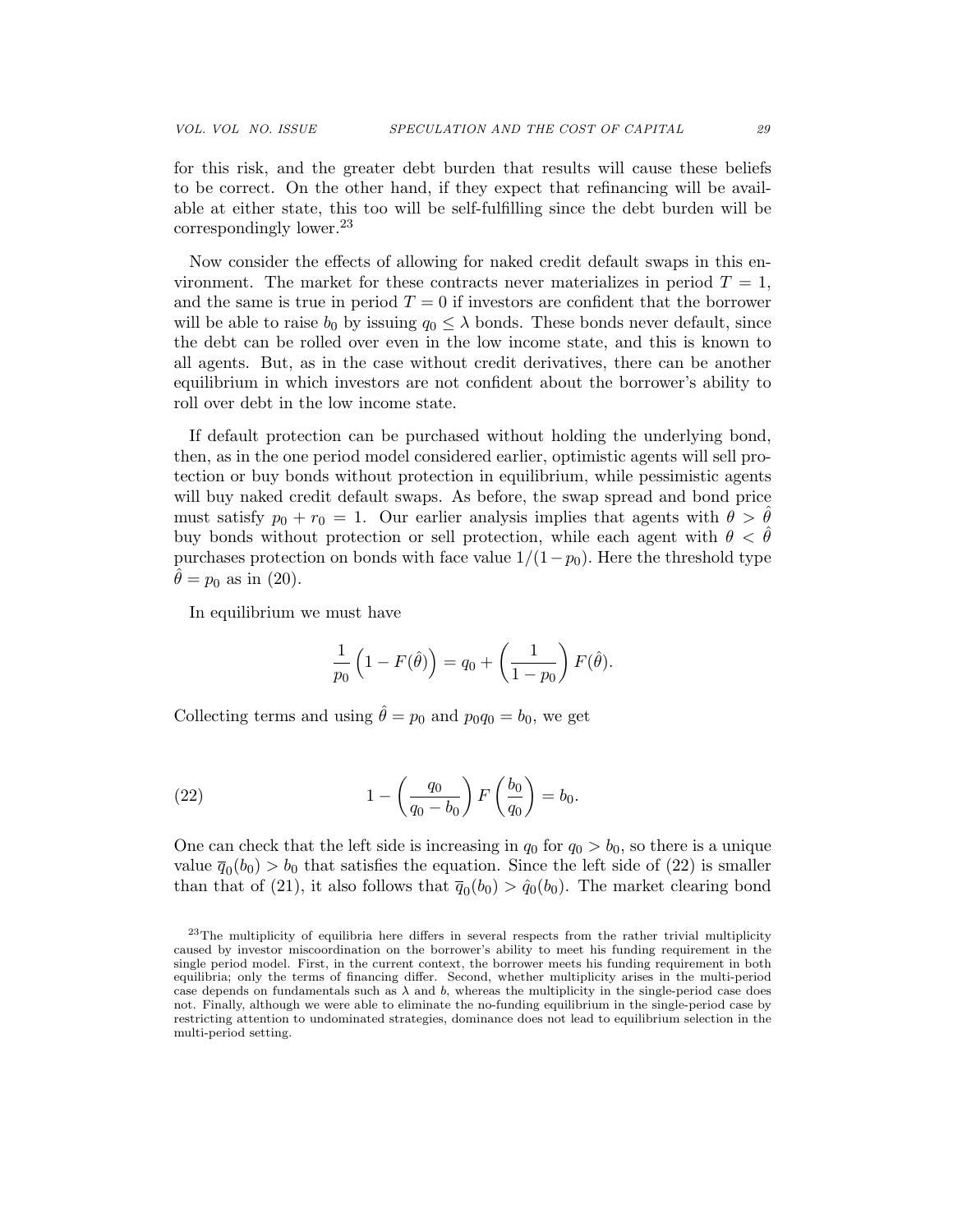price is then  $\overline{p}_0 = b_0/\overline{q}_0(b_0) < \hat{p}_0$ .

Define  $\bar{b}_0 := \bar{q}_0^{-1}(\lambda)$ . Then,  $\bar{b}_0 < \hat{b}_0$ . The following result identifies the equilibrium set when naked credit default swaps are permitted.

**PROPOSITION** 8: If  $b_0 > \lambda$ , there exists a unique equilibrium in which the borrower issues  $\overline{q}_0(b_0)$  bonds with unit face value at price  $\overline{p}_0 < \hat{p}_0$ . Default occurs if and only if  $y_1 = 0$ . If  $b_0 < \bar{b}_0$ , there is a unique equilibrium in which the borrower issues  $q_0 = b_0$  bonds with unit face value and unit price, never defaults on these bonds, and rolls over its debt if  $y_1 = 0$ . If  $\bar{b}_0 \le b_0 \le \lambda$ , then both equilibria exist.

The comparison with the case without credit derivatives is instructive. If  $b_0 \in (\bar{b}_0, \hat{b}_0)$  then, in the absence of credit derivatives, the no default outcome is the unique equilibrium. Allowing for naked credit default swaps introduces an additional equilibrium in which the borrower defaults in the low income state. Furthermore, even if multiple equilibria exist under both regimes, the terms of financing are worse for the borrower at the equilibrium with the higher interest rate in the presence of naked credit default swaps. The following example (depicted in Figure III) illustrates.

EXAMPLE 1: Suppose that  $\lambda = 0.40$  and  $F(\theta) = \theta^2$ . In this case  $\hat{b}_0 = 0.33$  and  $b_0 = 0.23$ . The range of initial debt levels for which multiple equilibria exist with naked credit default swaps is  $[0.23, 0.40]$ , but when no such contracts are allowed, this range is  $[0.33, 0.40]$ . Furthermore, when the more pessimistic equilibrium exists under both regimes, it is more punitive in the presence of naked credit default swaps.

As is clear from the figure, the presence of naked credit default swaps has two effects. First, it expands the range of initial borrowing requirements for which an equilibrium with default in the low income state exists. And second, conditional on such an equilibrium being selected, interest rates are higher when naked credit default swaps are permitted than when they are not. The latter effect is similar to that identified in the one-period version of the model. And the former effect confirms that self-fulfilling pessimism about the borrower's ability to roll over debt is more likely to arise when naked credit default swaps are permitted than when they are not. That is, a borrower who would be able to roll over debt in the absence of credit derivatives may be forced into insolvency when speculative bets on default are possible.

This result provides a new perspective on the empirical claim in Bruneau et al. (2012) that the relationship between fundamental factors and the cost of debt faced by the countries of the Eurozone periphery has undergone a structural shift,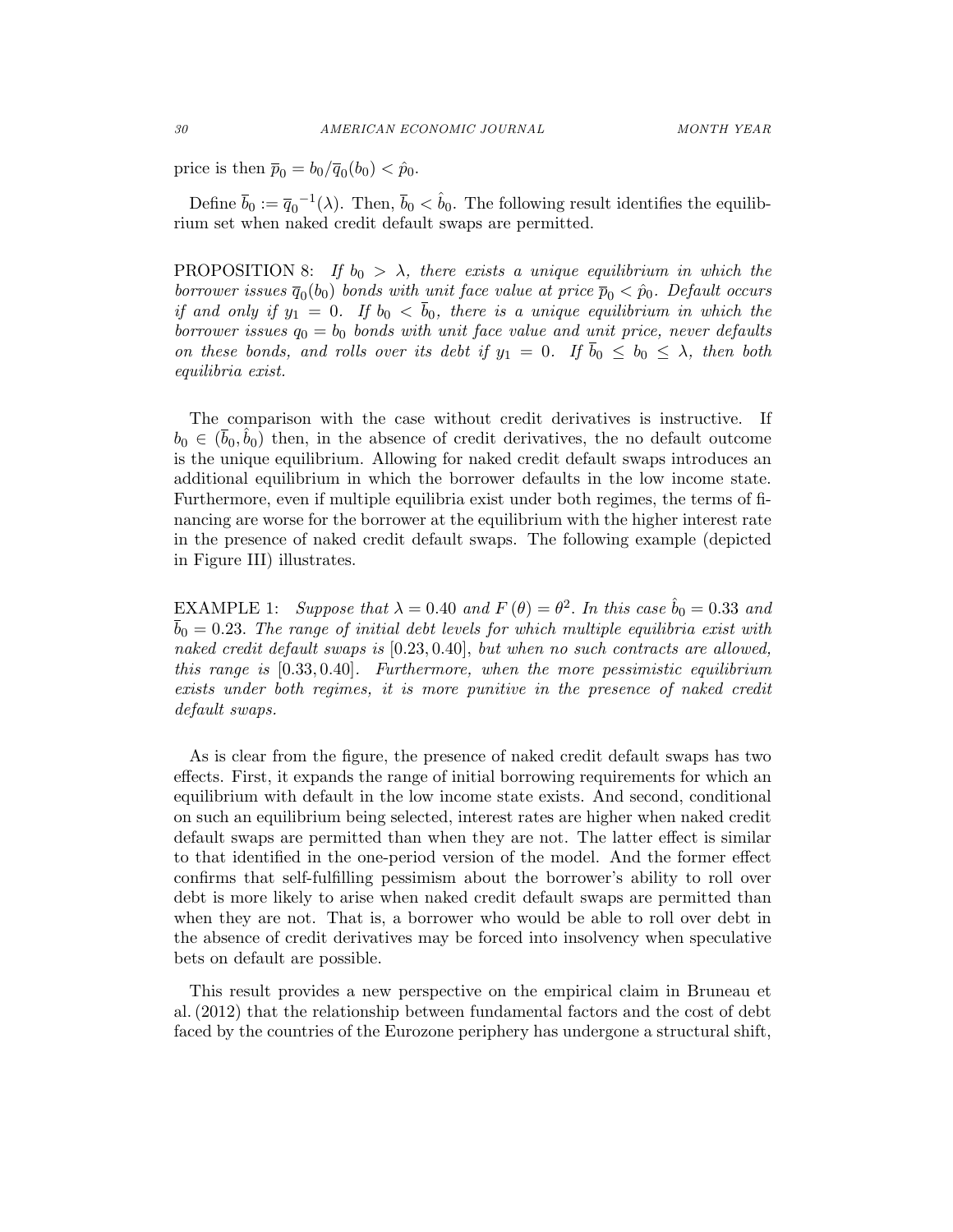

Figure 3. Equilibrium Bond Issues with and without Naked CDS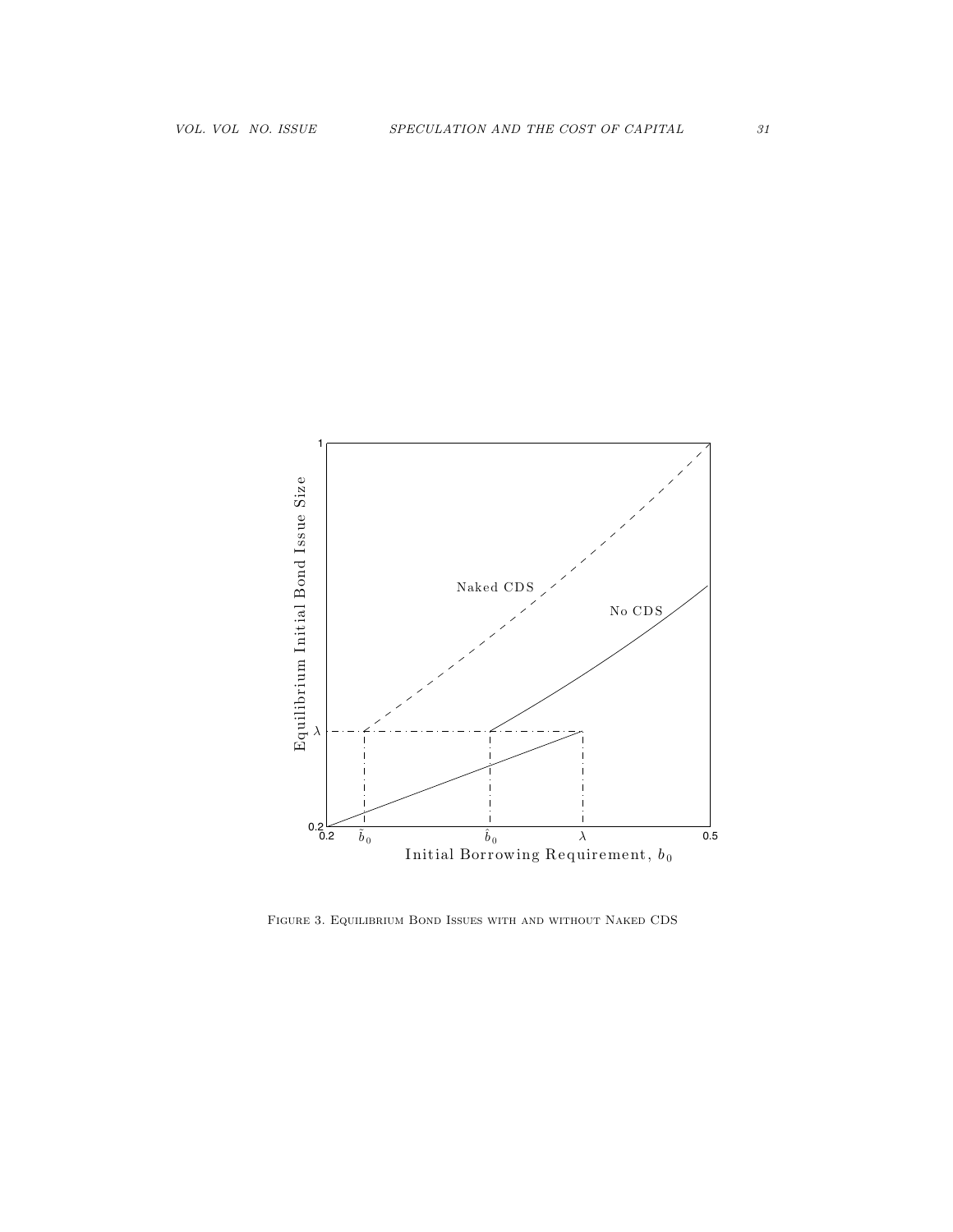and that credit derivatives have facilitated coordination on a high interest equilibrium. The simple model considered here suggests that the effect of derivatives extends beyond the coordination of expectations. Holding constant fundamental factors, the presence of derivatives can alter the terms of lending at any given equilibrium, and can even increase the cardinality of the set of equilibria.

#### IV. Conclusions

Since naked credit default swaps are speculative bets with payoffs that net to zero, it is not immediately apparent what (if any) effects their presence has on economic fundamentals. These effects can be nontrivial. The availability of such contracts can shift the terms of debt contracts against borrowers by inducing optimistic investors to divert their capital away from financing real investment and towards the support of collateralized speculative positions. This effect is strongest when beliefs about worst-case outcomes are at their most pessimistic. But derivatives also facilitate the separation of funding from credit risk exposure and can improve terms for borrowers when beliefs about worst-case recovery are sufficiently optimistic. Taken together, the net effect is greater cyclical variation in the cost of debt. In addition, the presence of credit derivatives can result in the emergence of equilibria in which borrowers are unable to rollover their debt, even when such equilibria would not exist in their absence.

A key assumption that has been maintained throughout our analysis is that the borrower raises capital by issuing a bond regardless of which regime is in place. A natural extension would be to allow the borrower to choose a security design that is allowed to vary in response to the regulatory regime. For instance, as noted above, a covered CDS regime benefits the borrower by allowing him to access the capital of pessimists. In a regime without credit derivatives, the borrower could accomplish this through issuing bonds with varying seniority, allowing pessimists to purchase only the the safe cash flow component. While borrowers can design securities to mimic the performance of covered CDS, however, it is beyond their power to prevent pessimists from taking short positions in credit risk in the naked CDS regime. A characterization of the optimal security design in this regime is beyond the scope of the present paper, but remains a promising direction for future work.

Our analysis has been positive rather than normative, with a focus on the effects of credit derivatives on the cost of capital and rollover risk. Welfare analysis when individuals have heterogeneous and incompatible beliefs gives rise to certain conceptual problems. For instance, those who willingly take opposite sides of a zero-sum bet do so because they each believe that their positions have positive expected returns, so the availability of such contracts appears to benefit both parties. But they cannot both benefit from a zero sum bet from the perspective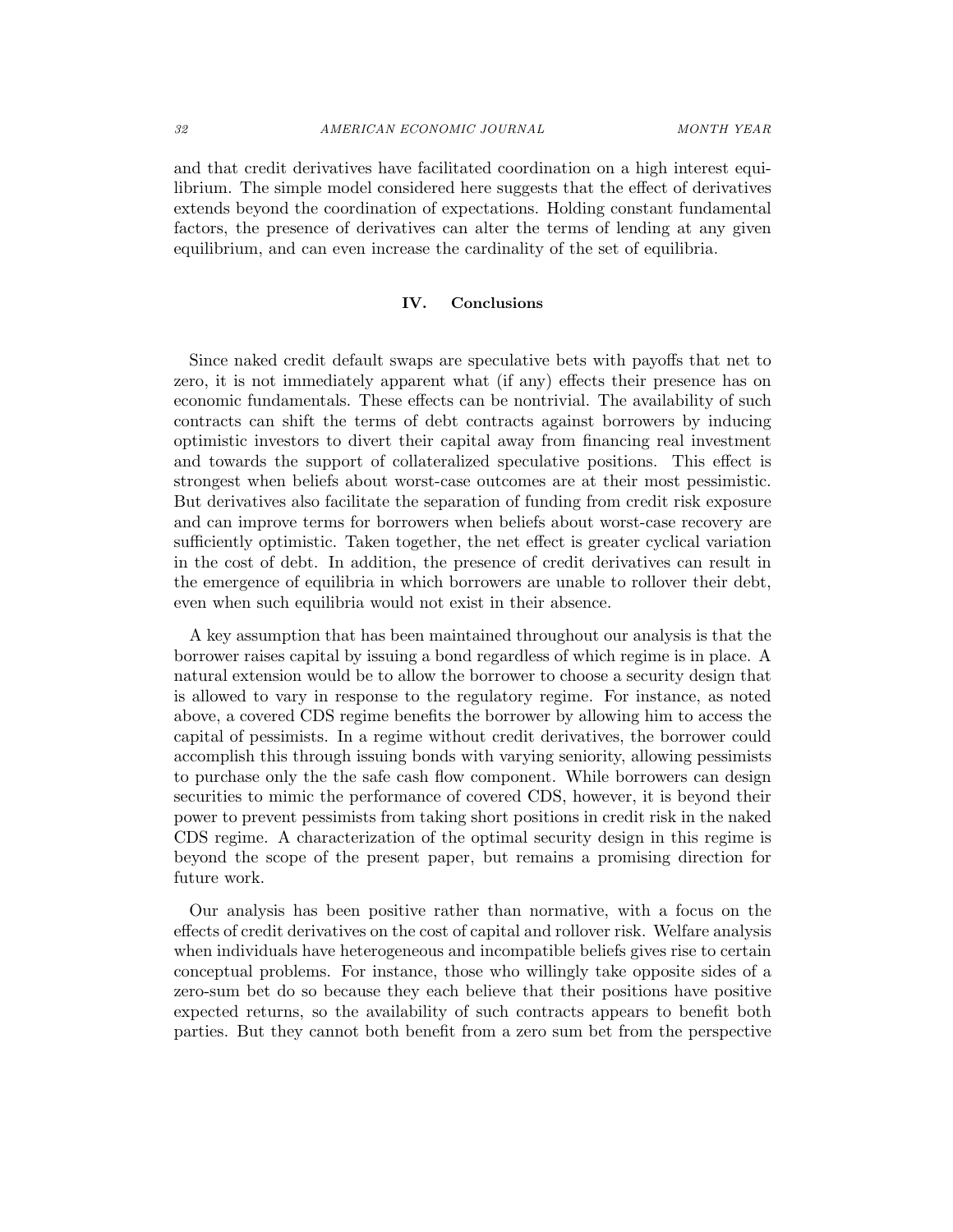## of *any* third-party observer.<sup>24</sup>

One could consider welfare from the perspective of a planner with some given belief about the distribution from which the borrower's future revenues are drawn. Regardless of what this belief happens to be, the payoffs from the trading of naked credit default swaps sum to zero, so (utilitarian) welfare depends only on the joint surplus generated by the borrower and the set of investors. That is, it depends on the efficiency of the funding decision. Since the presence of credit derivatives shifts the terms of financing and the range of borrowing requirements that can be met, it also affects the set of projects that are funded. The efficiency effects of this depend on whether or not these projects have positive net present value from the planner's perspective. If investors on the whole are too pessimistic (relative to the planner) then the regime that results in the largest levels of real investment will be favored. Similarly, if investors on the whole are euphoric then the regime that most constrains real investment will be favored. If we interpret pessimism as corresponding to the case of low  $\eta$  and optimism to high  $\eta$  then, in light of Proposition 5, both goals are accomplished by restricting the use of credit derivatives. Nevertheless, it is clear that there exist circumstances in which the presence of credit derivatives can prevent the funding of inefficient projects.

A more subtle efficiency effect can arise when the borrower is faced with a choice of projects with varying levels of risk and expected return. Under a debt contract, creditors bear the losses from low revenue realizations, but do not share in the gains from unusually high revenue realizations. The higher the debt burden, the greater is the incentive for the firm to choose projects with higher upside potential, even if they have lower expected returns (Adrian and Shin, 2008). Since the availability of unrestricted credit derivatives affects the total debt obligation that must be undertaken to meet any given funding requirement, such availability can raise the riskiness of projects selected despite lowering their expected returns.<sup>25</sup>

Finally, a natural extension would be to consider the implications of credit derivatives for capital structure when investor beliefs are heterogeneous. In this case the portfolio choices of investors and the shares of debt and equity in total financing would be determined jointly. Based on the results presented here, it seems likely that the presence of credit derivatives will affect the cost of debt relative to equity and hence the firm's capital structure, although the precise nature of this effect is as yet unclear. We leave this extension to future research.

 $24$ Even if all investors consider themselves to be better off with unrestricted contracts conditional on their own respective beliefs, it is not possible for both optimists (who are bondholders in all regimes) and the borrower to be simultaneously better off. Hence the criterion of Pareto efficiency does not yield decisive welfare conclusions.

<sup>25</sup>This just one of a broad range of possible effects of derivatives on project choice; see our working paper (Che and Sethi, 2010) for further details.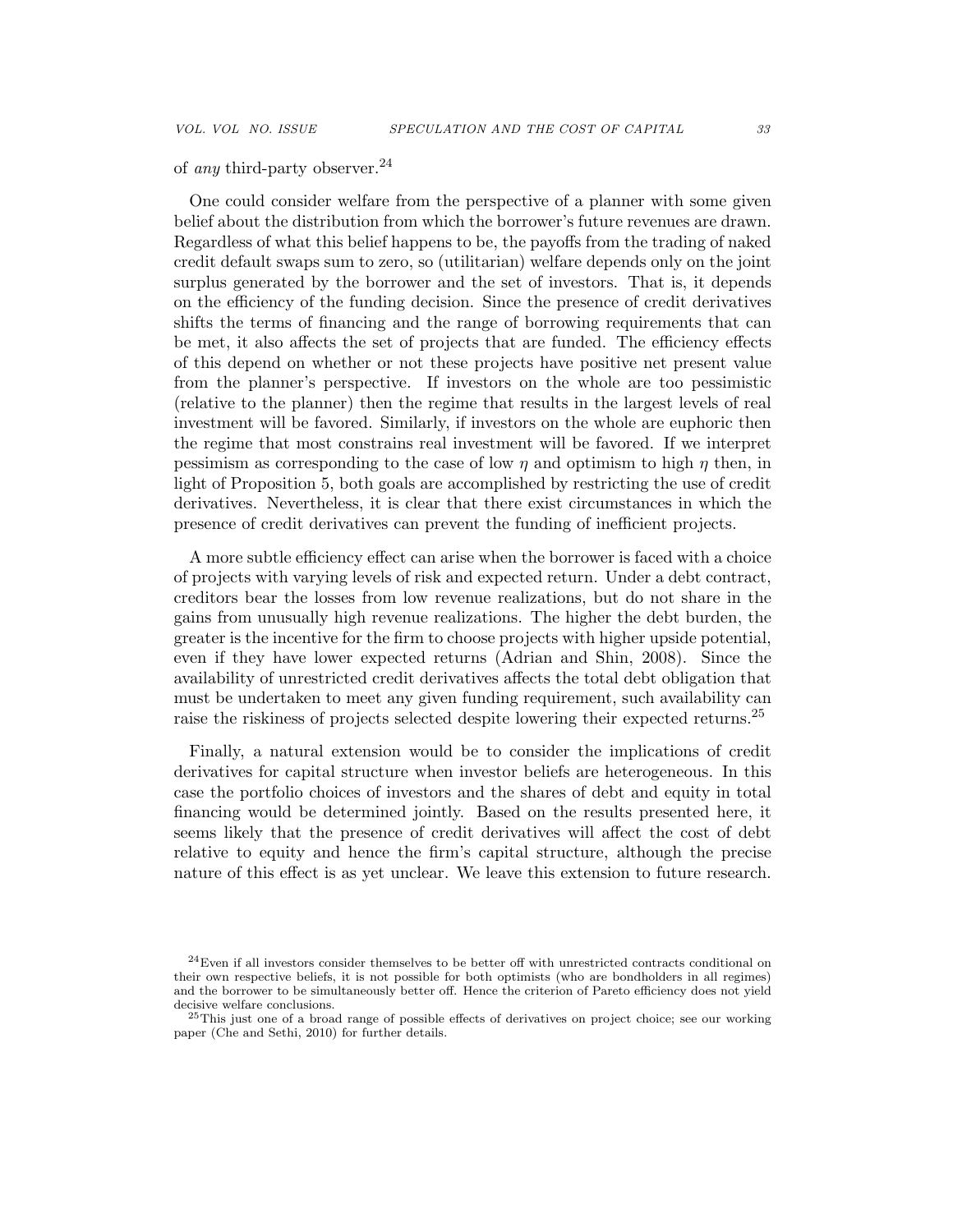#### REFERENCES

Adrian, Tobias and Hyun Song Shin. 2008. "Financial Intermediary Leverage and Value-at-Risk," Federal Reserve Bank of New York Staff Reports, no. 338.

Alesina, Alberto, Alessandro Prati, and Guido Tabellini. 1990. "Public Confidence and Debt Management: A Model and a Case Study of Italy." In Public Debt Management: Theory and History, edited by Rudiger Dornbusch and Mario Draghi, 94-118. Cambridge: Cambridge University Press.

Ashcraft, Adam B. and Joao A.C. Santos. 2009. "Has the CDS Market Lowered the Cost of Corporate Debt?" Journal of Monetary Economics. 56 (4): 514-523.

Aumann, Robert J. 1976. "Agreeing to Disagree," Annals of Statistics. 4 (6): 1236-1239.

Bair, Sheila. 2012. Bull by the Horns: Fighting to Save Main Street from Wall Street and Wall Street from Itself. New York: Free Press.

Beber, Alessandro and Marco Pagano. 2013. "Short-Selling Bans Around the World: Evidence from the 2007-09 Crisis." Journal of Finance 68 (1): 343- 381.

Bolton, Patrick and Martin Oehmke. 2011. "Credit Default Swaps and the Empty Creditor Problem," Review of Financial Studies, 24 (8): 2617-2655.

Bruneau, Catherine, Anne Laure Delatte, and Julien Fouquau. 2012. "Is the European Sovereign Crisis Self-Fulfilling? Empirical Evidence About the Drivers of Market Sentiments." Observatoire Francais des Conjonctures Economiques (OFCE). Available at SSRN: http://ssrn.com/abstract=2116240

Brunnermeier, Markus K. 2009. "Deciphering the Liquidity and Credit Crunch 2007-2008." Journal of Economic Perspectives 23 (1): 77-100.

Buiter, Willem. 2009. "Useless Finance, Harmful Finance, and Useful Finance." ft.com/maverecon, April 12.

Calvo, Guillermo A.. 1988. "Servicing the Public Debt: The Role of Expectations." American Economic Review 78 (4): 647-661.

Che, Yeon-Koo and Rajiv Sethi. 2010. "The Economic Consequence of Speculative Side Bets: The Case of Naked Credit Default Swaps." Working Paper available at: http://works.bepress.com/yeonkoo/29.

Cohen, Daniel and Richard Portes. 2006. "Toward a Lender of First Resort." IMF Working Paper WP/06/66.

Cole, Harold L. and Timothy J. Kehoe. 2000."Self-Fulfilling Debt Crises," Review of Economic Studies 67 (1): 91-116.

Duffie, Darrell. 2008. "Innovations in credit risk transfer: implications for financial stability." Bank for International Settlements Working paper 255.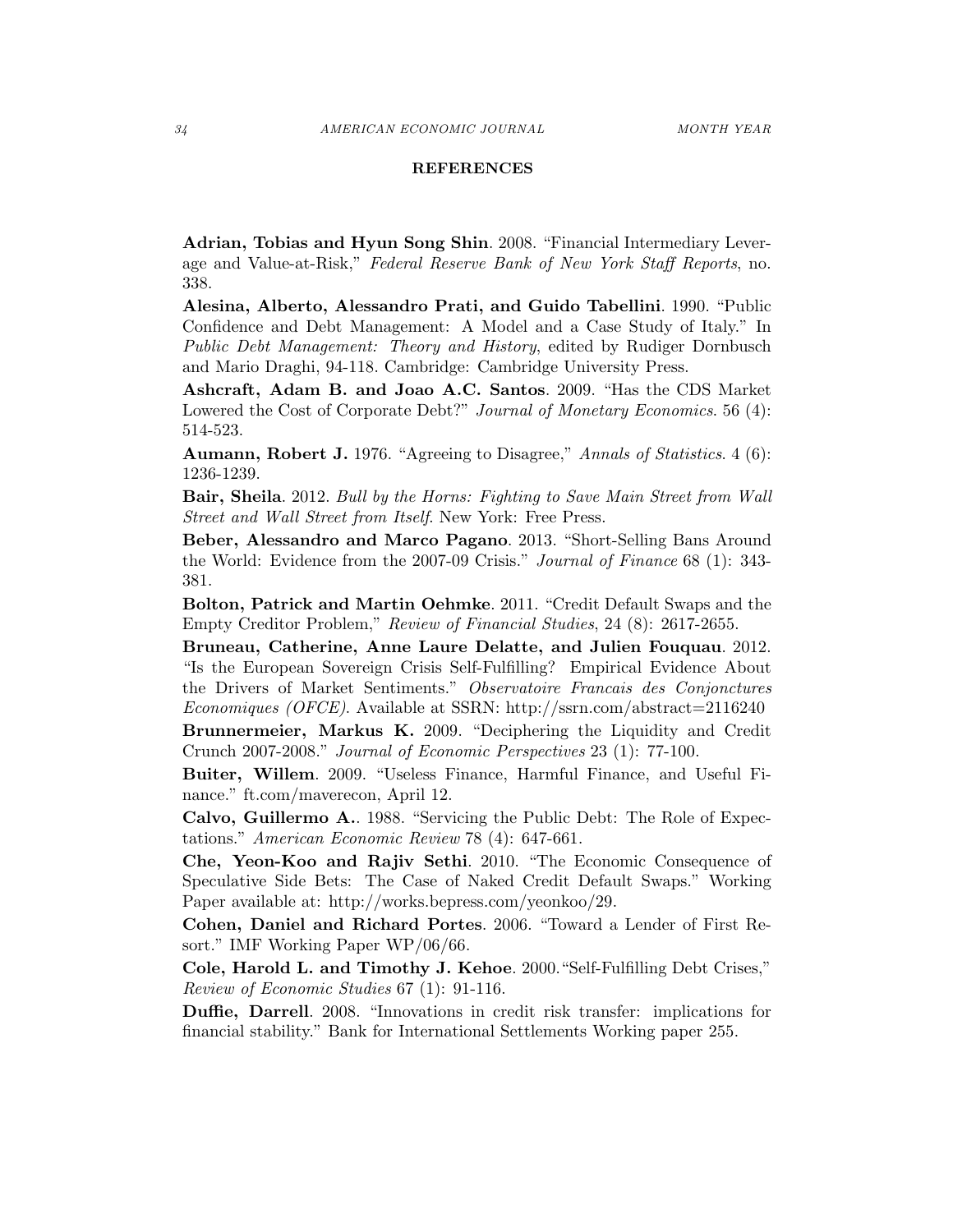Fama, Eugene F.. 1965. "The Behavior of Stock-Market Prices." Journal of Business 38 (1): 34-105.

Friedman, Milton. 1953. Essays in Positive Economics. Chicago: University of Chicago Press.

Geanakoplos, John. 2010. "The Leverage Cycle," In NBER Macroeconomics Annual 2009, Vol. 24, edited by Daron Acemoglu, Kenneth Rogoff, and Michael Woodford, 1-65. Chicago: Univerisy of Chicago Press.

Geithner, Timothy. 2007. "Credit Markets Innovations and Their Implications." Speech delivered at the 2007 Credit Markets Symposium hosted by the Federal Reserve Bank of Richmond.

Giavaggi, Francesco and Marco Pagano. 1990. "Confidence Crises and Public Debt Management." In Public Debt Management: Theory and History, edited by R. Dornbusch and M. Draghi, 125-143. Cambridge: Cambridge University Press.

Goldstein, Itay and Alexander Guembel. 2008. "Manipulation and the Allocational Role of Prices," Review of Economic Studies, 75 (1): 133-164.

Harris, Milton, and Arthur Raviv. 1993. "Differences of Opinion Make a Horse Race," Review of Financial Studies 6 (3): 473-506.

Harrison, J. Michael, and David M. Kreps. 1978. "Speculative Investor Behavior in a Stock Market with Heterogeneous Expectations." Quarterly Journal of Economics 92 (2): 323-36.

Hirtle, Beverly. 2009. "Credit Derivatives and Bank Credit Supply," Journal of Financial Intermediation 18 (2): 125-150.

Hong, Harrison, Jose Scheinkman, and Wei Xiong. 2006. "Asset Float and Speculative Bubbles." Journal of Finance 61 (3): 1073-1117.

Hong, Harrison, and Jeremy Stein. 2007. "Disagreement and the Stock Market." Journal of Economic Perspectives 21 (2): 109-128.

Jarrow, Robert A.. 2011. "The Economics of Credit Default Swaps," Annual Review of Financial Economics 3: 235-257.

Kandel, Eugene, and Neil D. Pearson. 1995. "Differential Interpretation of Public Signals and Trade in Speculative Markets." Journal of Political Economy 103 (4): 831-72.

Keynes, John M.. 1936. The General Theory of Employment, Interest, and Money. London: Macmillan.

Lewis, Michael. 2010. The Big Short: Inside and the Doomsday Machine. New York: W. W. Norton & Company.

Milgrom, Paul and Nancy Stokey. 1982. "Information, trade and common knowledge." Journal of Economic Theory 26 (1): 17-27.

Miller, Edward M.. 1977. "Risk, Uncertainty, and Divergence of Opinion," Journal of Finance 32 (4): 1151-1168.

Portes, Richard. 2010. "Ban Naked CDS," Eurointelligence, March 18.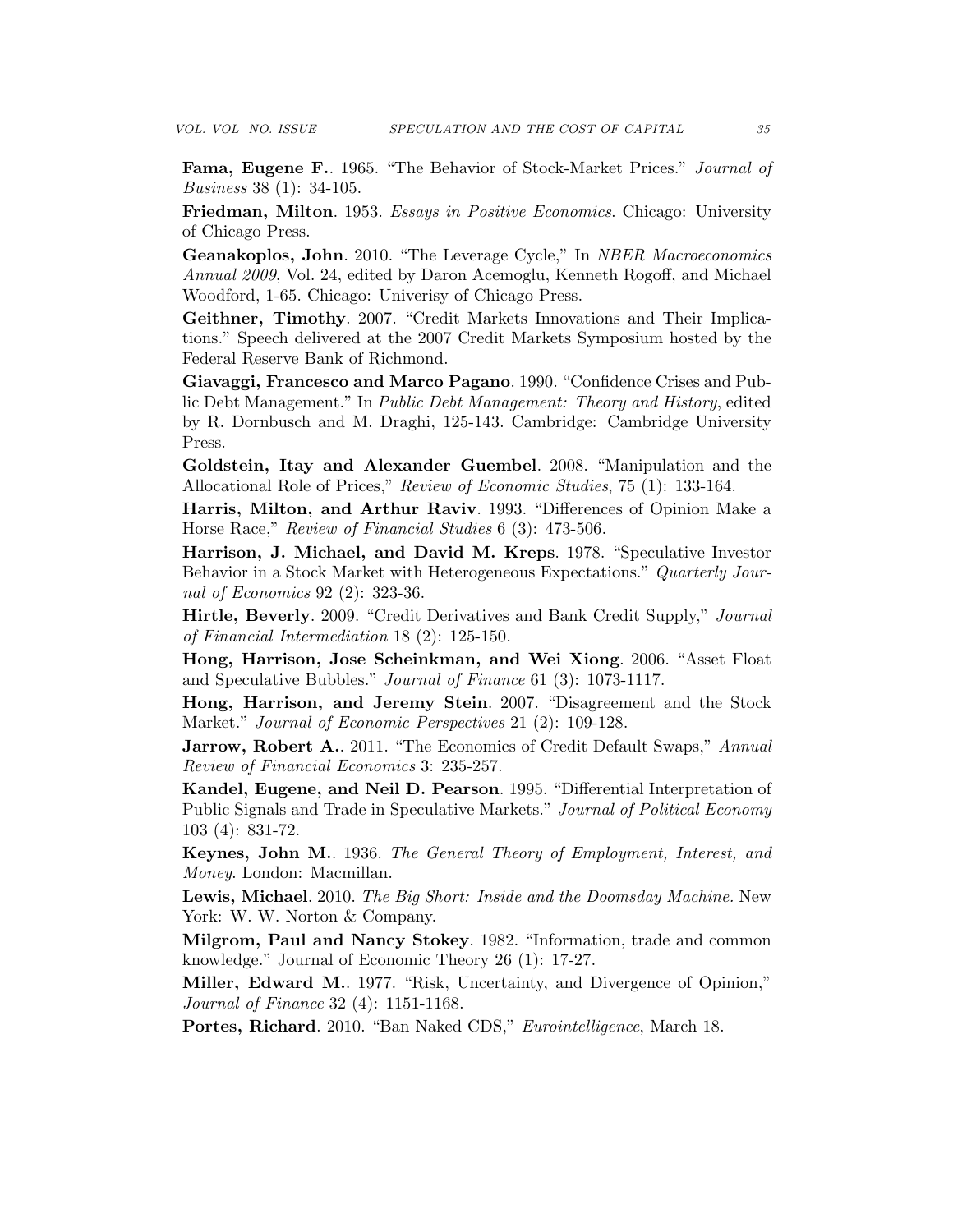Scheinkman, Jose, and Wei Xiong. 2003. "Overconfidence and Speculative Bubbles." Journal of Political Economy 111 (6): 1183-1219.

Simsek, Alp. 2013. "Belief Disagreements and Collateral Constraints," Econometrica, 81 (1): 1-53.

Shen, Ji, Hongjun Yan, and Jinfan Zhang. 2013. "Collateral-Motivated Financial Innovation." Working Paper, 2013. Available at SSRN: http://ssrn.com/abstract=2014928.

Shim, Ilhyok and Haibin Zhu. 2010. "The Impact of CDS Trading on the Bond Market: Evidence from Asia," Bank for International Settlements Working paper 332.

**Stulz, Rene.** 2010. "Credit Default Swaps and the Credit Crisis." *Journal of* Economic Perspectives 24 (1): 73-92.

Tobin, James. 1984. "On the Efficiency of the Financial System." Lloyds Bank Review, 153: 1-15.

Vause, Nicholas. 2010. "Counterparty Risk and Contract Volumes in the Credit Default Swap Market," Bank for International Settlements Quarterly Review.

Zuckerman, Gregory. 2010.The Greatest Trade Ever: The Behind-and-thescenes Story of How John Paulson Defied Wall Street and Made Financial History. New York: Broadway Books.

#### Mathematical Appendix

# PROOF OF PROPOSITION 1:

Deduce from (6) and (7) that

(A1)  $1 - F(\hat{\theta}(\hat{p}(q), q)) = \hat{p}(q)q = q\psi(q; \hat{\theta}(\hat{p}(q), q)) \leq \Psi(\hat{\theta}(\hat{p}(q), q)),$ 

where the first equality follows from  $(7)$ , the second from  $(6)$  and the inequality follows from (2). Since the left most term of (A1) is decreasing in  $\theta$  and the right most term is increasing in  $\theta$ , the middle term (total revenue) is bounded above by  $\Psi(\theta_m)$ . The upper bound is attained at  $q=1$ ,  $\hat{p}(q)=\Psi(\theta_m)=\psi(1,\theta_m)$  and  $\theta(\hat{p}(1), 1) = \theta_m$ . Hence the maximum revenue that can be raised in equilibrium is  $b^* = \Psi(\theta_m)$ . Any funding requirement  $b \leq b^*$  can be met since total revenue varies continuously between 0 and  $b^*$  as q varies between 0 and 1. Equilibrium exists and is unique in this case since  $q^*(b)$  is unique by definition. To prove the last statement, consider  $b < b' \le b_m$ . By definition,  $q^*(b) \le q^*(b')$  and  $p^*(b) =$  $\hat{p}(q^*(b)) \geq \hat{p}(q^*(b')) = p^*(b')$ . We must have  $q^*(b) < q^*(b')$  and  $p^*(b) > p^*(b')$ , or else  $b = p^*(b)q^*(b) = p^*(b')q^*(b') = b'$ , a contradiction.

PROOF OF PROPOSITION 2: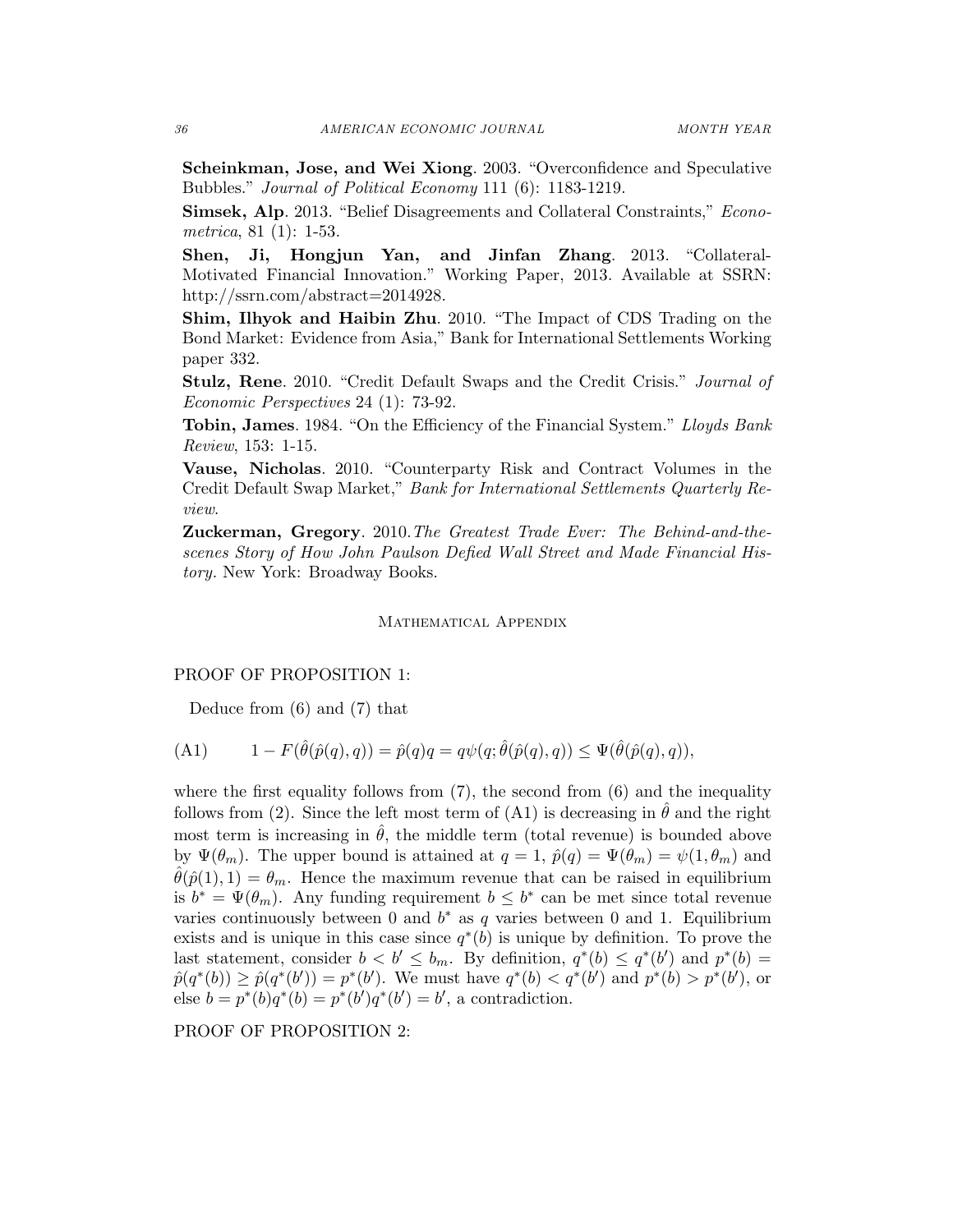Let

$$
\Upsilon(p,q):=1-F(\hat{\theta}(p,q))-pq
$$

denote the excess demand for bond, derived in (7). We first show that the excess demand falls when p rises along the locus  $pq = b$ , i.e., maintaining the funding condition. This follows since

$$
\frac{d\Upsilon(p,q)}{dp}\bigg|_{pq=b} = \frac{d\Upsilon(p,b/p)}{dp}
$$
  
=  $-f(\hat{\theta}(p,b/p))\frac{d\hat{\theta}(p,b/p)}{dp} < 0,$ 

where the derivative in the last line is positive since

$$
\frac{d\hat{\theta}(p, b/p)}{dp} = \frac{1 - \int_{\eta}^{b/p} \left(\frac{y}{b}\right) g(y|\hat{\theta}) dy + \frac{b}{p^2} g\left(\frac{b}{p}|\hat{\theta}\right)}{\psi_1(\hat{\theta}; b/p)} > \frac{1 - (b/p) + \frac{b}{p^2} g\left(\frac{b}{p}|\hat{\theta}\right)}{\psi_1(\hat{\theta}; b/p)} > 0,
$$

for  $b/p = q \leq 1$ .

Suppose that investor sentiment becomes more optimistic. Without any adjustment in the bond price and issue size, the excess demand shifts up since either F shifts down or G shifts down in which case  $\hat{\theta}$  declines (since  $\psi$  goes up). If p stays the same or falls along the locus of  $pq = b$  at a new equilibrium, then by the above argument, the excess demand remains strictly positive. This provides a contradiction, which suggests that the new equilibrium must involve a higher price and a lower issue size. The case of less optimistic investor sentiment is analogous.

## PROOF OF LEMMA 1:

Suppose that  $p + r > 1$  and consider any investor with  $a > 0$ . There must be at least one such investor in any funding equilibrium, otherwise the bond market would not clear. Now consider a change in this investor's portfolio, reducing a by  $\epsilon > 0$  and increasing x by exactly the same amount. To see that this change is feasible, note from (9) that

$$
p(a - \epsilon) \le 1 + rx - p\epsilon = 1 + r(x + \epsilon) - (p + r)\epsilon < 1 + r(x + \epsilon)
$$

so the budget constraint is satisfied. The covering constraint (10) is clearly unaffected by this change, and it is easily verified that the collateral constraint (11) also continues to be satisfied. Hence the change in portfolio is feasible. Furthermore, the change results in an increase in the investor's payoff regardless of her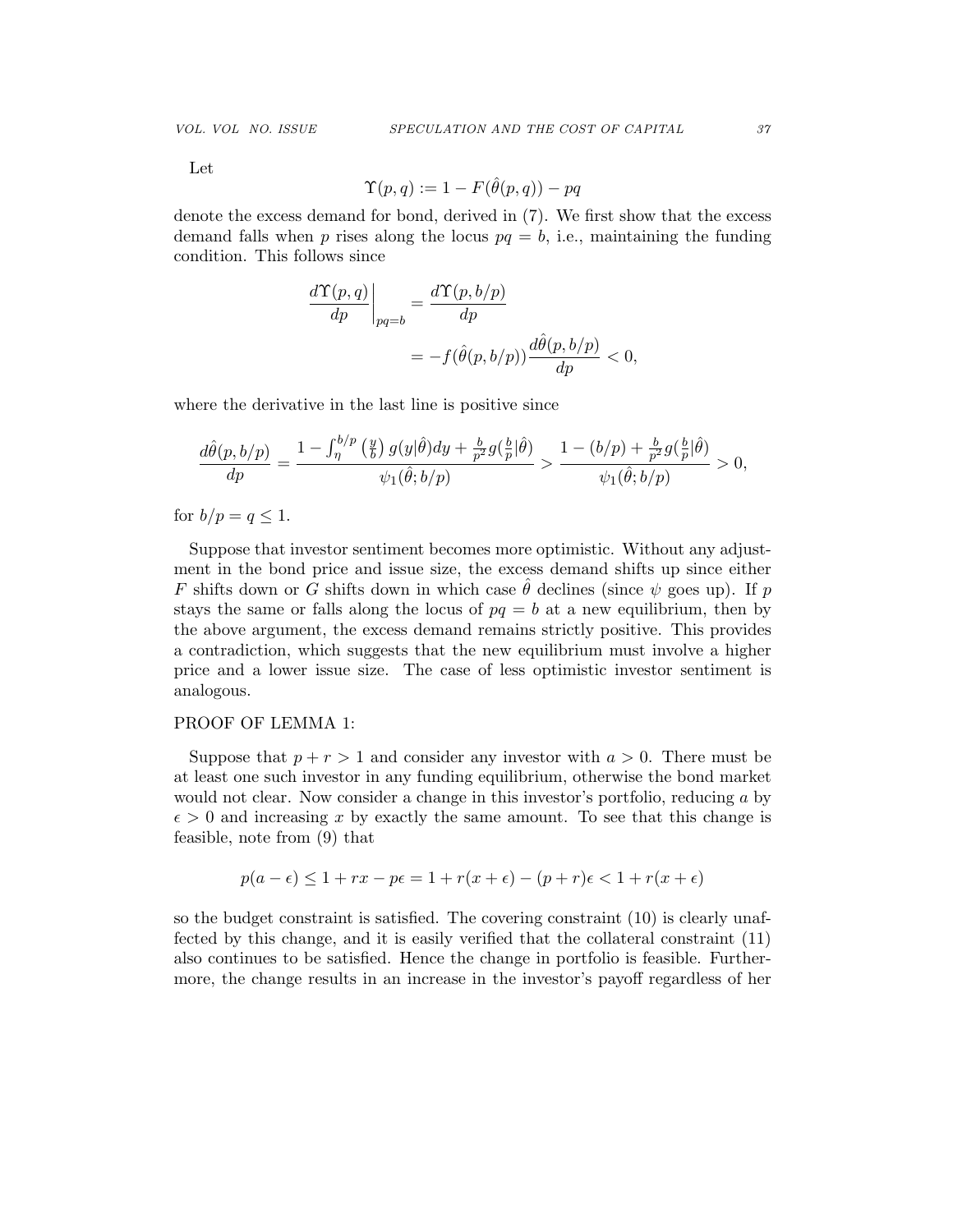belief type  $\theta$ , since

$$
u(a - \epsilon, x + \epsilon | \theta) = u(a, x | \theta) + (p + r - 1)\epsilon > u(a, x | \theta).
$$

Hence no investor with  $a > 0$  can be optimizing if  $p + r > 1$ .

Now suppose that  $p + r < 1$ . In this case, the budget constraint (9) must hold with equality, otherwise an investor could increase  $a$  and reduce  $x$  by the same small amount  $\epsilon$  without violating any of the three constraints, thus increasing her payoff to

$$
u(a+\epsilon,x-\epsilon | \theta) = u(a,x | \theta) + (1-p-r)\epsilon > u(a,x | \theta).
$$

Substituting (9) with equality into the utility function, we get

$$
1 + (\psi(q; \theta) - 1 + r)x + (\psi(q; \theta) - p)a = \left[\psi(q; \theta)\left(\frac{p+r}{p}\right) - 1\right]x + \frac{1}{p}\psi(q; \theta).
$$

Define

$$
\tilde{\theta}(p;q) := \sup \left\{ \psi(q;\theta) \leq \frac{p}{p+r} \right\}.
$$

An agent with belief  $\theta < \tilde{\theta}(p; q)$  will choose

$$
(a(\theta), x(\theta)) = \left(\frac{1}{p+r}, -\frac{1}{p+r}\right),\,
$$

and one with belief  $\theta > \tilde{\theta}(p; q)$  will choose

$$
(a(\theta), x(\theta)) = \left(\frac{q-\eta}{pq-(p+r)\eta}, \frac{\eta}{pq-(p+r)\eta}\right).
$$

For the protection market to clear, we must have

$$
\frac{1}{p+r}F(\tilde{\theta}) = \frac{\eta}{pq - (p+r)\eta}(1 - F(\tilde{\theta})) \Leftrightarrow pqF(\tilde{\theta}) = (p+r)\eta.
$$

For the bond market to clear,

$$
\frac{1}{p+r}F(\tilde{\theta}) + \frac{q-\eta}{pq-(p+r)\eta}(1-F(\tilde{\theta})) = q.
$$

Combining these two conditions yields  $pq = 1$ , but this means  $b = pq = 1 > b$ , which cannot happen in equilibrium.